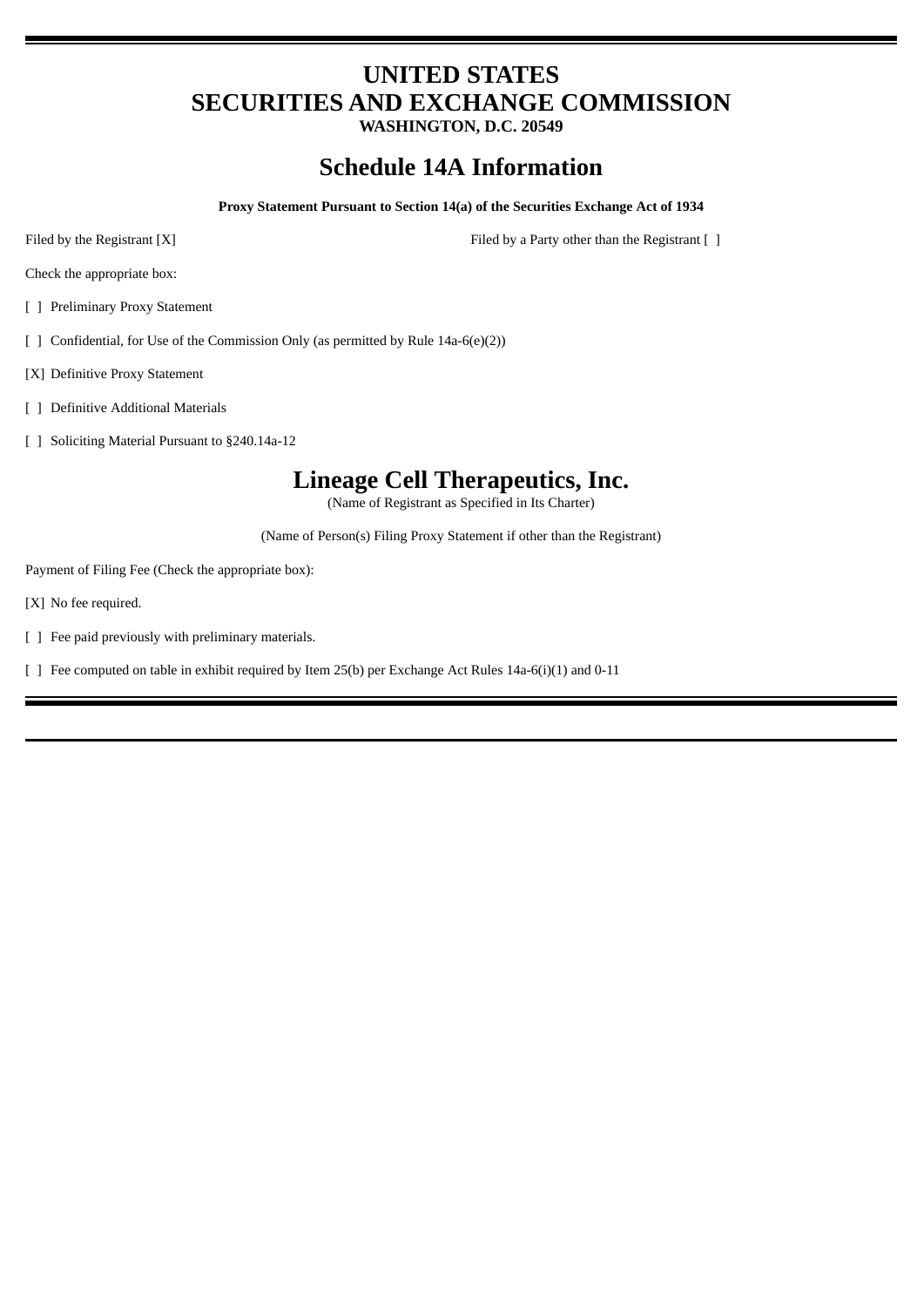

## **NOTICE OF ANNUAL MEETING OF SHAREHOLDERS To Be Held June 16, 2022**

To the Shareholders of Lineage Cell Therapeutics, Inc.:

The 2022 annual meeting of shareholders (the "*Meeting*") of Lineage Cell Therapeutics, Inc. ("*Lineage*," "*we*," "*us*," and "*our*") will be held at 2173 Salk Avenue, Suite 200, Carlsbad, CA 92008 on June 16, 2022 at 8:00 a.m. Pacific Time for the following purposes:

- 1 To elect nine directors to hold office until the 2023 annual meeting of shareholders and until their respective successors are duly elected and qualified.
- 2 To ratify the appointment of WithumSmith+Brown, PC as our independent registered public accounting firm for our fiscal year ending December 31, 2022.
- 3 To approve, on an advisory basis, the compensation paid to our named executive officers.
- 4 To transact such other business as may properly come before the Meeting or any adjournment or postponement thereof.

The foregoing items of business are more fully described in the accompanying Proxy Statement, which forms a part of this notice and is incorporated herein by reference.

All shareholders are cordially invited to attend the Meeting. Our board of directors has fixed the close of business on April 20, 2022 as the record date for determining shareholders entitled to receive notice of, and to vote at, the Meeting or any adjournment or postponement thereof.

We have elected to take advantage of U.S. Securities and Exchange Commission rules that allow companies to furnish proxy materials to their shareholders by providing access to these documents on the Internet instead of mailing printed copies. Those rules allow a company to provide its shareholders with proxy materials, while lowering the costs of delivery and reducing the environmental impact. Most of our shareholders will not receive printed copies of our proxy materials unless requested, but instead will receive a notice with instructions on how they may access and review our proxy materials on the Internet and how they may cast their vote. If you would like to receive a printed or electronic copy of our proxy materials, please follow the instructions for requesting the materials in the Notice of Internet Availability of Proxy Materials that is sent to you.

Your vote is important. Whether or not you expect to attend the Meeting, please vote as soon as possible. You may authorize a proxy to vote your shares via the Internet, by telephone, or—if you have received and/or requested paper copies of our proxy materials by mail—by signing, dating and returning the proxy card in the envelope provided. For specific voting instructions, please refer to the information provided in the accompanying Proxy Statement and in the Notice of Internet Availability of Proxy Materials.

By Order of the Board of Directors,

*/s/ Brian M. Culley*

Brian M. Culley Chief Executive Officer and Director Carlsbad, California April 29, 2022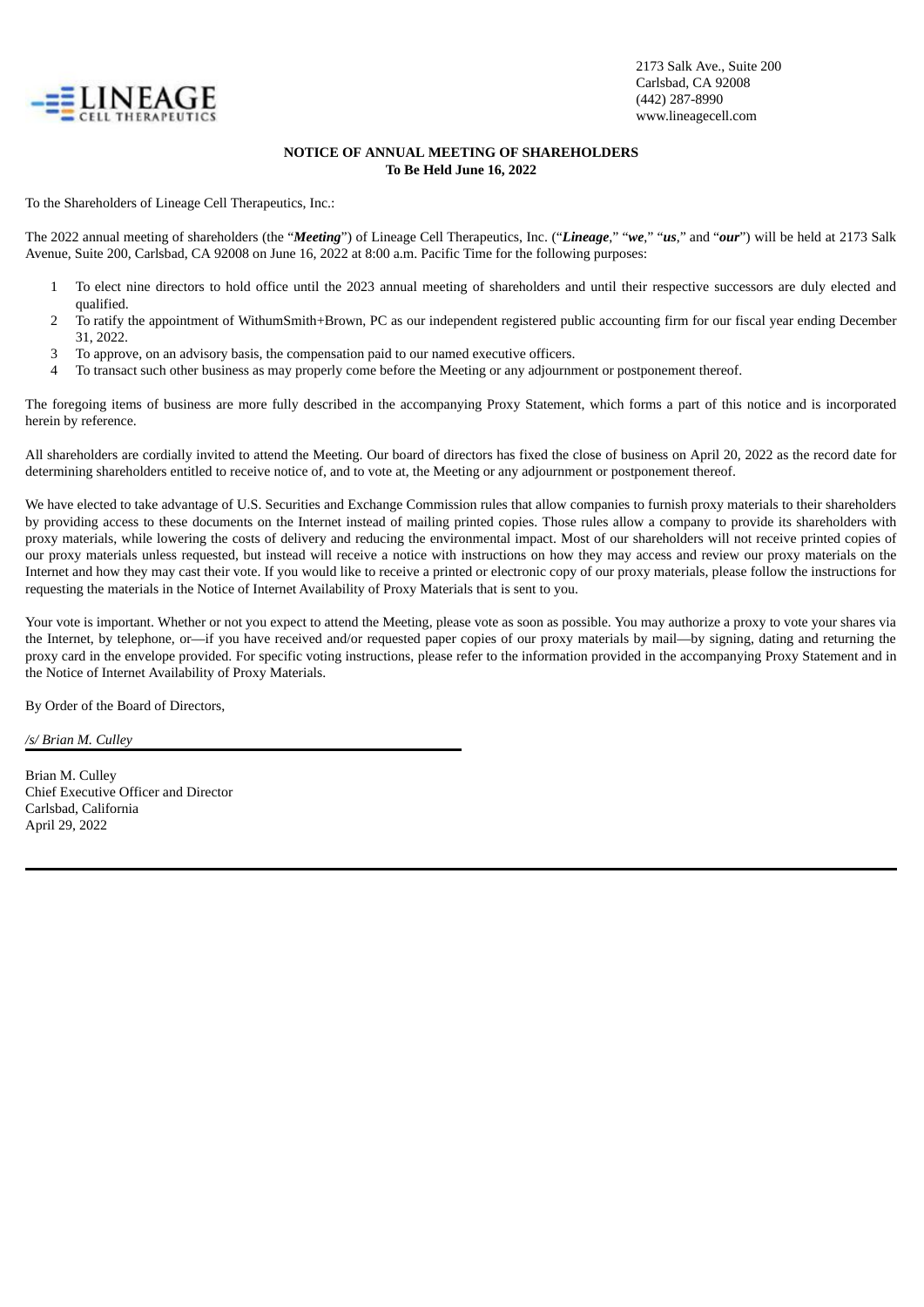## **PROXY STATEMENT FOR THE 2022 ANNUAL MEETING OF SHAREHOLDERS TO BE HELD ON JUNE 16, 2022**

The board of directors ("*Board*") of Lineage Cell Therapeutics, Inc. ("*Lineage*," "*we*," "*us*" and "*our*") is soliciting the enclosed proxy for use at our 2022 annual meeting of shareholders (the "*Meeting*") to be held at 2173 Salk Avenue, Suite 200, Carlsbad, CA 92008 on June 16, 2022 at 8:00 a.m. Pacific Time.

Important Notice Regarding the Availability of Proxy Materials for the Annual Meeting of Shareholders to be Held on June 16, 2022: This Proxy Statement and our Annual Report on Form 10-K are available at www.proxydocs.com/LCTX.

## **QUESTIONS AND ANSWERS ABOUT THE PROXY MATERIALS AND THE ANNUAL MEETING**

#### **Why am I receiving these materials?**

We have prepared these proxy materials, including this Proxy Statement and the related proxy card, because our Board is soliciting your proxy to vote at the Meeting. This Proxy Statement summarizes information related to your vote at the Meeting. All shareholders of record at the close of business on April 20, 2022, the record date for the Meeting, and those who hold a valid proxy on their behalf, are cordially invited to attend the Meeting in person. However, you do not need to attend the Meeting to vote your shares. Instead, you may simply submit your proxy in accordance with the instructions provided on the Notice of Internet Availability of Proxy Materials, or if you elected to receive printed copies of the proxy materials, you may submit your proxy by completing, signing and returning the enclosed proxy card. See also, "How do I vote?" below.

The proxy materials will be first sent or made available to our shareholders on or about April 29, 2022.

#### **Why did I receive a Notice of Internet Availability of Proxy Materials in the mail?**

As permitted by rules adopted by the U.S. Securities and Exchange Commission ("*SEC*"), we are making our proxy materials available to shareholders electronically via the Internet. Accordingly, we are sending the Notice of Internet Availability of Proxy Materials by mail to our shareholders of record containing instructions on how to access the proxy materials and vote by proxy. All shareholders can access the proxy materials on the website referred to in the Notice of Internet Availability of Proxy Materials or request the delivery of a printed set of proxy materials. If you received a Notice of Internet Availability of Proxy Materials by mail and would like to receive a printed copy of our proxy materials, please follow the instructions for requesting such materials included in the Notice of Internet Availability of Proxy Materials.

#### **Who can vote at the Meeting?**

Only shareholders of record at the close of business on April 20, 2022, the record date for the Meeting, are entitled to receive notice of and to vote at the Meeting. On the record date, 169,727,395 of our common shares were issued and outstanding.

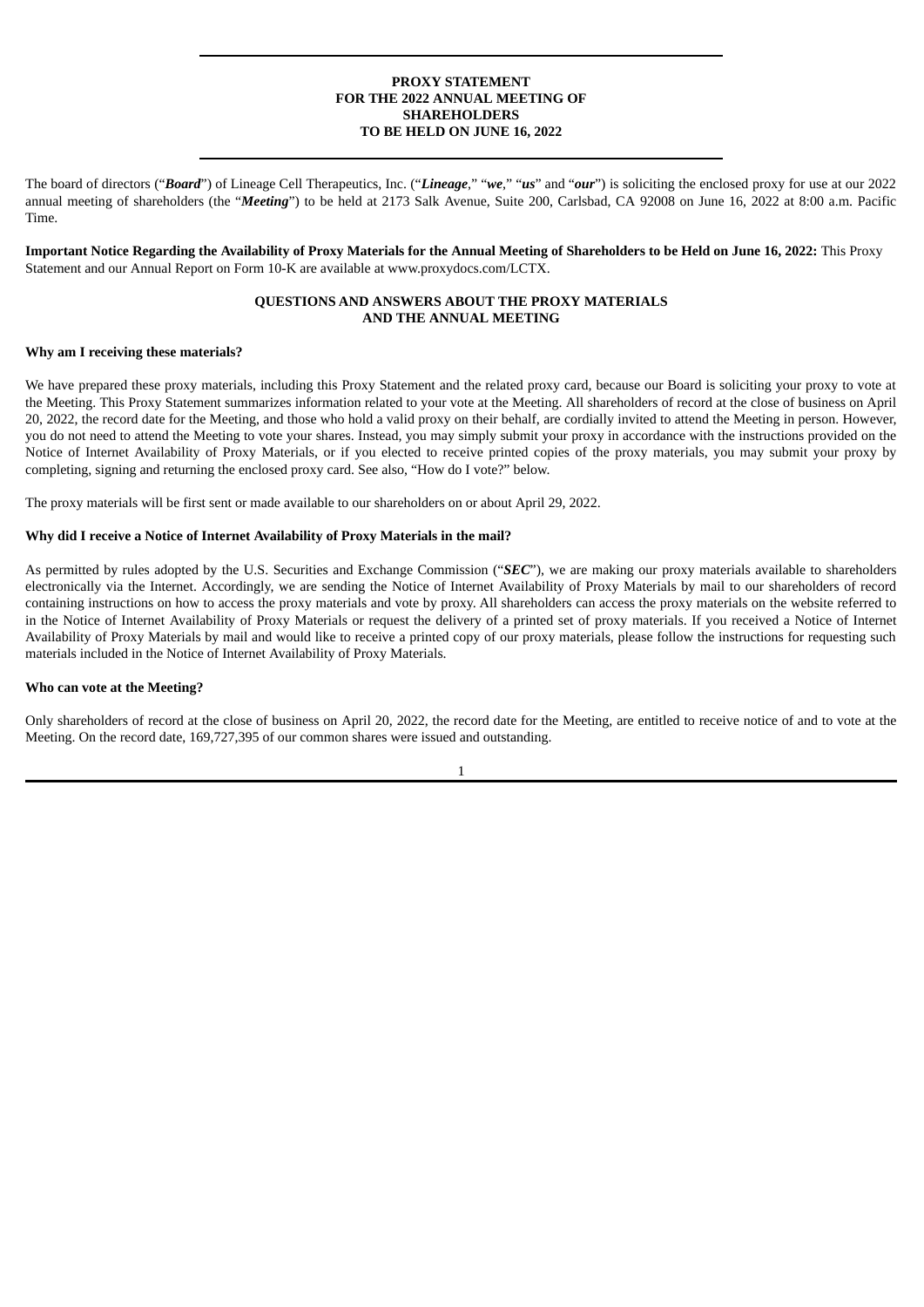## *Shareholder of Record: Common Shares Registered in Your Name*

If your common shares are registered directly in your name with our transfer agent, American Stock Transfer & Trust Company, LLC, then you are the shareholder of record with respect to those common shares, and we are sending these proxy materials directly to you. As the shareholder of record, you may vote in person at the Meeting or via one of the methods described in the Notice of Internet Availability of Proxy Materials or in the proxy card if you received a printed or electronic copy of the proxy materials. Whether or not you plan to attend the Meeting in person, we urge you to vote before the Meeting to ensure your vote is counted.

## *Beneficial Owner: Common Shares Registered in the Name of a Broker, Bank, or Nominee*

If your common shares are held by a broker, bank, or nominee, then you are considered the beneficial owner of common shares held in "street name," and the Notice of Internet Availability of Proxy Materials or the proxy materials, as appropriate, are being forwarded to you by your broker, bank, or nominee. As the beneficial owner of common shares held in "street name," you have the right to direct your broker, bank, or nominee how to vote those shares and you are invited to attend the Meeting if you obtain a legal proxy from your broker, bank, or nominee. However, because you are not the shareholder of record, you may not vote in person at the Meeting unless you obtain a legal proxy from your broker, bank, or nominee. See also, "How do I vote?" below.

## **How can I attend the Meeting?**

You are entitled to attend the Meeting only if you are (1) a shareholder of record as of the record date or (2) a beneficial owner of shares held in "street name" as of the record date and you obtain a legal proxy from the broker, bank, or nominee who holds your shares.

For directions to the meeting, please visit www.proxydocs.com/LCTX.

#### **What am I voting on?**

These are the proposals scheduled for a vote at the Meeting:

- Proposal 1: To elect nine directors to hold office until the 2023 annual meeting of shareholders and until their respective successors are duly elected and qualified.
- *Proposal 2:* To ratify the appointment of WithumSmith+Brown, PC as our independent registered public accounting firm for our fiscal year ending December 31, 2022.
- *Proposal 3:* To approve, on an advisory basis, the compensation paid to our named executive officers.

#### **How many votes do my shares represent?**

Each common share is entitled to one vote on all matters that may be acted upon at the Meeting, except that shareholders are entitled to cumulate their votes in the election of directors (*i.e.*, they are entitled to the number of votes determined by multiplying the number of shares held by them times the number of directors to be elected) and may cast all of their votes so determined for one director nominee or spread their votes among two or more director nominees as they see fit. No shareholder is entitled to cumulate votes for a director nominee unless such nominee's name has been placed in nomination prior to the vote and the shareholder has given notice at the Meeting, prior to the voting, of the shareholder's intention to cumulate his or her votes. If any shareholder has given such notice, all shareholders may cumulate their votes. Discretionary authority to cumulate votes is hereby solicited by our Board if any shareholder gives notice of such shareholder's intention to exercise the right to cumulative voting. In that event, our Board will instruct the proxy holders to vote all shares represented by proxies in a manner that will result in the approval of the maximum number of directors from the nominees selected by our Board that may be elected with the votes held by the proxy holders.

 $\overline{2}$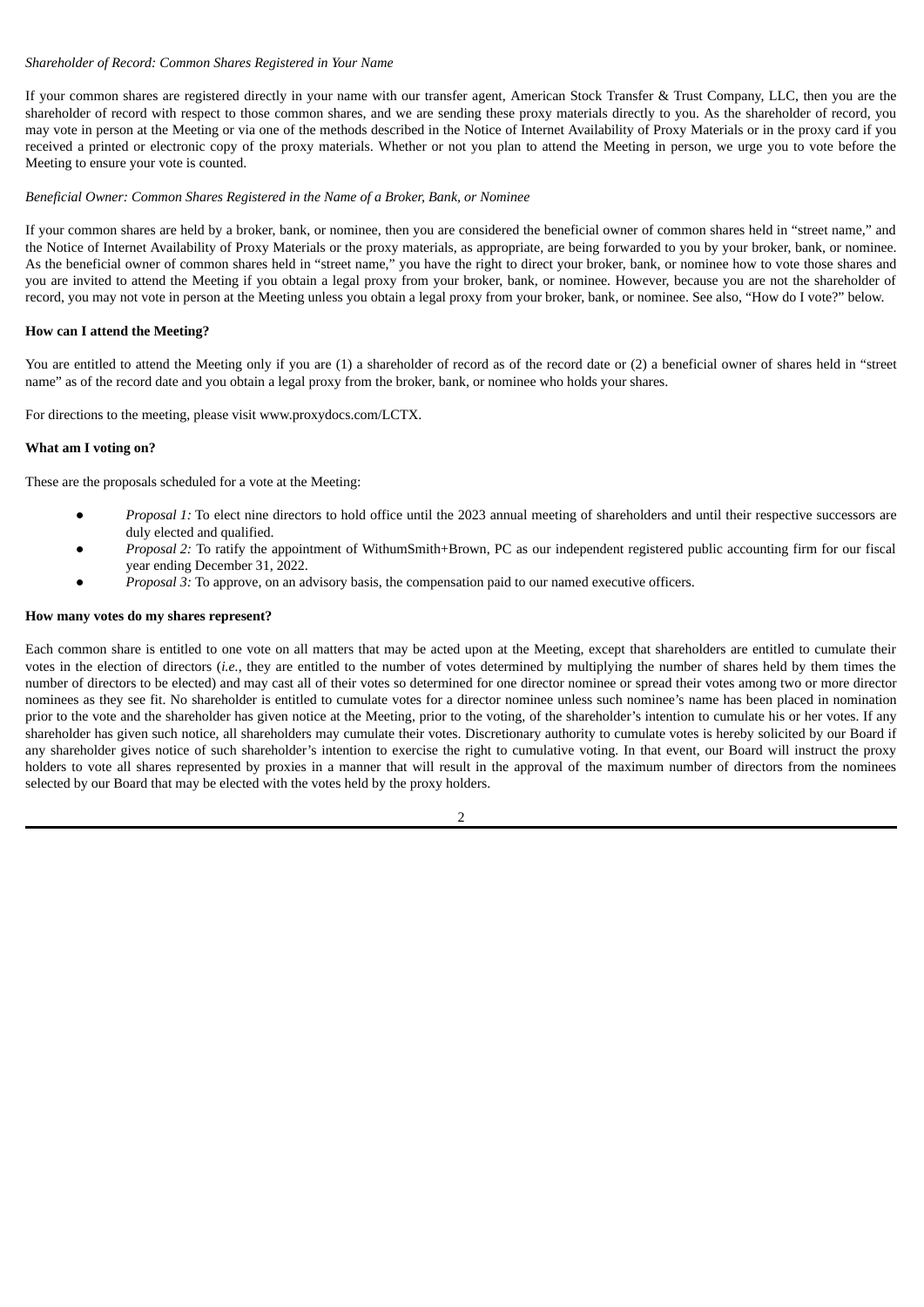## **What are the Board's recommendations?**

Our Board recommends that our shareholders vote "For" each director nominee identified in this Proxy Statement and "For" Proposals 2 and 3.

## **How do I vote?**

In the election of directors, you may vote "For" or you may "Withhold" your vote from each director nominee. For Proposals 2 and 3, you may vote "For" or "Against" or "Abstain" from voting.

## *Shareholder of Record: Common Shares Registered in Your Name*

If you are the shareholder of record:

- By *Internet*: You may vote at www.proxydocs.com/LCTX, 24 hours a day, seven days a week. You will need the control number included on your Notice of Internet Availability of Proxy Materials or proxy card. Votes submitted via the Internet must be received by 11:59 p.m., Eastern Time, on June 15, 2022.
- *By Telephone*: You may vote using a touch-tone telephone by calling (866) 490-6839, 24 hours a day, seven days a week. You will need the control number included on your Notice of Internet Availability of Proxy Materials or proxy card. Votes submitted by telephone must be received by 11:59 p.m., Eastern Time, on June 15, 2022.
- By *Mail*: If you request printed copies of the proxy materials by mail, you may vote by completing, signing, dating and returning the proxy card in the self-addressed, postage-paid envelope provided. If you properly complete your proxy card and send it to us in time to vote, the individuals named in the proxy card will vote your shares as you have directed.
- In Person: You may still attend the Meeting and vote in person even if you have already voted by proxy.

## *Beneficial Owner: Common Shares Registered in the Name of a Broker, Bank, or Nominee*

If you are the beneficial owner of common shares held in "street name," you may instruct your broker, bank, or nominee how to vote those shares using the voting instruction form provided to you by your broker, bank, or nominee. Because you are not the shareholder of record for those shares, you may not vote in person at the Meeting unless you obtain a legal proxy from your broker, bank, or nominee giving you the right to vote at the Meeting. A legal proxy is a written document that authorizes you to vote your shares held in street name at the Meeting. If you desire to vote in person at the Meeting, please contact the broker, bank, or nominee that holds your shares for instructions regarding obtaining a legal proxy.

#### **What if another matter is properly brought before the Meeting?**

At this time, our Board knows of no matters that will be presented for consideration at the Meeting other than those described in this Proxy Statement. If you vote your shares by proxy over the Internet, by telephone or by signing and returning your proxy card by mail and any other matter is properly brought before the Meeting or any adjournment or postponement thereof, the person(s) named in the proxy card as "proxies" will have authority to vote on those matters as he, she or they deem advisable, in their discretion.

#### **Who is paying for this proxy solicitation?**

We will pay for the entire cost of soliciting proxies. In addition to the mailed Notices of Internet Availability of Proxy Materials and/or proxy materials, our directors and employees may also solicit proxies in person, by telephone, or by other means of communication. Our directors and employees will not be paid any additional compensation for soliciting proxies. We may also reimburse brokerage firms, banks, and nominees for the cost of forwarding proxy materials to beneficial owners.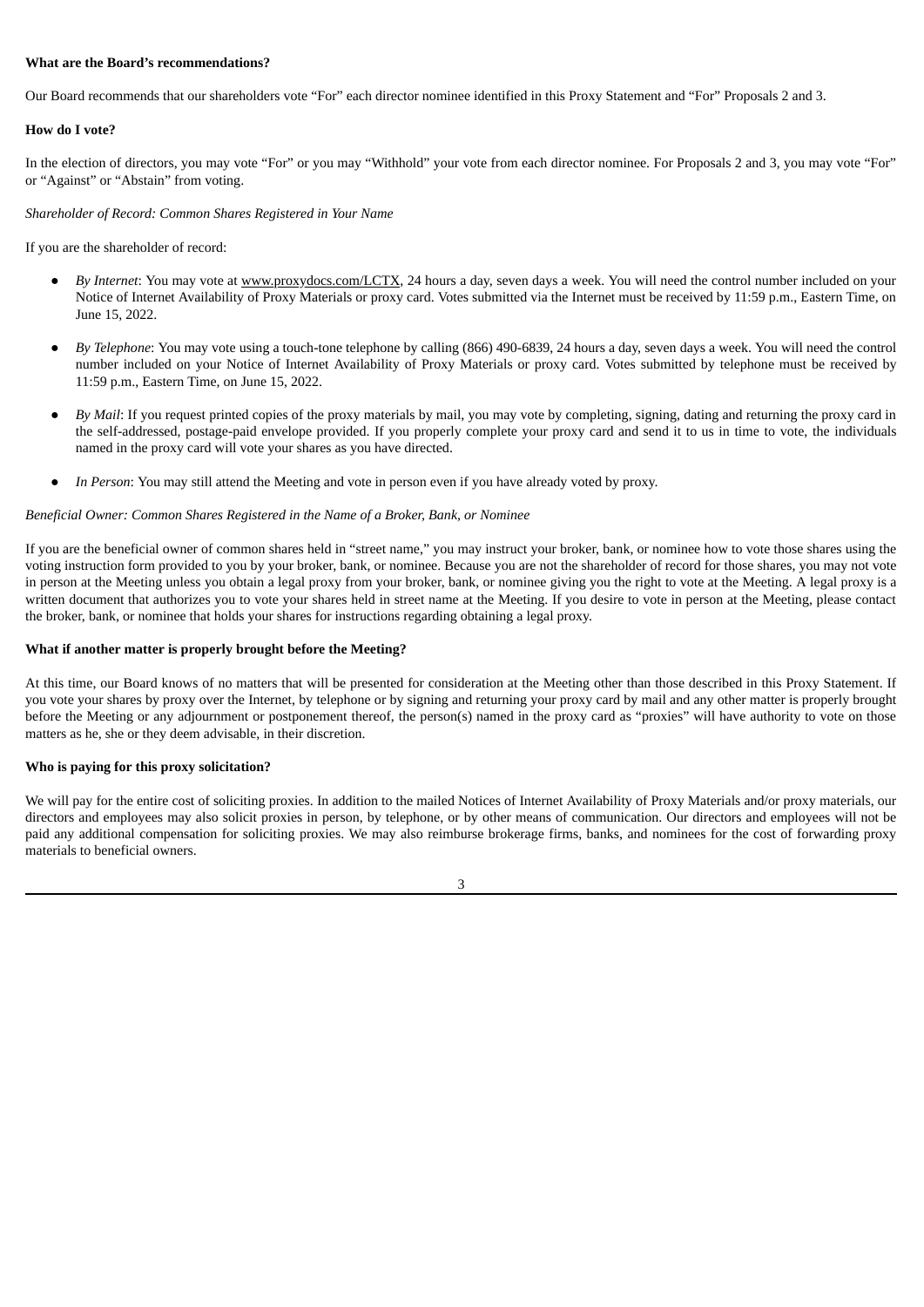## What does it mean if I receive more than one Notice of Internet Availability of Proxy Materials or proxy card?

If you receive more than one Notice of Internet Availability of Proxy Materials or proxy card, your common shares are registered in more than one name or are registered in different accounts. To ensure that all of your shares are voted, please follow the voting instructions in each Notice of Internet Availability of Proxy Materials or complete, sign, date and return each proxy card.

#### **Can I revoke or change my vote after submitting my proxy?**

You may revoke your proxy and change your vote at any time before the applicable voting deadlines for the Meeting. If you are the record holder of your common shares, you may revoke your proxy in any one of four ways:

- submit another properly completed proxy with a later date;
- vote again by Internet or telephone at a later time (only the latest Internet or telephone proxy submitted prior to the Meeting will be counted);
- send a written notice to us at 2173 Salk Avenue, Suite 200, Carlsbad, CA 92008; Attention: Corporate Secretary; or
- attend the Meeting and vote in person (however, simply attending the Meeting will not, by itself, revoke your proxy or change your vote).

If your shares are held by your broker, bank, or nominee, please follow the instructions provided by them.

#### **How will my shares be voted if I do not specify how they should be voted?**

#### *Shareholder of Record: Common Shares Registered in Your Name*

If you are a shareholder of record and you indicate when voting on the Internet or by telephone that you wish to vote as recommended by our Board, then your common shares will be voted at the Meeting in accordance with our Board's recommendation on all matters presented for a vote at the Meeting. Similarly, if you sign and return a proxy card but do not indicate how you want to vote your common shares for a particular proposal or for all the proposals, then as to each proposal for which you do not so indicate, your shares will be voted in accordance with our Board's recommendation.

## *Beneficial Owner: Common Shares Registered in the Name of a Broker, Bank, or Nominee*

If you are a beneficial owner of shares held in street name and do not provide your broker, bank, or nominee that holds your shares with specific voting instructions, then your broker, bank, or nominee may generally vote your shares in their discretion on "routine" matters but not on "non-routine" matters. If your broker, bank, or nominee that holds your shares does not receive instructions from you on how to vote your shares on a non-routine matter, that organization will inform the inspector of election that it does not have the authority to vote on that matter with respect to your shares. This is commonly referred to as a "broker non-vote." Proposal 2, relating to the ratification of the appointment of WithumSmith+Brown, PC as our independent registered public accounting firm for our fiscal year ending December 31, 2022, is considered a routine matter. Proposals 1 and 3 are considered non-routine matters.

#### **What constitutes a quorum?**

The presence at the Meeting, in person or by proxy, of holders representing a majority of our outstanding common shares as of April 20, 2022, constitutes a quorum at the meeting, permitting us to conduct business at the Meeting.

Your common shares will be counted toward the quorum if you (1) properly vote by proxy (online, by phone, or by mailing a proxy card or a voting instruction form to your broker, fiduciary, or nominee) or (2) are entitled to vote and are present in person at the Meeting. Abstentions and broker non-votes will be counted toward the quorum requirement. If there is no quorum, the chairman of the Meeting or the holders of a majority of common shares present at the Meeting, either in person or by proxy, may adjourn the Meeting to solicit additional proxies and reconvene the Meeting at a later date.

 $\Delta$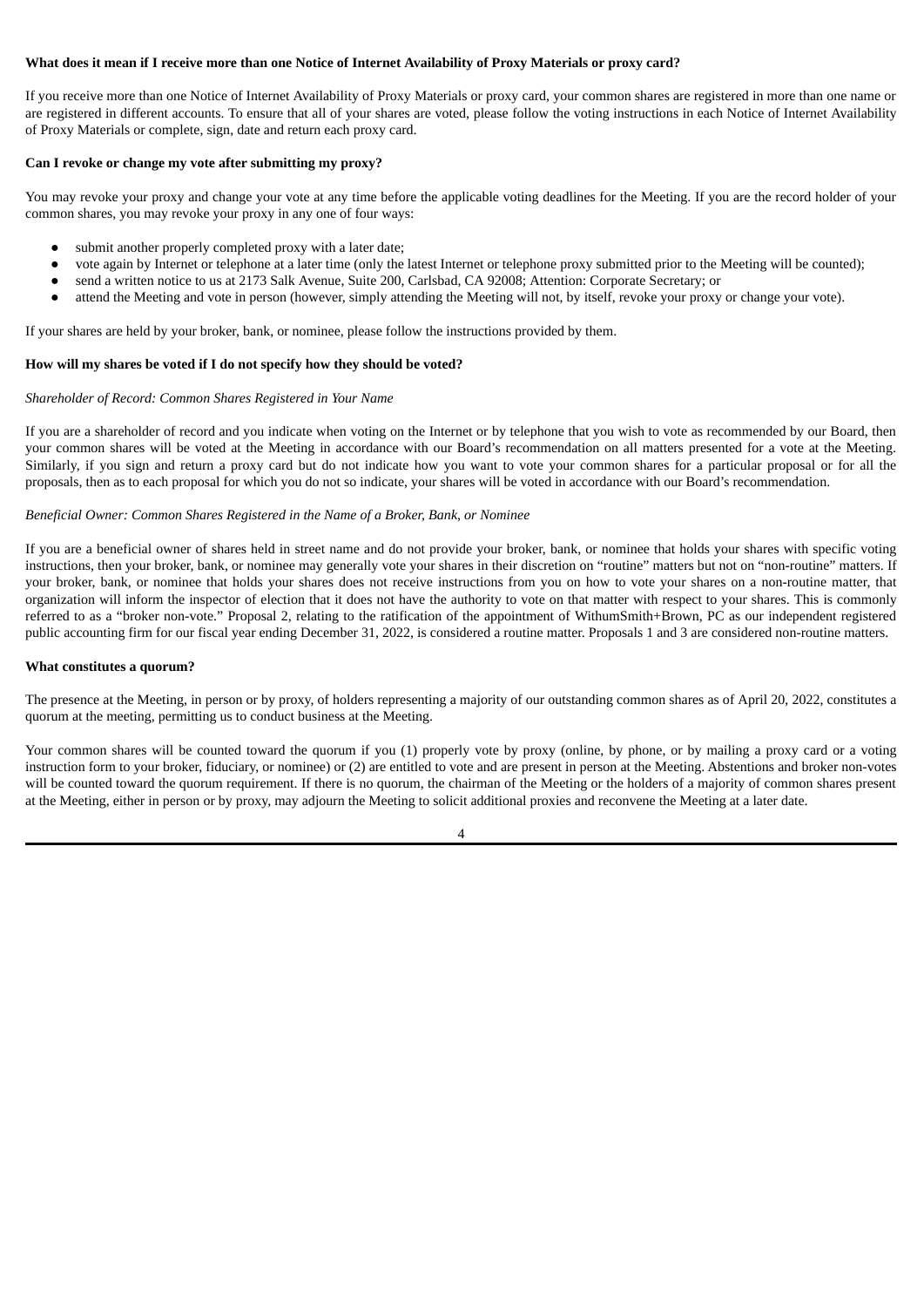## **What vote is required to approve each proposal?**

The election of directors will be determined by a plurality of the votes cast by the shareholders entitled to vote on the election of directors. Accordingly, the nominees receiving the most "For" votes from the shares present in person or represented by proxy at the Meeting and entitled to vote on the election of directors will be elected.

The approval of each of Proposals 2 and 3 requires the affirmative vote of a majority of both: (1) the shares present in person or represented by proxy at the Meeting and entitled to vote on the matter; and (2) the shares required to constitute a quorum.

## If a quorum is present at the Meeting, what is the effect of withheld votes, abstentions, and broker non-votes on the outcome of a proposal?

With respect to the election of directors in Proposal 1, neither a "withhold" vote nor a broker non-vote will be counted in determining the outcome of such proposal.

With respect to each of Proposals 2 and 3, abstentions will have the same effect as votes "Against" the proposal, and broker non-votes will have the same effect as votes "Against" the proposal to the extent such broker non-votes contribute to a quorum, because the affirmative vote equal to a majority of the shares required to constitute a quorum is also required for approval.

## **How can I find out the voting results?**

We expect to announce preliminary voting results at the Meeting. Final voting results will be published in a Current Report on Form 8-K to be filed with the SEC within four business days after the Meeting.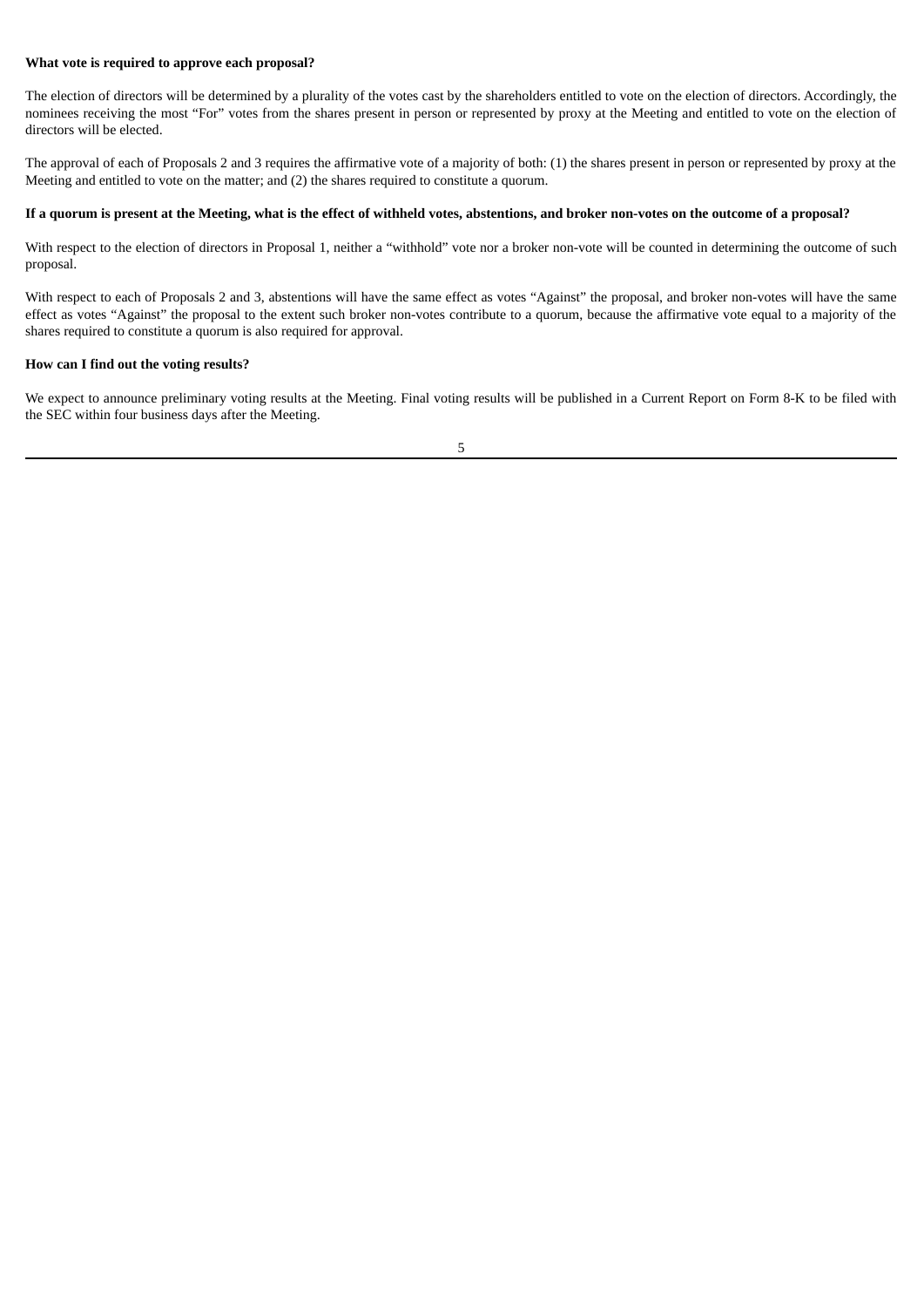## **BOARD OF DIRECTORS**

Set forth below are the names, ages, Board committee assignments, tenure, and certain biographical information of our directors as of April 20, 2022, each of whom is being nominated for election at the Meeting.

| <b>Name</b>            | Age | <b>Director Since</b> |
|------------------------|-----|-----------------------|
| Alfred D. Kingsley     | 79  | <b>July 2009</b>      |
| Dipti Amin             | 58  | April 2021            |
| <b>Deborah Andrews</b> | 64  | April 2014            |
| Don M. Bailey          | 76  | March 2020            |
| Neal C. Bradsher, CFA  | 56  | <b>July 2009</b>      |
| Brian M. Culley        | 50  | September 2018        |
| Anula Jayasuriya       | 65  | May 2021              |
| Michael H. Mulroy      | 56  | October 2014          |
| Angus C. Russell       | 66  | December 2014         |

*Alfred D. Kingsley*. Mr. Kingsley has been Chairman of the Board since July 2009. Mr. Kingsley has been general partner of Greenway Partners, L.P., a private investment firm, and President of Greenbelt Corp., a business consulting firm, since 1993. Greenbelt served as our financial advisor from 1998 until 2009. Mr. Kingsley also serves as a director of OncoCyte Corporation (OCX), a clinical-stage diagnostics company focused on novel, non-invasive bloodbased tests for the early detection of cancer. From January 2017 to October 2018, Mr. Kingsley served as Executive Chairman of AgeX Therapeutics, Inc. (AGE), a biotechnology company focused on the development and commercialization of novel therapeutics targeting human aging. Mr. Kingsley also served as a director of Asterias Biotherapeutics, Inc. (AST) from 2012 until our acquisition of Asterias in March 2019. Mr. Kingsley was Senior Vice-President of Icahn and Company and its affiliated entities for more than 25 years. Mr. Kingsley holds a B.S. degree in economics from the Wharton School of the University of Pennsylvania and a J.D. degree and LLM in taxation from New York University Law School. Mr. Kingsley's long career in corporate finance and mergers and acquisitions includes substantial experience in helping companies to improve their management and corporate governance, and to restructure their operations. Mr. Kingsley developed an intimate knowledge of our business in his role as our financial advisor before he joined our Board. Mr. Kingsley has been instrumental in structuring our equity and debt financings, and in the transition of our business focus into the field of stem cell technology, and the business acquisitions that have helped us expand the scope of our business.

*Dipti Amin, MBBS, FFPM, MRCGP, DCPSA, DCH, DRCOG, DGM*. Dr. Amin currently serves as a non-executive director of the University of Hertfordshire, a position she has held since September 2018, and as a non-executive director of Buckinghamshire NHS Trust, a position she has held since June 2015. Dr. Amin previously served as a non-executive director of Cambridge Innovation Capital from November 2017 to March 2020, and as a director of Maaya Associates Ltd. from August 2017 through the end of 2021. From June 1995 to December 2016, Dr. Amin served at Quintiles Transnational Corporation, a provider of biopharmaceutical development and commercial outsourcing services, in various senior roles within all phases of drug development and most recently as Senior Vice President and Chief Compliance Officer from April 2010 to December 2016. Dr. Amin received her medical degree from Guys and St. Thomas's Hospitals Medical School of the University of London, her MRCGP from the Royal College of General Practitioners, her FFPM from the Faculty of Pharmaceutical Medicine of the Royal College of Physicians London, her DRCOG form the Royal College of Obstetricians and Gynecologists, her DGM and DCH from the Royal College of Physicians, London and her DCPSA from the Society of Apothecaries of London. Dr. Amin brings to our Board broad experience in clinical pharmacology, ethical issues in clinical research, drug development, ethics and compliance programs as well as leadership and management experience of large, multi-functional, multi-geography, global groups.

*Deborah Andrews*. Ms. Andrews served as Chief Financial Officer of STAAR Surgical Company (STAA), a leader in the development, manufacture, and marketing of minimally invasive ophthalmic products employing proprietary technologies, from September 2017 until June 2020, after serving as Vice President, Chief Accounting Officer since 2013. Ms. Andrews also served as STAAR Surgical's Vice President, Chief Financial Officer from 2005 to 2013, as its Global Controller from 2001 to 2005, and as its Vice President, International Finance from 1999 to 2001. Ms. Andrews previously worked as a senior accountant for a major public accounting firm. Ms. Andrews holds a B.S. degree in accounting from California State University at San Bernardino. Ms. Andrews brings to our Board significant experience in finance, financial reporting, accounting, information systems and security, and auditing, and in management as a senior financial and accounting executive of a public medical device company during a period of significant growth.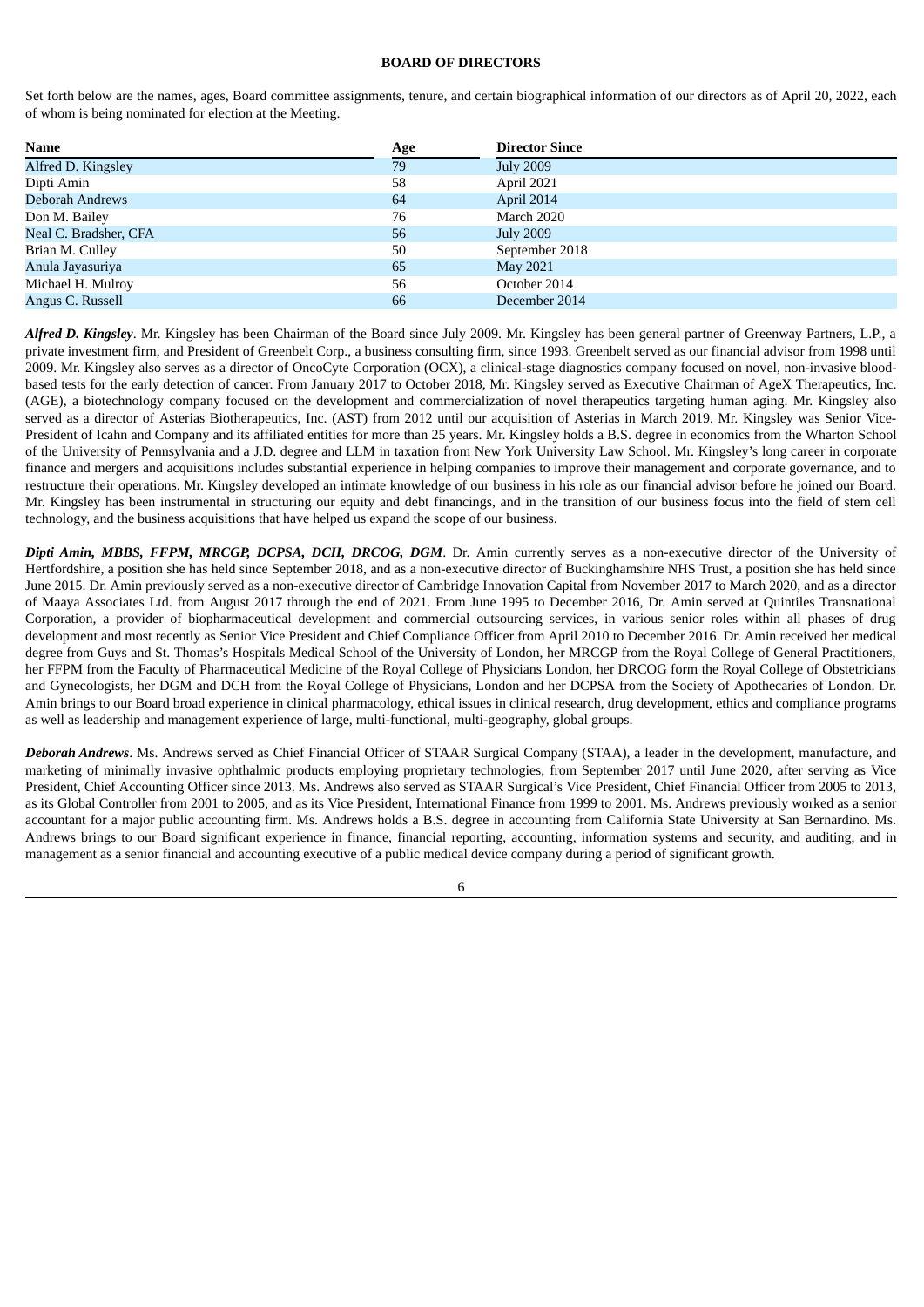*Don M. Bailey*. Mr. Bailey previously served as a director and Chairman of Asterias Biotherapeutics, Inc. (AST) from February 2016 until our acquisition of Asterias in March 2019. Mr. Bailey served as President and Chief Executive Officer of Questcor Pharmaceuticals, Inc. (QCOR), a biopharmaceutical company focused on the treatment of patients with serious, difficult-to-treat autoimmune and inflammatory disorders, from 2007 until Questcor was acquired by Mallinckrodt plc (MNK) in 2014. He was also a director of Mallinckrodt plc from August 2014 to March 2016, and during this time he was the Chairman of its portfolio committee. He initially joined the Questcor board of directors in 2006 as an independent director and Chairman of its audit committee. From August 2016 to November 2017, Mr. Bailey served as a director of OncoCyte Corporation (OCX). From June 2015 until its acquisition by Acorda Therapeutics, Inc. (ACOR) in May 2016, Mr. Bailey was also an independent director and chairman of the audit committee of Biotie Therapeutics Corp. (BITI), a clinical-stage pharmaceutical company headquartered in Turku, Finland. Mr. Bailey was an independent director and the nonexecutive chairman of the board of directors of STAAR Surgical Company (STAA), a leader in the development, manufacture, and marketing of minimally invasive ophthalmic products employing proprietary technologies, from 2005 until 2014. Mr. Bailey served on its audit committee and was chair of its nominating and corporate governance committee. Mr. Bailey was the chairman of the board of directors of Comarco, Inc. (CMRO), a defense services company transformed into a wireless communication products company, from 1998 until 2007, where he served as Chief Executive Officer from 1991 until 2000. Mr. Bailey holds a B.S. degree in mechanical engineering from the Drexel Institute of Technology, an M.S. degree in operations research from the University of Southern California and an M.B.A. from Pepperdine University. Mr. Bailey has also served as a board member on several non-profit and academic enterprises. Mr. Bailey is a founding board member of the University of California Irvine's (UCI) Applied Innovation Institute. Mr. Bailey brings to our Board significant knowledge of the pharmaceuticals industry and extensive experience as an executive and board member of publicly traded pharmaceutical companies.

*Neal C. Bradsher, CFA*. Mr. Bradsher has been President of Broadwood Capital, Inc., a private investment firm, since 2002. Mr. Bradsher holds a B.A. degree in economics from Yale College and is a Chartered Financial Analyst. Mr. Bradsher was a director of Questcor Pharmaceuticals, Inc. (QCOR), from 2004 until Questcor was acquired by Mallinckrodt plc (MNK) in 2014. Mr. Bradsher brings to our Board a wealth of experience in finance, management and corporate governance attained through his investments in other companies, including companies in the pharmaceutical, biotechnology, medical device, medical diagnostics, health care services and health care information systems sectors. He has worked with several health care companies to improve their management and governance. Entities that Mr. Bradsher controls have invested in most of Lineage's financing transactions over the last several years. Broadwood Capital, Inc. is the general partner of Broadwood Partners, L.P., currently our largest shareholder.

*Brian M. Culley*. Mr. Culley joined Lineage as Chief Executive Officer in September 2018 and served as Interim Chief Financial Officer from January 20, 2021 to June 21, 2021. Prior to joining Lineage, Mr. Culley served from August 2017 to September 2018 as interim Chief Executive Officer at Artemis Therapeutics, Inc. (ATMS). Mr. Culley previously served as Chief Executive Officer of Mast Therapeutics, Inc. (MSTX), from 2010, and was also a member of its board of directors from 2011, until Mast's merger with Savara, Inc. (SVRA) in April 2017. Mr. Culley served from 2007 to 2010 as Mast's Chief Business Officer and Senior Vice President, from 2006 to 2007 as Mast's Senior Vice President, Business Development, and from 2004 to 2006 as Mast's Vice President, Business Development. From 2002 until 2004, Mr. Culley was Director of Business Development and Marketing for Immusol, Inc. From 1999 until 2000, he worked at the University of California, San Diego (UCSD) Department of Technology Transfer & Intellectual Property Services and from 1996 to 1999 he conducted drug development research for Neurocrine Biosciences, Inc. (NBIX). Mr. Culley has also served on the Board of Orphagen Pharmaceuticals, Inc. since May 2017. Mr. Culley has more than 25 years of business and scientific experience in the life sciences industry. He received a B.S. in biology from Boston College, a masters in biochemistry and molecular biology from the University of California, Santa Barbara, and an M.B.A. from The Johnson School of Business at Cornell University. Mr. Culley brings to our Board significant knowledge of the biotechnology industry and extensive experience as an executive and board member of publicly traded pharmaceutical companies.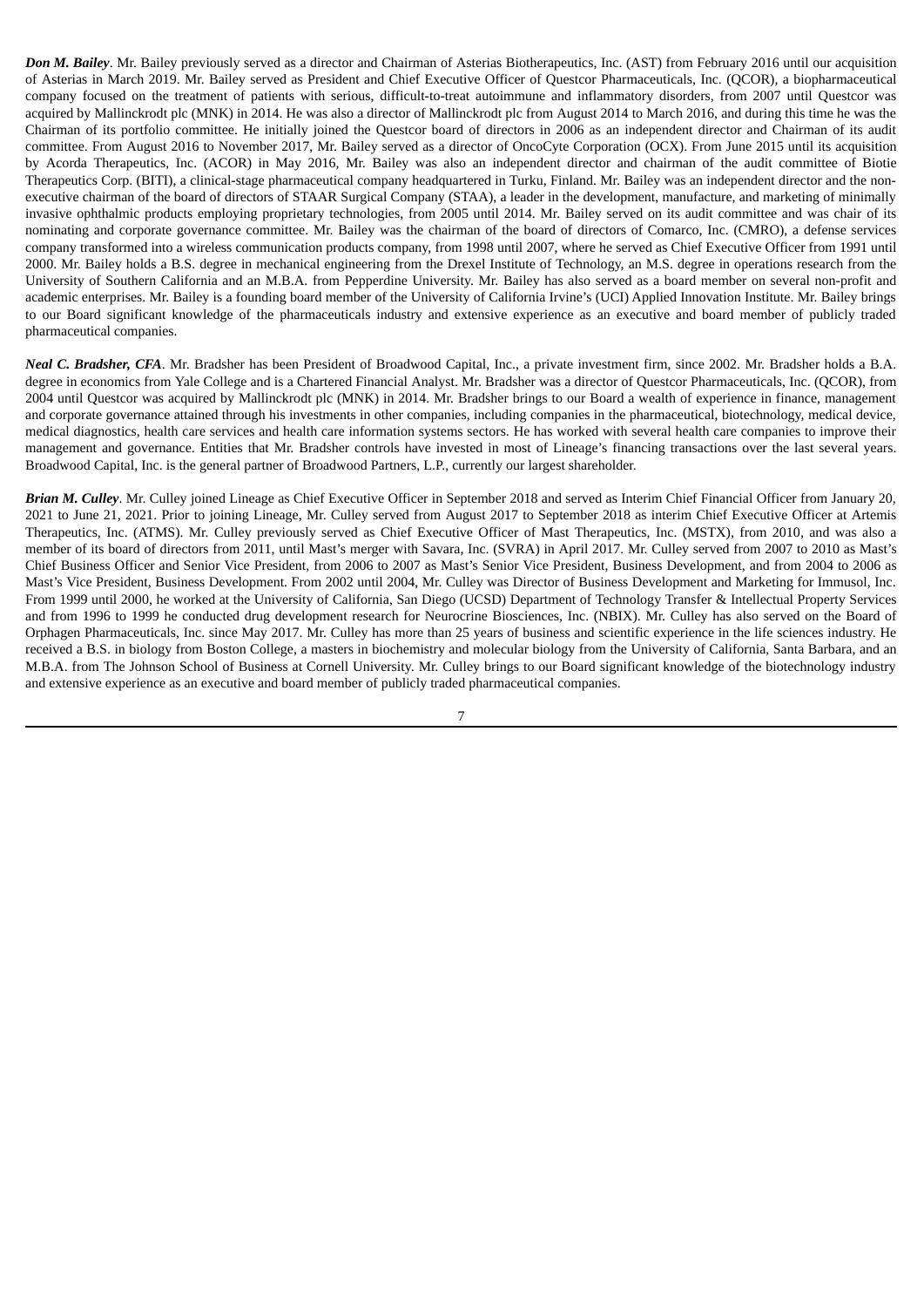*Anula Jayasuriya, M.D., Ph.D., M.B.A.* Dr. Jayasuriya is the Founder and Managing Director of EXXclaim Capital, an early-stage venture fund focused on catalyzing innovation, entrepreneurship and investment in Women's Health she founded in 2013. In 2006, she co-founded the Evolvence India Life Science Fund, managing the fund until July of 2017. From 2001 to 2002, Dr. Jayasuriya was a partner with Skyline Ventures in Palo Alto, and prior to that with the German/US venture capital firm TVM, in San Francisco. Her prior positions include VP, Business Development at Genomics Collaborative, Inc., from 1999 to 2000, and VP, Global Drug Development at Hoffman-La Roche from 1994 to 1998. Dr. Jayasuriya received a B.A. from Harvard University summa cum laude, a M. Phil. in pharmacology from the University of Cambridge, an M.D. and Ph.D. (in Microbiology and Molecular Genetics) from Harvard Medical School and an M.B.A. with distinction from Harvard Business School. Dr. Jayasuriya brings to our Board business, scientific, and medical experience earned throughout her career as a pharmaceutical company executive, private equity executive, and venture capitalist, providing her with a broad experience base spanning clinical, executive, entrepreneurial, and financial roles.

*Michael H. Mulroy*. Mr. Mulroy served as the Chief Executive Officer and a member of the board of directors of Asterias Biotherapeutics, Inc. (AST) from June 2017 until our acquisition of Asterias in March 2019. In April 2020, Mr. Mulroy joined Magtrol Inc., a leading manufacturer of motor test equipment and hysteresis brakes and clutches, on a part time basis, where he also serves on its board of directors. Prior to joining Asterias, Mr. Mulroy served as a Senior Advisor to CamberView Partners, LLC (now part of PJT Partners Inc.), which assists companies in connection with investor engagement and complex corporate governance issues. Prior to its sale in 2014, Mr. Mulroy served as Executive Vice President, Strategic Affairs and General Counsel and Corporate Secretary of Questcor Pharmaceuticals, Inc. (QCOR). Mr. Mulroy joined Questcor in 2011 as Chief Financial Officer, General Counsel and Corporate Secretary. From 2003 to 2011, Mr. Mulroy was employed by the law firm of Stradling Yocca Carlson & Rauth, where he served as a partner from 2004. From 1997 to 2003, Mr. Mulroy was an investment banker at Citigroup and Merrill Lynch. He is also a member of the Board of Trustees of the Pegasus School, an independent primary school in Orange County, California. From January 2017 to July 2019, Mr. Mulroy served as a member of the board of directors of AgeX Therapeutics, Inc. (AGE), a biotechnology company focused on the development and commercialization of novel therapeutics targeting human aging. Mr. Mulroy earned his J.D. degree from the University of California, Los Angeles and his B.A. degree in economics from the University of Chicago. Mr. Mulroy brings to our Board his experience as the Chief Executive Officer of a publicly traded biotechnology company and member of a senior management team of a larger biopharmaceutical company that experienced a period of rapid growth. Mr. Mulroy also brings to our Board his experience in corporate finance, investor relations and information systems and security.

*Angus C. Russell*. Mr. Russell served as the Chief Executive Officer of Shire plc (SHPG), a biopharmaceutical company, from June 2008 to April 2013. Mr. Russell served as the Chief Financial Officer of Shire from 1999 to 2008 and also served as its Principal Accounting Officer and Executive Vice President of Global Finance. Prior to joining Shire, Mr. Russell served at ICI, Zeneca, and AstraZeneca for 19 years, most recently as Vice President of Corporate Finance at AstraZeneca plc (AZN). Mr. Russell also serves as Chairman of the Board of Directors of Mallinckrodt plc (MNK) and Revance Therapeutics, Inc. (RVNC) and as a director of Therapeutics MD, Inc. (TXMD). Mr. Russell previously served as a director of Shire plc, Questcor Pharmaceuticals, Inc. (QCOR) until it was acquired by Mallinckrodt plc (MNK) in 2014, and InterMune, Inc. (ITMN) prior to its acquisition by Roche Holdings, Inc. (RHHBY) in 2014. Mr. Russell holds an honorary Doctor of Business Administration from Coventry University, U.K. Mr. Russell brings to our Board numerous years of experience as a Chief Executive Officer of an international publicly traded specialty biopharmaceutical company and his substantial experience in information systems and security and as an officer and director in the specialty pharmaceutical industry.

## **Non-Employee Director Compensation**

We compensate our non-employee directors for their service on our Board and on its committees as described below. In addition, all non-employee directors are entitled to reimbursements for their out-of-pocket expenses incurred in attending our Board and committee meetings.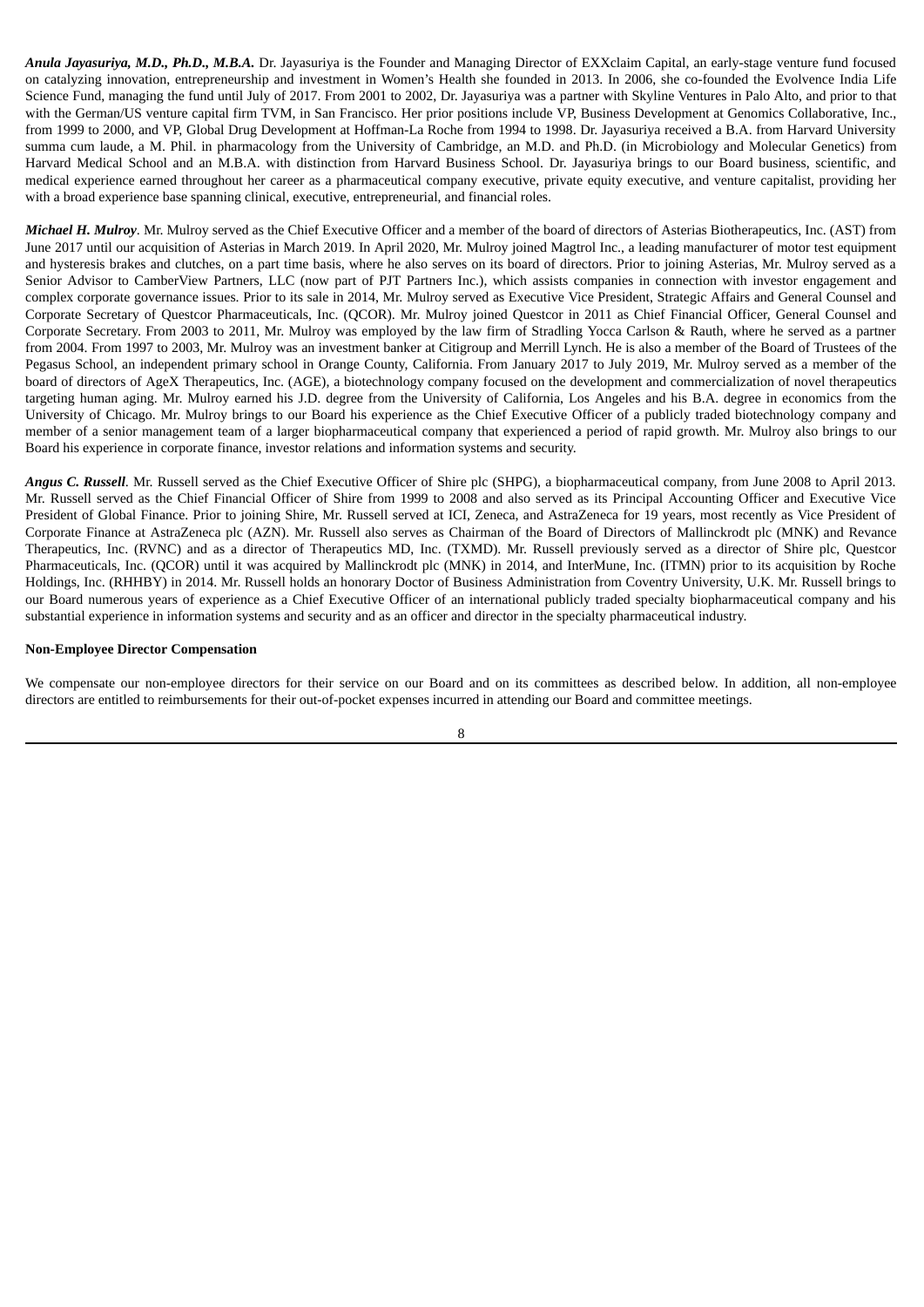## *Annual Cash Fees*

The following table shows the annual cash fees currently paid to our directors for their service on our Board and on committees of our Board.

|                                                                       | Fees    |
|-----------------------------------------------------------------------|---------|
| Chair of the Board                                                    | 75,000  |
| Director other than Chair                                             | 40,000  |
| <b>Audit Committee Chair</b>                                          | 20,000  |
| Audit Committee Member other than Chair                               | 10,000  |
| <b>Compensation Committee Chair</b>                                   | 15,000  |
| Compensation Committee Member other than Chair                        | 7.500   |
| Nominating and Corporate Governance Committee Chair                   | 12,000  |
| Nominating and Corporate Governance Committee Member other than Chair | 6.000   |
| Financial Strategy Committee Chair                                    | 160,000 |
| Financial Strategy Committee Member other than Chair                  |         |

The annual cash fees are paid in four equal quarterly installments, pro-rated based on each director's service on our Board or applicable committee during the applicable quarter, other than the annual cash fees paid to the chair of the Financial Strategy Committee, which are paid monthly in arrears.

## *Equity Awards*

In addition to cash fees, we also currently grant the chair of our Board an annual stock option grant to purchase 80,000 common shares and grant all other non-employee directors an annual stock option grant to purchase 50,000 common shares. All grants are currently made under the Lineage Cell Therapeutics, Inc. 2021 Equity Incentive Plan. The options vest and become exercisable one year after the grant date.

## *2021 Non-Employee Director Compensation*

The following table summarizes certain information concerning the compensation during our fiscal year ended December 31, 2021 to each person who served as a non-employee director during the year and who was not our employee on the date the compensation was earned.

|                    |    | <b>2021 Director Compensation Table</b> |                             |    |         |
|--------------------|----|-----------------------------------------|-----------------------------|----|---------|
|                    |    | <b>Fees Earned</b>                      |                             |    |         |
|                    |    | or Paid in                              |                             |    |         |
| <b>Name</b>        |    | Cash                                    | Option Award <sup>(1)</sup> |    | Total   |
| Deborah Andrews    |    | 73,500                                  | 89,555                      | S  | 163,055 |
| Dipti Amin         |    | 27,802                                  | \$<br>221,855               | \$ | 249,657 |
| Don M. Bailey      | \$ | 52,000                                  | \$<br>89,555                | \$ | 141,555 |
| Neal C. Bradsher   | ¢  | 46,000                                  | \$<br>89,555                | \$ | 135,555 |
| Alfred D. Kingsley | \$ | 235,000                                 | \$<br>143,288               | \$ | 378,288 |
| Anula Jayasuriya   | \$ | 26,264                                  | \$<br>239,225               | \$ | 265,489 |
| Michael H. Mulroy  | \$ | 71,000                                  | \$<br>89,555                | \$ | 160,555 |
| Angus C. Russell   | \$ | 57,500                                  | \$<br>89,555                | S  | 147.055 |

(1) The dollar amounts in this column represent the aggregate fair market value of such awards determined based on the price of our common shares on the grant date in accordance with ASC Topic 718, *Compensation-Stock Compensation (ASC Topic 718)*. See Note 12 Stock-Based Awards to our consolidated financial statements included in our Annual Report on Form 10-K for the fiscal year ended December 31, 2021 for details as to the assumptions used to determine the fair value of the awards. As of December 31, 2021, the aggregate number of common shares subject to stock options outstanding for Mses. Andrews, Amin and Jayasuriya and Messrs. Bailey, Bradsher, Kingsley, Mulroy, and Russell was 204,160, 140,000, 140,000, 190,000, 204,160, 368,320, 204,160 and 204,160, respectively.

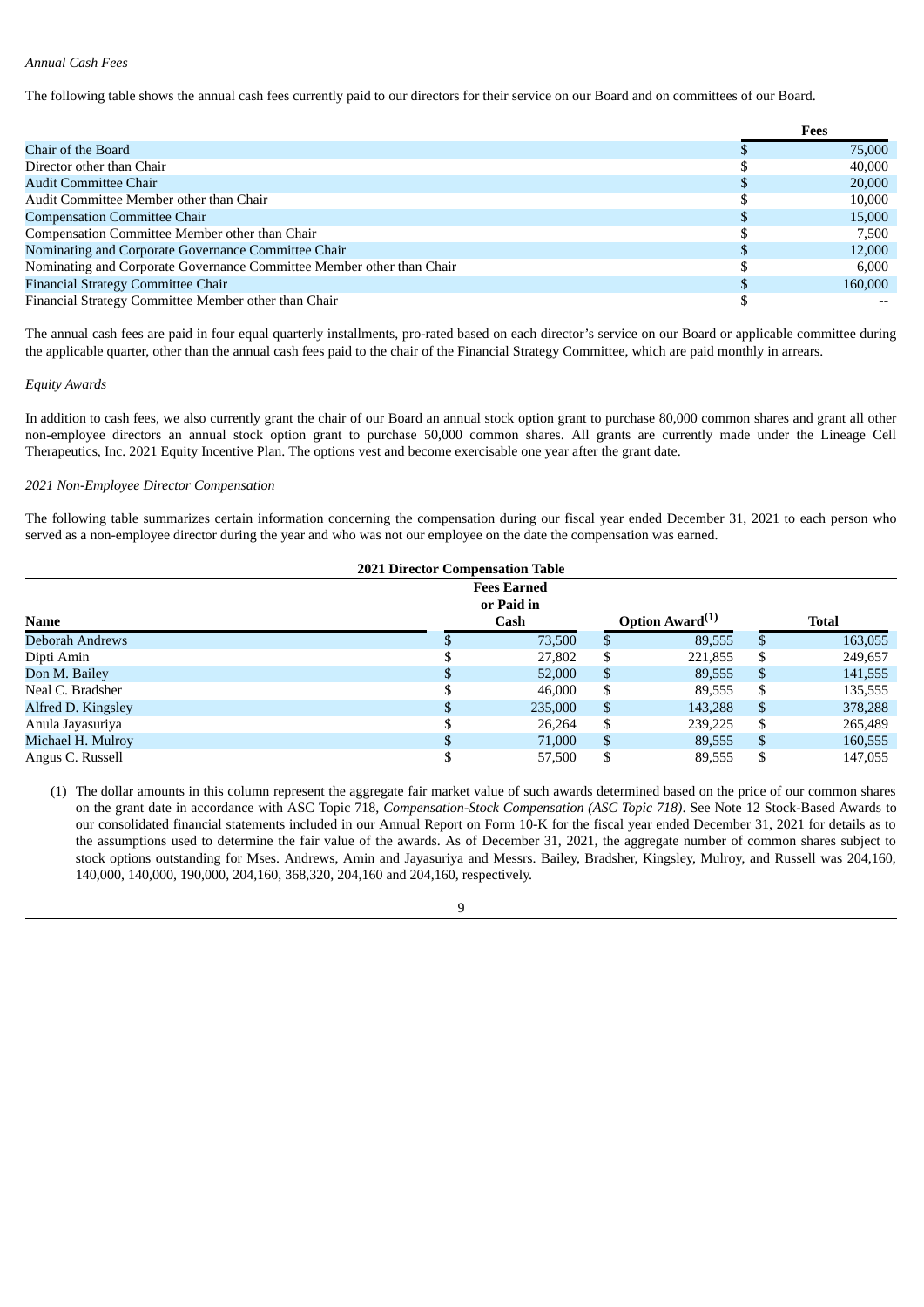## **CORPORATE GOVERNANCE**

#### **General**

We believe that good corporate governance is important to ensure that Lineage is managed for the long-term benefit of its shareholders. We periodically review our corporate governance policies and practices.

#### **The Board of Directors' Role in Risk Management**

Our Board has responsibility for the oversight of Lineage's risk management processes and, either as a whole or through its committees, regularly discusses with management our major risk exposures, their potential impact on our business, and the steps we take to manage them. The risk oversight process includes receiving regular reports from Board committees and members of senior management to enable our Board to understand Lineage's risk identification, risk management and risk mitigation strategies with respect to areas of potential material risk, including operations, finance, legal, regulatory, strategic, cybersecurity and reputational risk.

Our Audit Committee, which is comprised solely of independent directors, has oversight of risks related to information security (including cybersecurity) and (i) regularly reviews our information security policies, systems, and controls at its regularly scheduled meetings, (ii) regularly assesses the potential impact of exposure to such risk on our business, financial results, operations and reputation, (iii) regularly reviews steps management has taken to monitor and mitigate such exposures. Our Audit Committee also provides oversight of our financial reporting processes and the annual audit of our consolidated financial statements and (iv) regularly briefs our Board on information security matters. In addition, our Audit Committee must review and approve any business transactions between Lineage and its executive officers, directors, and shareholders who beneficially own 5% or more of our common shares ("*5% Shareholders*").

#### **Board Leadership Structure**

The role of the Chair of the Board is separate from our Chief Executive Officer. Our Board is committed to independent board and committee leadership and to fulfill board and committee duties effectively and efficiently so that our business receives the undivided attention of our Chief Executive Officer. In addition to core board functions, the Chair of our Board interfaces with our management and directors with respect to matters such as financing, strategic planning, and business acquisitions.

#### **Director Independence**

Our Board has determined that Ms. Andrews, Dr. Amin, Mr. Bailey, Mr. Bradsher, Dr. Jayasuriya, Mr. Kingsley, Mr. Mulroy, and Mr. Russell qualify as "independent" directors under Section 803(A) of the NYSE American Company Guide, that the members of our Audit Committee meet the additional independence standards under Section 803(B)(2) of the NYSE American Company Guide and Section 10A-3 under the Securities Exchange Act of 1934, as amended (the "*Exchange Act*"), and that the members of our Compensation Committee meet the additional independence standards under Section 805(c)(1) of the NYSE American Company Guide. In making its independence determinations, our Board considered (i) the transactions, relationships and arrangements described below under "Certain Relationships and Related Transactions," (ii) the compensation described below under "Board of Directors - Non-Employee Director Compensation," (iii) with respect to Mr. Kingsley and Mr. Mulroy, current or historic service as a director or an executive officer of a company with which we have or have had a material relationship, specifically, OncoCyte Corporation, a former subsidiary, AgeX Therapeutics, Inc., a former subsidiary, or Asterias Biotherapeutics, Inc., a company we acquired in March 2019, as disclosed herein and in our Annual Report on Form 10-K for the fiscal year ended December 31, 2021, and (iv) with respect to Mr. Bradsher, his relationship with our largest shareholder, which beneficially owns more than 20% of our common shares.

Mr. Culley does not qualify as an "independent" director under Section 803(A) of the NYSE American Company Guide because he is our Chief Executive Officer.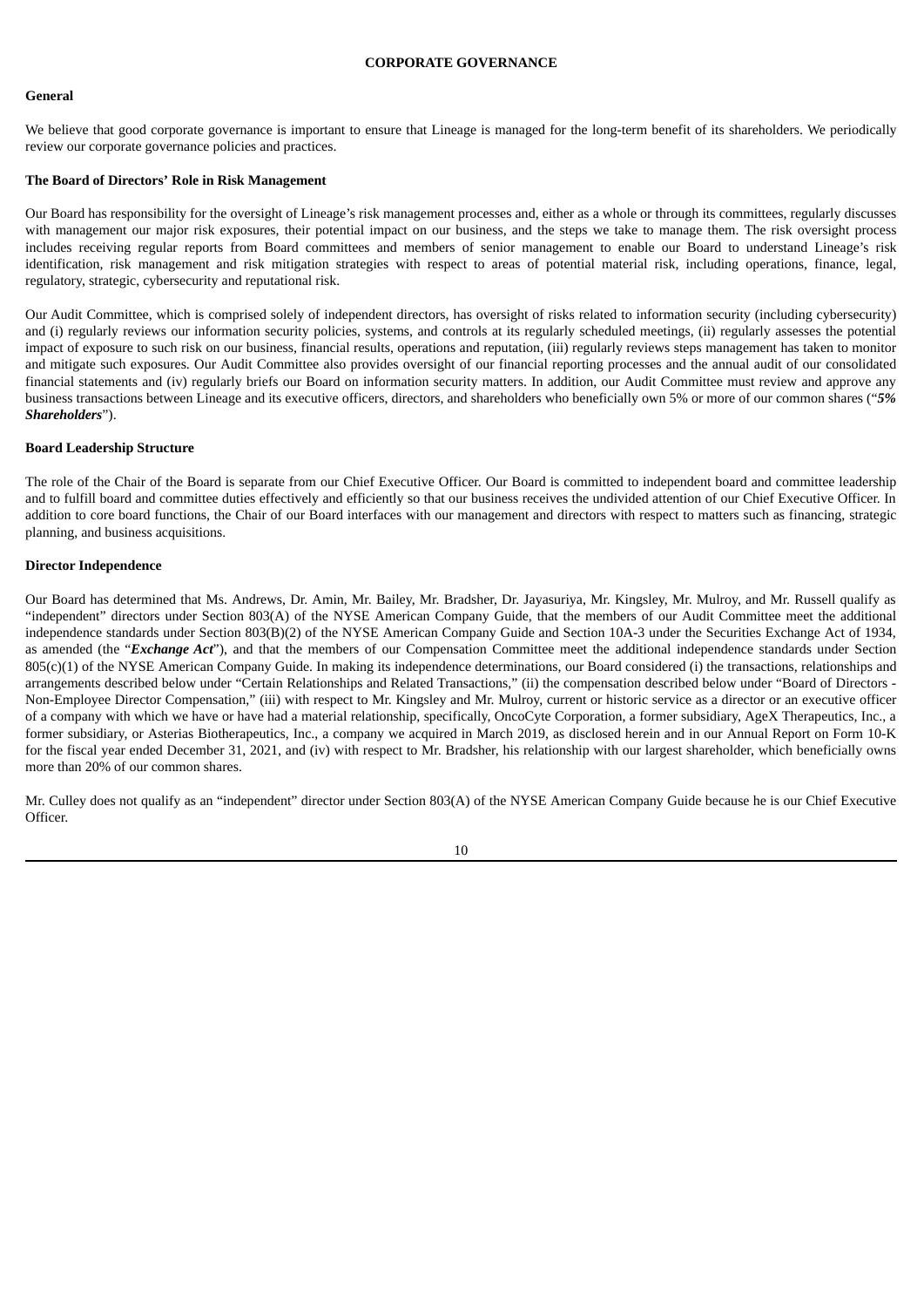## **Board Diversity**

Our Board is currently comprised of people with substantial experience in bioscience, the pharmaceutical industry, corporate management, finance, and law, and a mix of ages, genders, races, ethnicities, geographies, cultures, and other perspectives that we believe expand our Board's understanding of the needs and viewpoints of our employees, shareholders, and other stakeholders.

Our Board has had at least one director who identifies as female at all times since 1995 and currently 33% of our directors identify as female. In addition, Ms. Andrews is the chair of our Audit Committee.

| <b>Board Diversity (as of April 20, 2022)</b> |        |      |  |  |
|-----------------------------------------------|--------|------|--|--|
|                                               | Female | Male |  |  |
| <b>Part I: Gender Identity</b>                |        |      |  |  |
| <b>Directors</b>                              |        |      |  |  |
| <b>Part II: Demographic Background</b>        |        |      |  |  |
| Asian                                         |        |      |  |  |
| White                                         |        |      |  |  |
|                                               |        |      |  |  |

### **Board Committees**

Our Board has an Audit Committee, a Nominating and Corporate Governance Committee, and a Compensation Committee. The members of each of these committees are independent in accordance with Section 803(A) of the NYSE American Company Guides and Section 10A-3 under the Exchange Act. The members of our Audit Committee and Compensation Committee must also meet the independence tests applicable to members of those committees under the NYSE American Company Guide. Our Board also has a Financial Strategy Committee, the members of which are not required to be independent. From time to time, our Board may establish ad hoc committees to address particular matters.

The table below sets forth the composition of the committees of our Board as of April 20, 2022:

|                        | <b>Audit</b> | Compensation | Nominating &<br>Corporate<br>Governance | <b>Financial</b><br><b>Strategy</b> |
|------------------------|--------------|--------------|-----------------------------------------|-------------------------------------|
| Alfred D. Kingsley     |              |              | Member                                  | Chair                               |
| Dipti Amin             |              | Member       |                                         |                                     |
| <b>Deborah Andrews</b> | Chair        | Member       |                                         |                                     |
| Don M. Bailey          |              |              | Member                                  |                                     |
| Neal C. Bradsher, CFA  |              |              | Chair                                   | Member                              |
| Brian M. Culley        |              |              |                                         | Member                              |
| Anula Jayasuriya       |              |              | Member                                  |                                     |
| Michael H. Mulroy      | Member       | Chair        |                                         | Member                              |
| Angus C. Russell       | Member       | Member       |                                         |                                     |
|                        | 11           |              |                                         |                                     |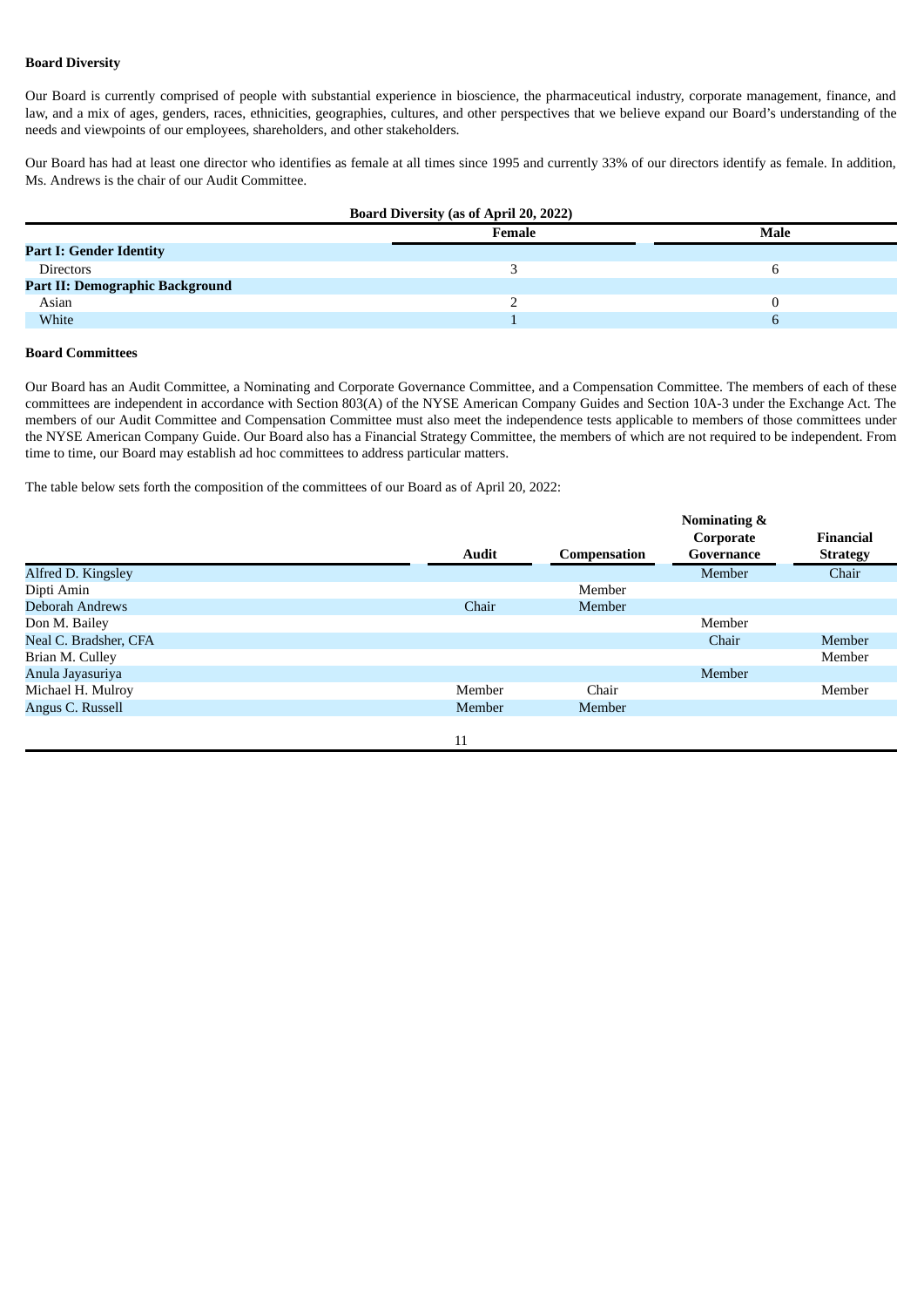Our Audit Committee held nine meetings during 2021. The purpose of our Audit Committee is to recommend the engagement of our independent registered public accounting firm, to review their performance and the plan, scope, and results of the audit, and to review and approve the fees we pay to our independent registered public accounting firm. Our Audit Committee also will review our accounting and financial reporting procedures and controls, and all transactions between us and our executive officers, directors, and 5% Shareholders. Our Audit Committee also has oversight of risks related to information security (including cybersecurity) and regularly (i) reviews our information security policies, systems, and controls at its regularly scheduled meetings and as requested by our Audit Committee from time to time, (ii) assesses the potential impact of exposure to such risk on our business, financial results, operations and reputation, (iii) reviews steps management has taken to monitor and mitigate such exposures, and (iv) briefs our Board on information security matters. Our Audit Committee has a written charter that requires the members of our Audit Committee to be directors who are independent in accordance with Section 803(A) and Section 803(B) of the NYSE American Company Guide and Section 10A-3 under the Exchange Act. A copy of the charter of our Audit Committee is posted on our website at https://investor.lineagecell.com/corporate-governance/highlights.

Our Board has determined that each of Ms. Andrews and Messrs. Mulroy and Russell meet the criteria of an "audit committee financial expert" within the meaning of the SEC's regulations. Ms. Andrews' expertise is based on her experience as the former Chief Financial Officer of STAAR Surgical Company, and in other financial roles with that company, including as its Chief Accounting Officer, as well as her experience as a senior accountant for a major accounting firm. Mr. Mulroy's expertise is based on his experience as the former Chief Executive Officer of Asterias Biotherapeutics, Inc. Mr. Russell's expertise is based on his experience as the former Chief Executive Officer and Chief Financial Officer of Shire plc.

#### *Nominating and Corporate Governance Committee*

Our Nominating and Corporate Governance Committee met three times during 2021. The purpose of our Nominating and Corporate Governance Committee is to recommend to our Board individuals qualified to serve on our Board and on committees of our Board, and to make recommendations to our Board on corporate governance matters. A copy of our Nominating and Corporate Governance Committee Charter is posted on our website at https://investor.lineagecell.com/corporate-governance/highlights. See the discussion under the heading "Director Nomination Process," below, for information regarding our director nomination process.

#### *Compensation Committee*

Our Compensation Committee met nine times during 2021. All members of our Compensation Committee qualify as "independent" in accordance with Section 803(A) and Section 805(c)(1) of the NYSE American Company Guide. Our Compensation Committee oversees our compensation and employee benefit plans and practices, including executive compensation arrangements and incentive plans and equity-based awards under our 2021 Equity Incentive Plan. Our Compensation Committee determines or recommends to our Board the terms and amount of executive compensation and grants of equity-based awards to executives, key employees, consultants, and independent contractors. The Chief Executive Officer may make recommendations to our Compensation Committee concerning executive compensation and performance, but our Compensation Committee makes its own determination or recommendation to our Board with respect to the amount and components of compensation, including salary, bonus, and equity awards to executive officers, generally taking into account factors such as company performance, individual performance, and compensation paid by peer group companies. A copy of our Compensation Committee Charter is posted on our website at https://investor.lineagecell.com/corporate-governance/highlights.

During 2021, our Compensation Committee engaged Anderson Pay Advisors, LLC ("*Anderson*") to provide compensation consulting services and advice to our Compensation Committee, which included market survey information and competitive market trends in employee, executive, and director compensation programs. Anderson also made recommendations to our Compensation Committee with respect to components of our executive compensation program, such as salary, bonus, and equity awards, and the target market pay percentiles in which executive compensation should fall so Lineage can be competitive in executive hiring and retention. In connection with the compensation consultant services provided by Anderson, our Compensation Committee assessed the independence of Anderson and does not believe Anderson's work has raised any conflict of interest.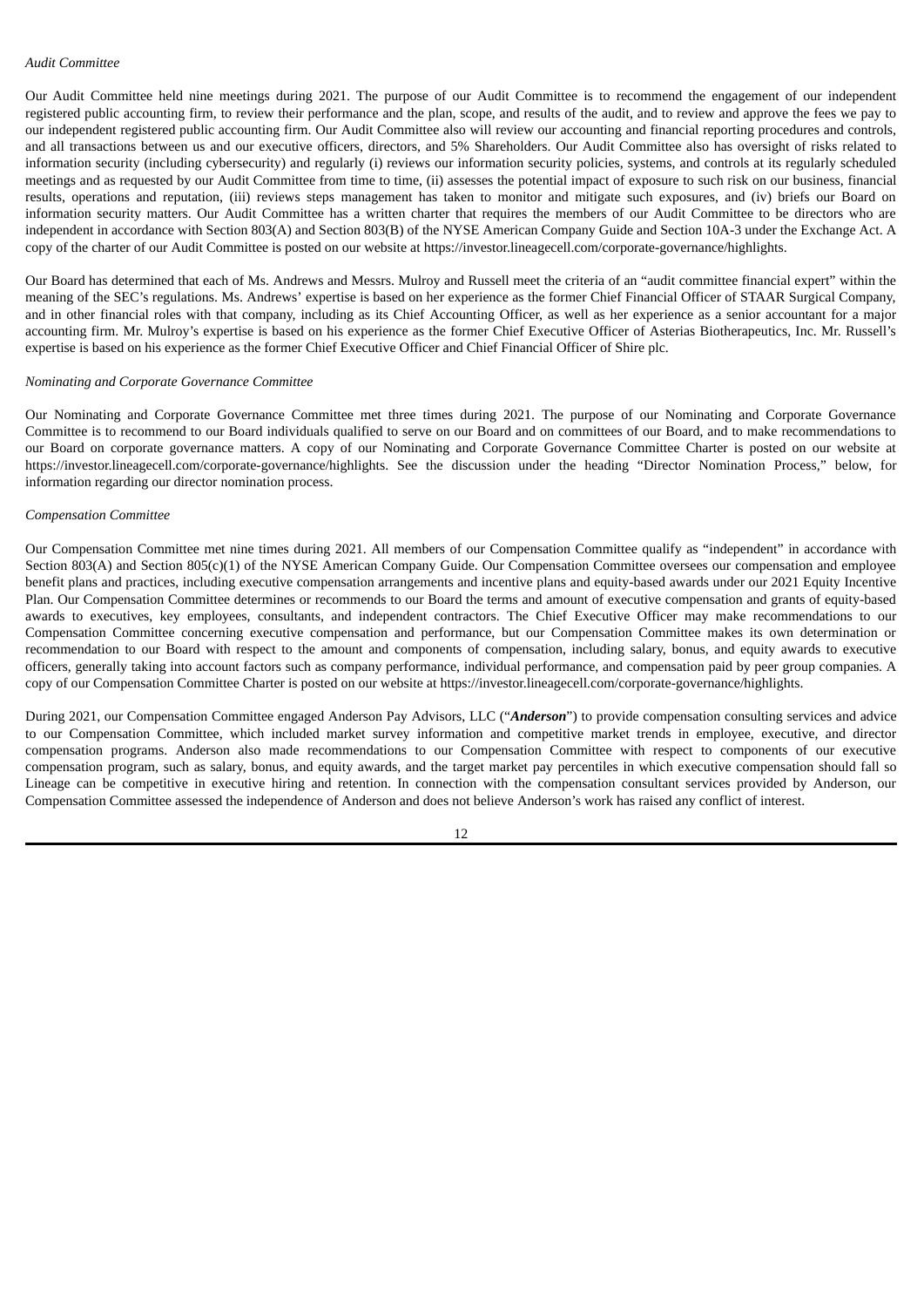## *Financial Strategy Committee*

Our Financial Strategy Committee met nine times during 2021. Our Financial Strategy Committee regularly meets with members of management to discuss our strategy pertaining to investor and shareholder relations and financial strategy, including plans for raising capital. As Chair of the Financial Strategy Committee, Mr. Kingsley routinely communicates with key shareholders and contributes to our investor relations strategy.

## **Board Meeting Attendance**

During the fiscal year ended December 31, 2021, our Board met nine times. None of our current directors attended fewer than 75% of the meetings of our Board and its committees on which they served.

## **Meetings of Non-Employee Directors**

Our non-employee directors meet no less frequently than quarterly in executive session, without any directors who are our officers or employees present. These meetings allow the non-employee directors to engage in open and frank discussions about corporate governance and about our business, operations, finances, and management performance.

## **Director Nomination Process**

Our Nominating and Corporate Governance Committee has not set any specific minimum qualifications that a prospective nominee would need to be recommended by our Nominating and Corporate Governance Committee to serve on our Board. Rather, in evaluating any new nominee or incumbent director, our Nominating and Corporate Governance Committee will consider whether the particular person has the knowledge, skills, experience, and expertise needed to manage our affairs in light of the knowledge, skills, experience, and expertise of the other members of our Board as a whole. Our Nominating and Corporate Governance Committee will also consider whether a nominee or incumbent director has any conflicts of interest with Lineage that might conflict with our Code of Ethics or that might otherwise interfere with the ability of the nominee to perform their duties in a manner that is in the best interest of Lineage and its shareholders. Our Nominating and Corporate Governance Committee will also consider whether including a prospective director on our Board will result in a Board composition that complies with: (1) applicable state corporate laws; (2) applicable federal and state securities laws; and (3) the rules of the SEC and each stock exchange on which our shares are listed.

We do not have a formal policy regarding consideration of director candidate recommendations from our shareholders. However, any recommendations received from shareholders will be evaluated in the same manner that potential nominees suggested by members of our Board, management or other parties are evaluated. Accordingly, our Board believes a formal policy regarding consideration of such recommendations is unnecessary.

Shareholders who desire to recommend a director candidate to our Nominating and Corporate Governance Committee must notify our Nominating and Corporate Governance Committee of the nomination in writing at least 120 days before the date of the next annual meeting and they and the nominee must provide our Nominating and Corporate Governance Committee with all information that our Nominating and Corporate Governance Committee may reasonably request regarding the nominee no later than 90 days prior to the annual meeting.

Our Board and our Nominating and Corporate Governance Committee have not adopted specific policies with respect to a particular mix or diversity of skills, experience, expertise, perspectives, and background that nominees should have. However, our Board and Nominating and Corporate Governance Committee believe in the benefits of diversity in its members (including diversity with respect to gender, race, sexual orientation, ethnicity, background, skills and experience) and are cognizant of the value of experience in international markets and operations given the growing globalization of the pharmaceutical and biotechnology industries and world-wide focus on cell therapeutics research. See "Board Diversity," above.

## **Shareholder Communications with Directors**

Shareholders wishing to communicate with our Board or with individual directors may do so by following the procedure described under the heading "Procedures for Lineage Security Holder Communications to the Board of Directors" available on our website at https://investor.lineagecell.com/corporategovernance/highlights.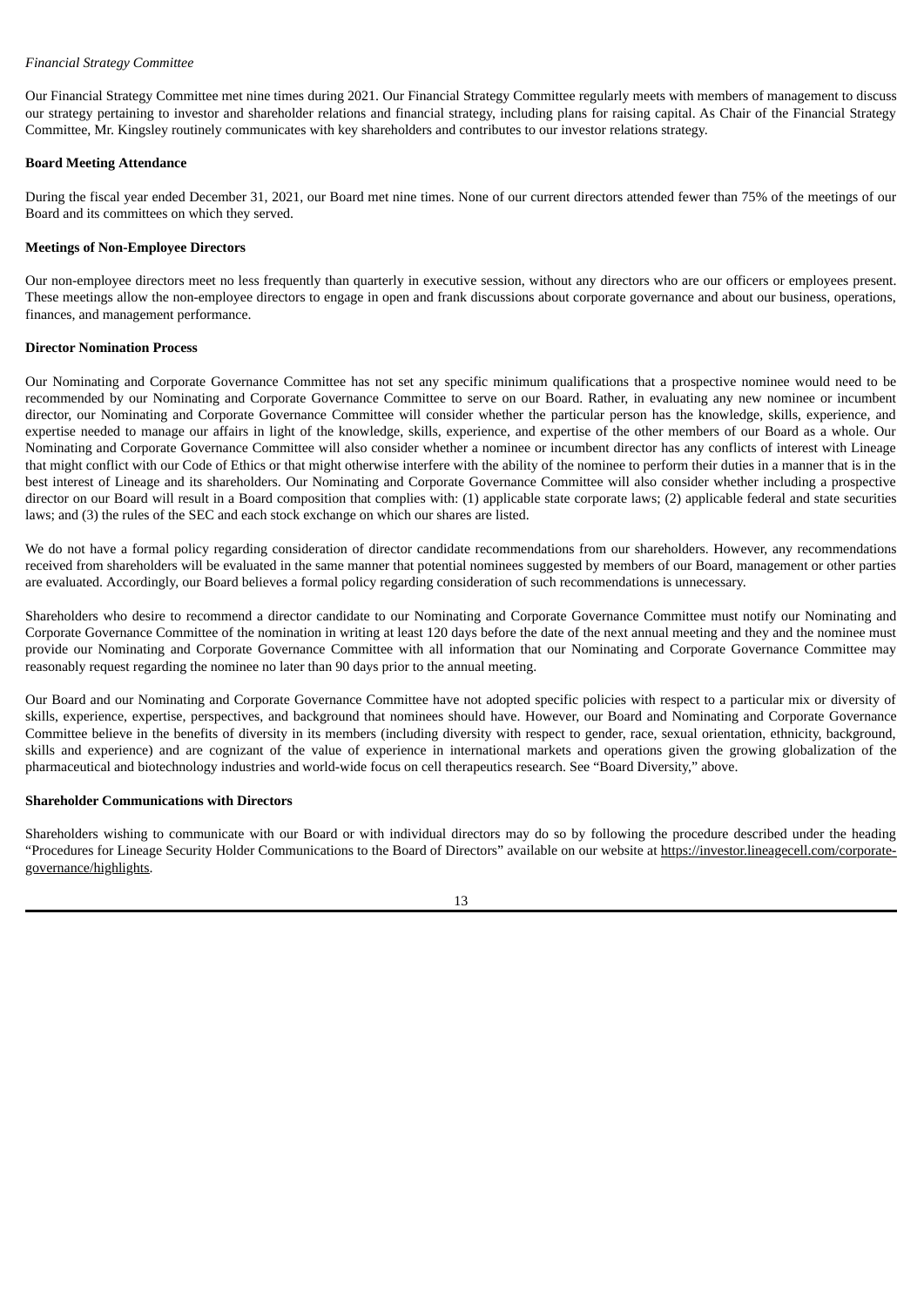## **Code of Ethics**

We adopted a Code of Business Conduct and Ethics ("Code of Ethics") that applies to our principal executive officer, principal financial officer, principal accounting officer or controller, other executive officers, and directors. The purpose of the Code of Ethics is to promote: (1) honest and ethical conduct, including the ethical handling of actual or apparent conflicts of interest between personal and professional relationships; (2) full, fair, accurate, timely, and understandable disclosure in reports and documents that we file with or submit to the SEC and in our other public communications; (3) compliance with applicable governmental rules and regulations; (4) prompt internal reporting of violations of the Code of Ethics to an appropriate person or persons identified in the Code of Ethics; and (5) accountability for adherence to the Code of Ethics. A copy of the Code of Ethics is posted on our website at https://investor.lineagecell.com/corporate-governance/highlights. We intend to disclose any future amendments to certain provisions of the Code of Ethics, and any waivers of those provisions granted to our principal executive officer, principal financial officer, principal accounting officer or controller or persons performing similar functions, by posting the information on our website within four business days following the date of the amendment or waiver.

#### **Policies Regarding Short-Sales, Hedging, and Pledging**

We consider it improper and inappropriate for our directors and employees, including our officers, and entities any of the foregoing control (collectively, "insiders") to engage in short-term or speculative transactions in our securities. Our insider trading policy prohibits our insiders from (1) engaging in "short sales" of our securities, (2) engaging in any kind of hedging transaction that could reduce or limit their holdings, ownership or interest in our securities, including the purchase of financial instruments, including prepaid variable forward contracts, instruments for the short sale or purchase or sale of call or put options, equity swaps, collars, or units of exchangeable funds (except for broadly diversified indexes or index exchange-traded funds), that are designed to or that may reasonably be expected to have the effect of hedging or offsetting a decrease in the market value of any of our securities, and (3) holding our securities in a margin account. In addition, our insider trading policy also generally prohibits the pledging of our securities as collateral for a loan.

#### **Stock Ownership Guidelines**

Our Board has adopted stock ownership guidelines because it believes that our directors should own and hold our common shares to further align their interests with the long-term interests of our shareholders. Under these guidelines, our directors are required to hold at least 10,000 common shares three years following the date of their election to our Board. As of April 20, 2022, all our directors met, exceeded, or were on track to meet these ownership guidelines based on their respective rates of stock accumulation.

## **Director Attendance at Annual Meeting**

Directors are encouraged to attend our annual meetings of shareholders, although they are not formally required to do so. All of our current directors who were then serving on our Board attended the 2021 annual meeting of shareholders. All directors attended the meeting virtually due to health concerns and restrictions related to the COVID-19 pandemic.

#### **Report of the Audit Committee on the Audit of Our Consolidated Financial Statements**

The following is the report of the Audit Committee of the Board with respect to Lineage's audited consolidated financial statements for the year ended *December 31, 2021.*

The information contained in this report shall not be deemed "soliciting material" or otherwise considered "filed" with the SEC, and such information shall not be incorporated by reference into any future filing under the Securities Act of 1933, as amended (the "Securities Act"), or the Exchange Act, *except to the extent that Lineage specifically incorporates such information by reference in such filing.*

The Audit Committee, among other things, assists with the oversight of our accounting and financial reporting processes.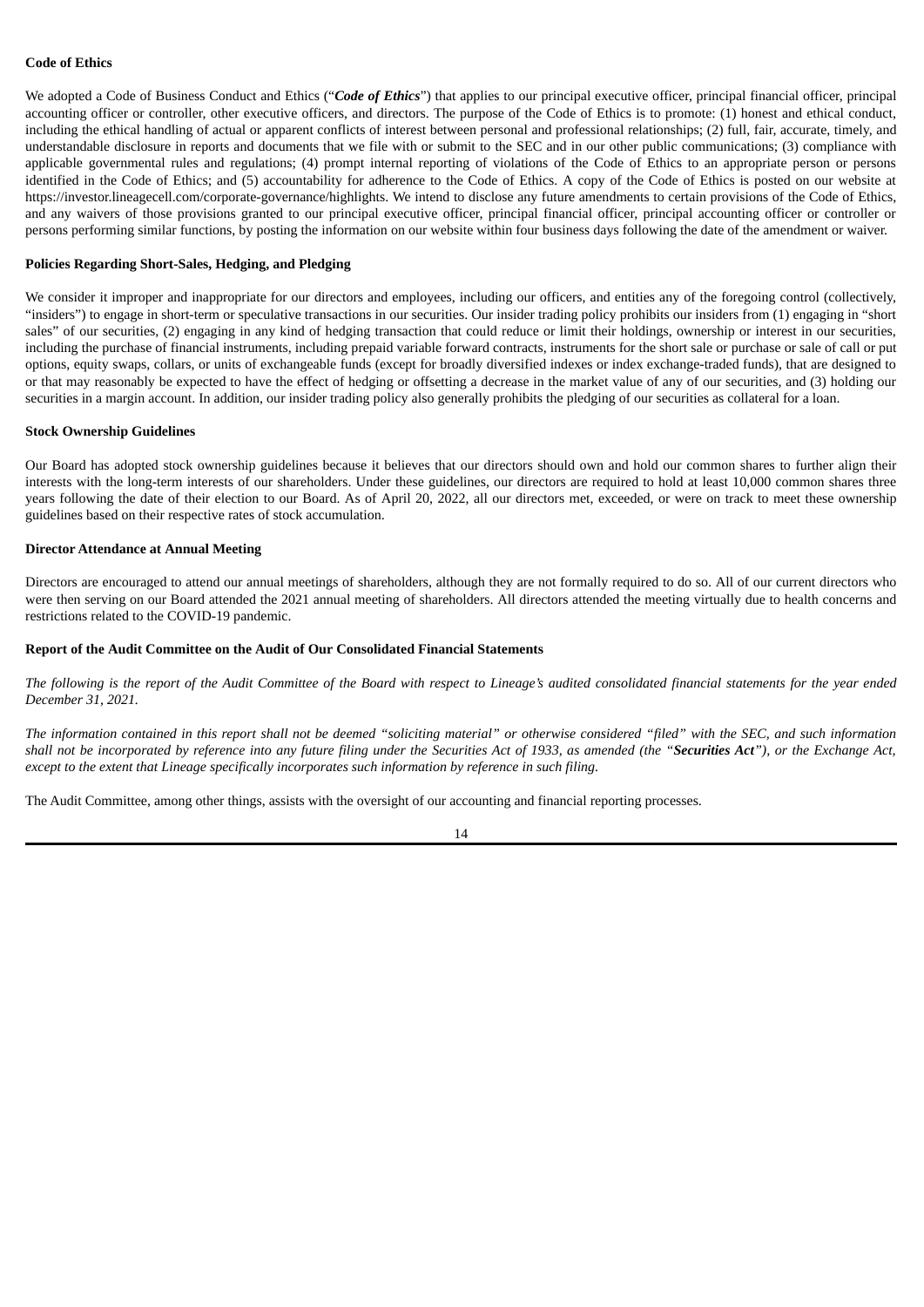The members of the Audit Committee held discussions with our management and representatives of WithumSmith+Brown, PC ("*Withum*"), our independent registered public accounting firm, concerning the audit of our consolidated financial statements for the year ended December 31, 2021. The independent public accountants are responsible for performing an independent audit of our consolidated financial statements and issuing an opinion on the conformity of those audited consolidated financial statements with generally accepted accounting principles in the United States. Withum also audits our internal control over financial reporting. Withum discussed with the Audit Committee the adequacy of our internal control over financial reporting. The Audit Committee does not itself prepare financial statements or perform audits, and its members are not auditors or certifiers of Lineage's financial statements. The Audit Committee also met on a quarterly basis with our independent registered public accounting firm during 2021 to review and discuss our consolidated financial statements for the quarter and the adequacy of internal control over financial reporting.

In the performance of its oversight function and in connection with the audited financial statements contained in our Annual Report on Form 10-K for the fiscal year ended December 31, 2021, the Audit Committee:

- reviewed and discussed the audited financial statements as of and for the fiscal year ended December 31, 2021 with our management and with representatives of Withum;
- discussed with representatives of Withum the matters required to be discussed by the applicable requirements of the Public Company Accounting Oversight Board ("*PCAOB*") and the SEC;
- received and reviewed the written disclosures and the letter from Withum required by applicable requirements of the PCAOB regarding Withum's communications with the Audit Committee concerning independence, and discussed with representatives of Withum its independence from Lineage; and
- based on the reviews and discussions described in the bullet points above, the Audit Committee unanimously recommended to our Board that the audited financial statements be included in our Annual Report on Form 10-K for the year ended December 31, 2021 for filing with the SEC.

The Audit Committee:

Deborah Andrews (Chair) Michael H. Mulroy Angus C. Russell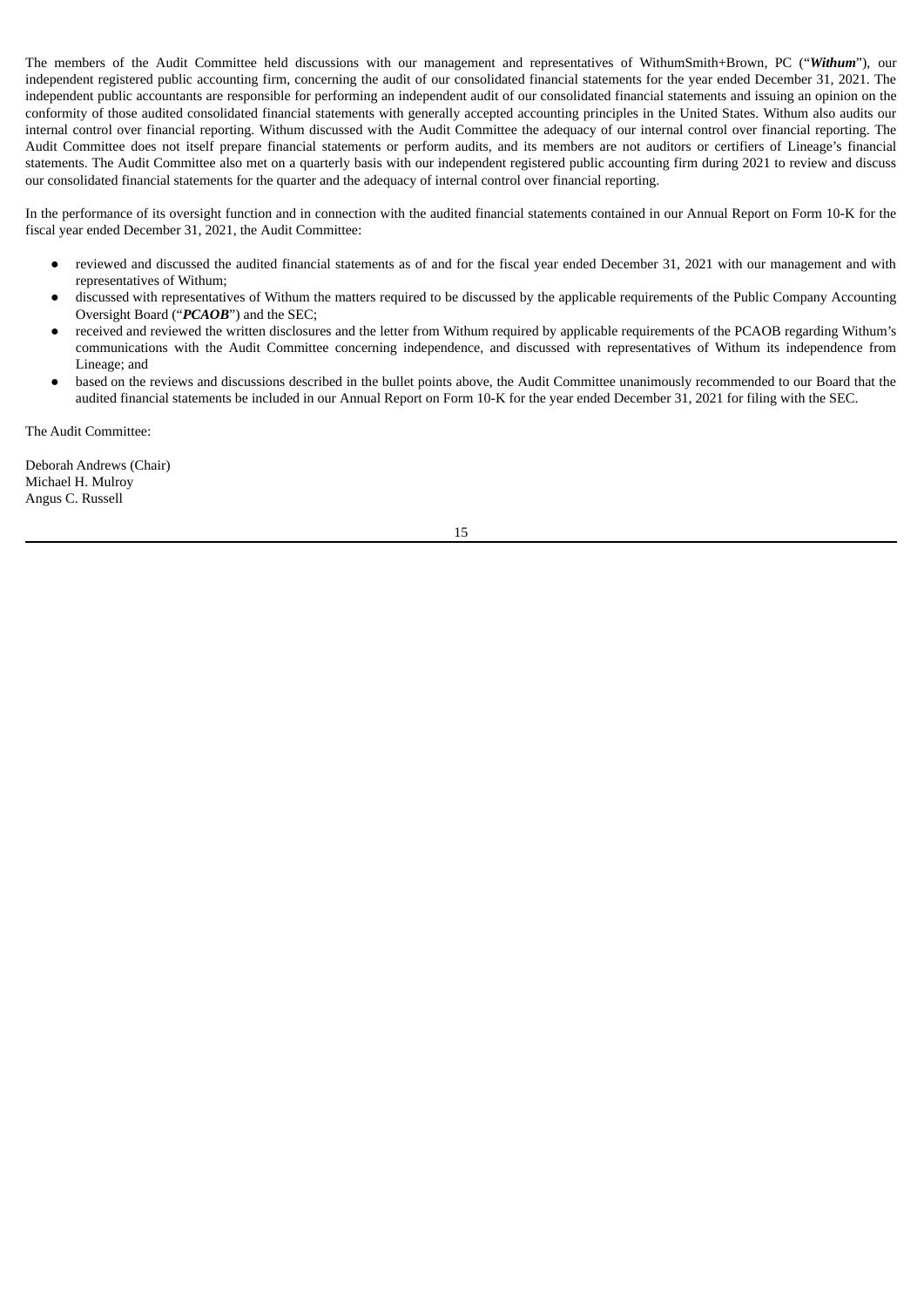## **EXECUTIVE OFFICERS**

Set forth below are the names, ages, offices held, tenure and certain biographical information of each of our executive officers as of April 20, 2022.

| <b>Name</b>                  | Age | Office(s)                                           | <b>Officer Since</b> |
|------------------------------|-----|-----------------------------------------------------|----------------------|
| Brian M. Culley              | 50  | Chief Executive Officer and Director                | September 2018       |
| Kevin L. Cook                | 50  | Chief Financial Officer                             | June 2021            |
| George A. Samuel III         | 41  | General Counsel and Corporate Secretary             | September 2021       |
| Gary S. Hogge, D.V.M., Ph.D. | 54  | Senior Vice President of Clinical & Medical Affairs | March 2019           |

Mr. Culley's biographical information is included above with those of the other members of our Board.

*Kevin L. Cook*. Mr. Cook joined Lineage as Chief Financial Officer on June 21, 2021. Before joining Lineage, Mr. Cook served as Chief Operating Officer of Grade Water and Power, LLC, an investment firm, a position he held from March 2020 to June 2021. From February 2019 to February 2020, Mr. Cook served as an independent consultant to various entities, providing valuation and strategic advisory services. Previously, he was employed by Breitburn GP LLC, a wholly-owned subsidiary of Breitburn Energy Partners LP, an oil and gas company, most recently, from 2014 to February 2019, as its Vice President of Corporate Development and Strategy and, from 2012 to 2014, as its Vice President of Business Development. From 2000 to 2011, Mr. Cook was an investment banker at Merrill Lynch & Co. He received a B.S. in Biological Sciences from University of California, Davis, and an M.B.A. from The Kellogg School of Management at Northwestern University.

*George A. Samuel III*. Mr. Samuel joined Lineage as General Counsel and Corporate Secretary on September 1, 2021. Prior to joining Lineage, Mr. Samuel most recently served as Director, Senior Counsel for Lytx, Inc., where he managed the commercial legal operations for an international video telematics SaaS company, a position he held from January 2020 to August 2021. From February 2019 to December 2019, Mr. Samuel practiced corporate law at VLP Law Group LLC. From August 2016 to February 2019, Mr. Samuel served as VP, General Counsel and Corporate Secretary for Cardiff Oncology, Inc. (formerly known as Trovagene, Inc.), a clinical-stage biotechnology company focused on developing treatments in oncology. While at Cardiff Oncology, he advised on strategic, business development and operational decisions; oversaw capital raising efforts, regulatory compliance as well as SEC reporting; and managed intellectual property, including technology transfer and licensing. Mr. Samuel has also practiced corporate law at Cooley LLP, DLA Piper LLP, and Winston & Strawn LLP, where he served as outside counsel to public and private companies in a variety of commercial transactions. Mr. Samuel received a J.D. from Columbia University School of Law, and a B.A. in Philosophy from Tufts University and is a member of the State Bar of California and New York.

*Gary Hogge, D.V.M., Ph.D*. Dr. Hogge joined Lineage as Senior Vice President of Clinical and Medical Affairs in February 2018. Dr. Hogge has more than 20 years of experience developing and supporting the commercialization of a number of products over a broad range of therapeutic areas. Dr. Hogge has held a variety of roles of increasing responsibility across multiple therapeutic areas in both clinical development and medical affairs. Previously Dr. Hogge was the Vice President of Medical Affairs at Questcor Pharmaceuticals, Inc. (QCOR) and before that held multiple leadership roles in both clinical development and medical affairs at Elan Pharmaceuticals including various responsibilities in the global clinical development of Tysabri® (natalizumab) in Crohn's disease and multiple sclerosis, and for building and leading the medical affairs function. He served as medical director following the approval and launch of Tysabri. Prior to those accomplishments, he worked in clinical development for Ceplene® (histamine dihydrochloride) at Maxim Pharmaceuticals and in the immunology research and development group at Pfizer. Dr. Hogge obtained his B.S. degree and D.V.M. from Colorado State University, his M.S. and Ph.D. from the University of Wisconsin-Madison and was a visiting scientist at the Queensland Institute of Medical Research (QIMR) in Brisbane, Australia.

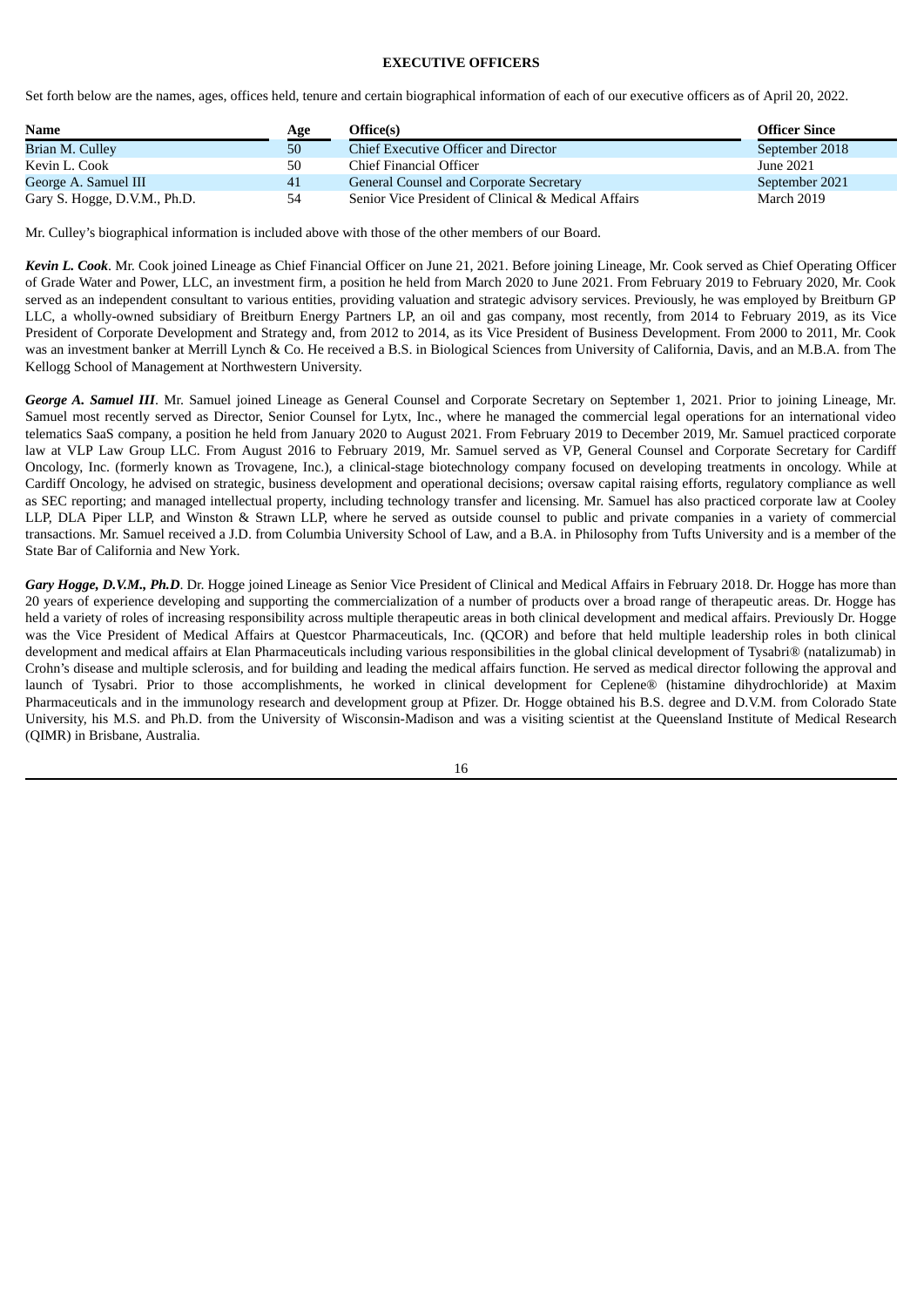## **EXECUTIVE COMPENSATION**

#### **Overview**

We are a "smaller reporting company" under Item 10 of Regulation S-K promulgated under the Exchange Act and the following compensation disclosure is intended to comply with the requirements applicable to smaller reporting companies. Although the rules allow us to provide less detail about our executive compensation program, our Compensation Committee is committed to providing the information necessary to help our shareholders understand its executive compensation-related decisions. Accordingly, this section includes supplemental narratives that describe our executive compensation practices.

Our Compensation Committee oversees our compensation and employee benefit plans and practices, including executive compensation arrangements and incentive plans and awards of stock options and other equity-based awards under the Lineage Cell Therapeutics, Inc. 2021 Equity Incentive Plan (the "*2021 Plan*"). Our Compensation Committee determines, or recommends to our Board for its determination, the terms and amount of executive compensation and grants of equity-based awards to executives, employees, consultants, and independent contractors. The Chief Executive Officer may make recommendations to our Compensation Committee concerning executive compensation and performance, but our Compensation Committee makes its own determination or recommendation to our Board with respect to the amount and components of compensation, including salary, bonus, and equity awards to executive officers, generally considering factors such as company performance, individual performance, and compensation paid by peer group companies.

Our executive compensation programs are designed to:

- attract, motivate, and retain highly qualified executives;
- align management and shareholder interests by tying a substantial percentage of executives' compensation to financial performance of Lineage and its subsidiaries through the grant of equity awards;
- reward superior performance by basing decisions regarding cash incentive compensation on the overall performance of executives; and
- compensate executives at levels competitive with peer companies.

With respect to compensation matters for 2021, our Compensation Committee engaged Anderson Pay Advisors, LLC ("*Anderson*") to provide compensation consulting services and advice to our Compensation Committee, which included market survey information and competitive market trends in employee, executive, and director compensation programs. Anderson also made recommendations to our Compensation Committee with respect to pay mix components such as salary, bonus, and equity awards, and the target market pay percentiles in which executive compensation should fall so we can be competitive in executive hiring and retention.

In reviewing each executive's overall compensation, our Compensation Committee considers an aggregate view of base salary and bonus opportunities, equity incentive grants, and the dollar value of benefits and perquisites. These factors are balanced against our financial position and capital resources. In making 2021 compensation decisions, our Compensation Committee reviewed market data for each named executive officer's position, from the following peer group companies:

Celldex Therapeutics, Inc. **IVERIC** bio, Inc. Celularity Inc. Jounce Therapeutics, Inc.

- Aeglea Biotherapeutics, Inc. Chimerix, Inc. Leap Therapeutics, Inc. Alaunos Therapeutics, Inc. Fate Therapeutics, Inc. Magenta Therapeutics, Inc. AlloVir, Inc. **Forma Therapeutics Holdings, Inc.** MeiraGTx Holdings plc Apellis Pharmaceuticals, Inc. Geron Corporation Nkarta, Inc. Atara Biotherapeutics, Inc. Gritstone bio, Inc. Poseida Therapeutics, Inc. Athersys, Inc. **Harpoon Therapeutics, Inc.** Rubius Therapeutics, Inc. Rubius Therapeutics, Inc. BioAtla, Inc. Infinity Pharmaceuticals, Inc. Synlogic, Inc.
- 

The peer group was recommended by Anderson and consisted of companies operating in the biopharmaceutical industry, generally with fewer than 150 employees, market capitalization between \$150 million and \$750 million, and a lead development program in Phase 1 or 2. Some companies in the peer group were outside of one or more of these parameters but were included because their business areas of focus were similar to ours.

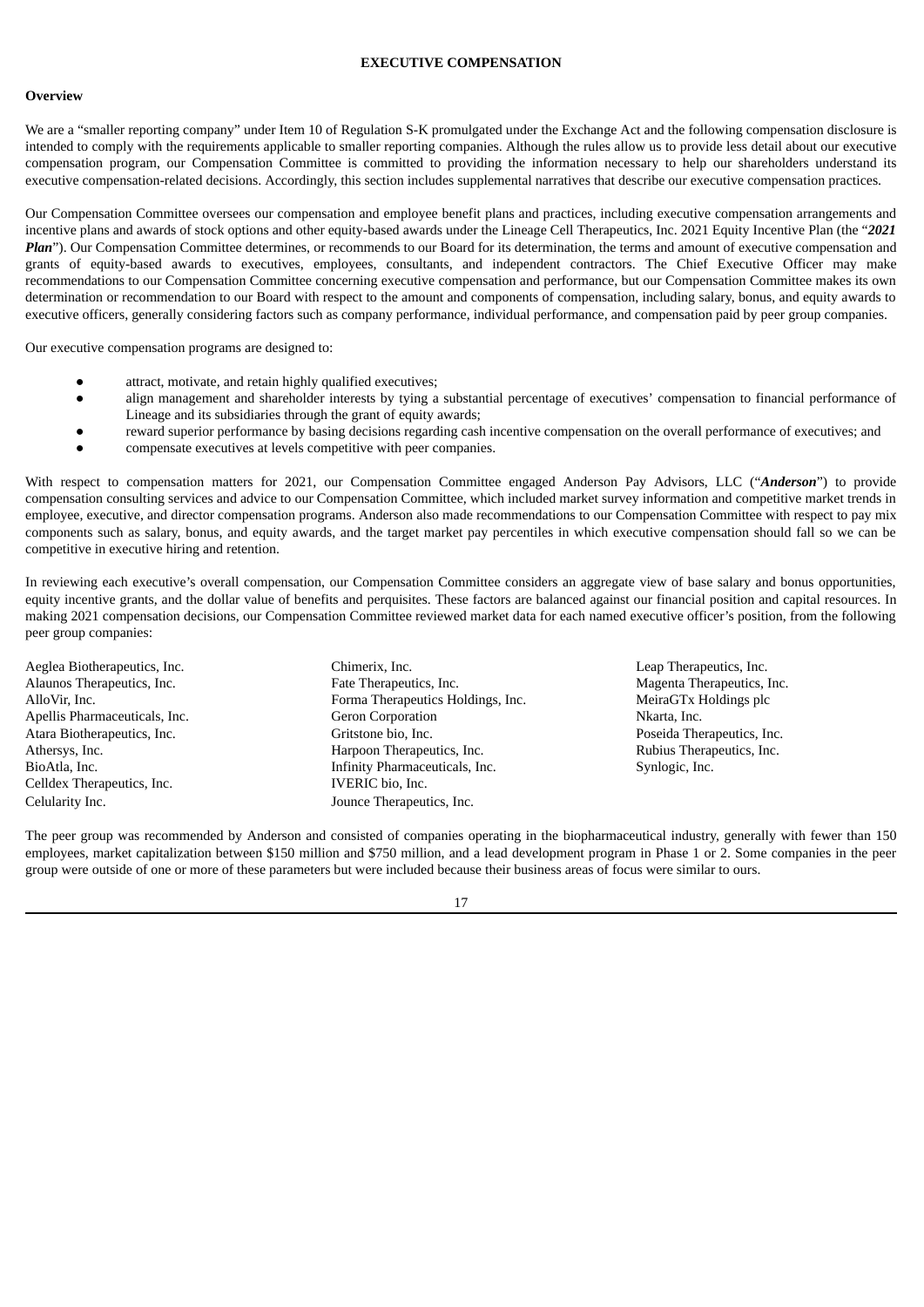## **Summary Compensation Table**

The table below sets forth the compensation earned or paid to our executive officers identified below, who we refer to as our named executive officers, during the fiscal years indicated.

| <b>2021 Summary Compensation Table</b>                                 |                       |                                  |                             |                                        |                |                                                        |                            |  |
|------------------------------------------------------------------------|-----------------------|----------------------------------|-----------------------------|----------------------------------------|----------------|--------------------------------------------------------|----------------------------|--|
| Name and Principal Position <sup>(1)</sup>                             | <b>Fiscal</b><br>Year | <b>Salary</b><br>$(\$\mathbf{)}$ | <b>Bonus</b><br>$(5)^{(2)}$ | Option<br><b>Awards</b><br>$(5)^{(3)}$ |                | <b>All Other</b><br><b>Compensation</b><br>$(5)^{(4)}$ | Total<br>$(\$\mathbf{)}$   |  |
| Brian M. Culley<br><b>Chief Executive Officer</b>                      | 2021<br>2020          | \$580,000<br>\$551,900           | \$ 319,000<br>\$262,200     | \$1,840,975<br>\$521,563               | \$<br>\$       | 14,500<br>14,250                                       | \$2,754,475<br>\$1,349,913 |  |
| Kevin L. Cook<br><b>Chief Financial Officer</b>                        | 2021                  | \$214,773                        | \$101,200                   | \$1,316,550                            | $\mathfrak{L}$ | 27,686                                                 | \$1,660,209                |  |
| George A. Samuel III<br><b>General Counsel and Corporate Secretary</b> | 2021                  | \$125,333                        | 50,300<br>\$                | \$1,154,743                            | \$             |                                                        | \$1,330,376                |  |

- (1) Mr. Cook was appointed as our Chief Financial Officer on June 21, 2021, and Mr. Samuel was appointed as our General Counsel and Corporate Secretary on September 1, 2021. The amounts reported in the table for each named executive officer represent the portion of earned compensation during the period of time such officer was in service with us.
- (2) The 2021 amounts in this column represent: (a) discretionary annual bonuses as described below under "Elements of Compensation," and (b) for Mr. Cook, a sign-on bonus of \$15,000.
- (3) The amounts in this column represent the grant date fair value of stock options granted to the applicable individual during the applicable year. The grant date fair value and incremental fair value of the stock options were determined in accordance with ASC Topic 718, Compensation – Stock Compensation (ASC Topic 718). See Note 12, Stock-Based Awards to our consolidated financial statements included in our Annual Report on Form 10-K for the fiscal year ended December 31, 2021 for details as to the assumptions used to determine grant date fair value of the awards.
- (4) The 2021 amounts in this column represent: (a) for Mr. Culley and Mr. Cook, 401(k) plan company-matching contributions of \$14,500 and \$8,438 respectively; and (b) for Mr. Cook a housing allowance of \$19,248, which ceased in December 2021.

#### **Narrative to Summary Compensation Table**

## *Employment Agreements and Termination of Employment & Change in Control Arrangements*

Below are descriptions of the material terms of the employment arrangements entered into with our named executive officers.

## *Brian M. Culley, Chief Executive Officer*

In September 2018, we entered into an employment agreement with Mr. Culley (the "*Culley Agreement*"). The Culley Agreement initially provided Mr. Culley with a base salary of \$530,000 annually. Mr. Culley's salary was \$551,900 in 2020 and increased to \$580,000 in 2021. Mr. Culley is also eligible to receive an annual performance bonus based upon the attainment of certain corporate and individual objectives as determined by our Board or Compensation Committee. The amount of his annual performance bonus for 2021 was up to 55% of his base salary. The Culley Agreement provided Mr. Culley with reimbursement for certain travel costs to our former headquarters in Alameda, California and a monthly stipend not to exceed \$3,900 for housing costs near our former headquarters, each of which ceased in August 2019.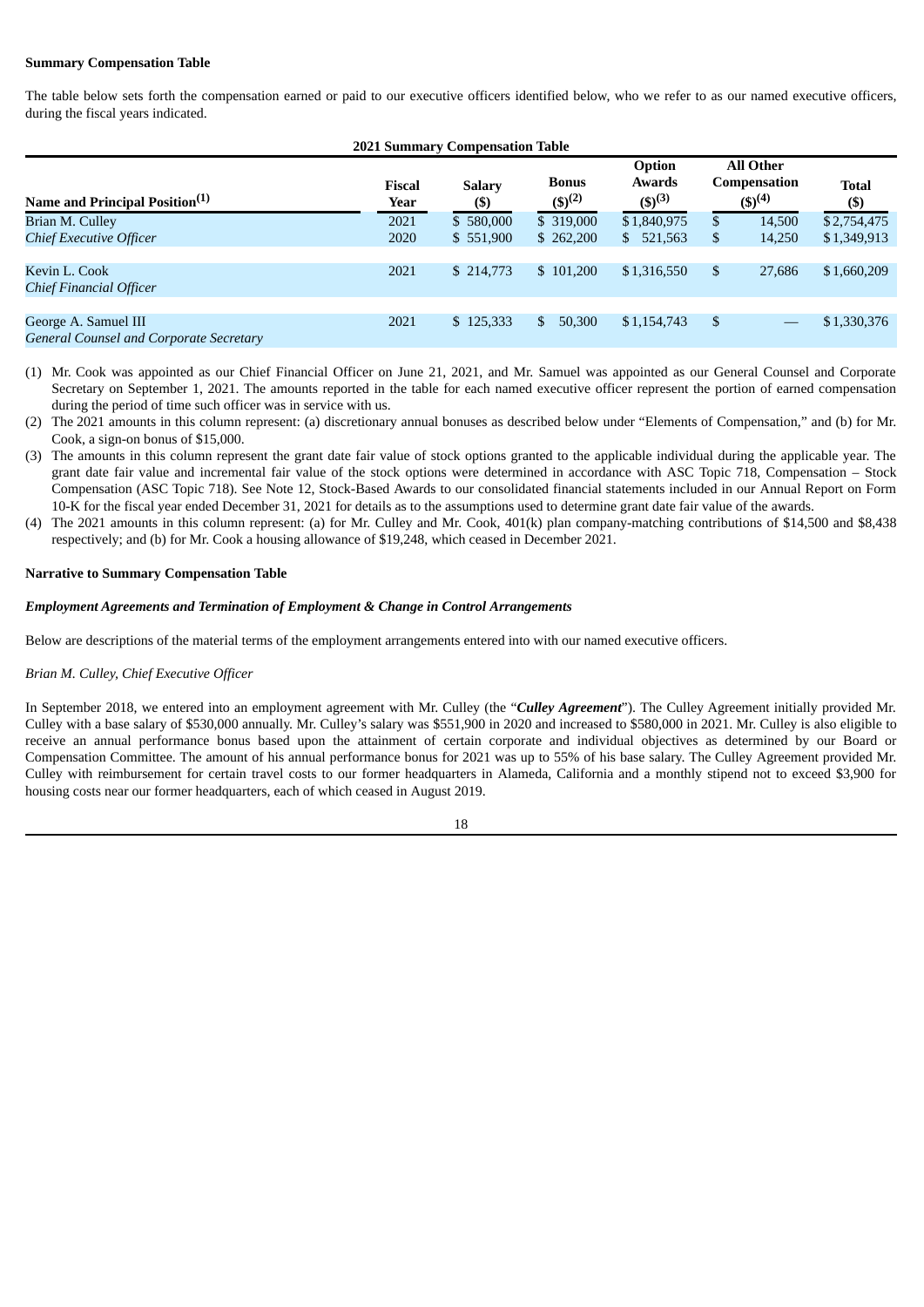The Culley Agreement provides that if Mr. Culley's employment is terminated without cause or he resigns for good reason, he may be eligible for certain severance payments, including the payment of an amount equal to 12 months of his base salary, his full annual bonus amount and the payment of 6 months of health insurance premiums pursuant to our group health insurance plans as provided pursuant to COBRA. If Mr. Culley's employment is terminated without cause or he resigns for good reason within 12 months following a change of control, then he is entitled to the acceleration of all outstanding equity awards.

### *Kevin L. Cook, Chief Financial Officer*

In connection with his appointment as Chief Financial Officer in June 2021, we and Mr. Cook entered into an employment agreement pursuant to which Mr. Cook will be paid an annual base salary of \$405,000, will receive a one-time \$15,000 sign-on bonus and relocation rental expense reimbursement of up to \$5,000 per month for six months, and may be eligible for an annual bonus targeted at 40% of his annual salary, as may be approved by our Board or its Compensation Committee in its discretion, based on the achievement of predetermined company and/or individual objectives set by our Board or its Compensation Committee, from time to time. In connection with his appointment as our Chief Financial Officer, Mr. Cook received an option to purchase 750,000 of our common shares, 25% of the shares underlying the option will vest on the first anniversary of his start date with us and the remainder will vest in 36 equal monthly installments thereafter, subject to his continued employment with us on each such date and the terms and provisions of our 2012 Equity Incentive Plan, pursuant to which such stock option was granted. Mr. Cook is also entitled to the standard benefits available to the Company's employees generally, including health insurance.

Under the terms of his employment agreement, if Mr. Cook's employment is terminated without cause or if he resigns for good reason, then subject to his execution of a release of claims in favor of us, he will be entitled to severance benefits including the payment of nine months' base salary, his prorated annual bonus due, if any, and the payment, for a period of six months, of any health insurance benefits he was receiving at the time of such termination pursuant to our group health insurance plans as provided pursuant to the Consolidated Omnibus Budget Reconciliation Act. If his employment is terminated without cause or he resigns for good reason within the one-year period following a change of control, then, in addition to the severance benefits described above, he will be entitled to accelerated vesting of 100% of any unvested stock options, restricted stock or restricted stock units that may have been granted to him by the Company.

#### *George A. Samuel III - General Counsel and Corporate Secretary*

In connection with his appointment as General Counsel and Corporate Secretary in September 2021, we and Mr. Samuel entered into an employment agreement pursuant to which Mr. Samuel will be paid an annual base salary of \$376,000, and may be eligible for an annual bonus targeted at 40% of his annual salary, as may be approved by our Board or its Compensation Committee in its discretion, based on the achievement of predetermined company and/or individual objectives set by our Board or its Compensation Committee, from time to time. In connection with his appointment as our General Counsel and Corporate Secretary, Mr. Samuel received an option to purchase 695,000 of our common shares, 25% of the shares underlying the option will vest on the first anniversary of his start date with us and the remainder will vest in 36 equal monthly installments thereafter, subject to his continued employment with us on each such date and the terms and provisions of our 2012 Equity Incentive Plan, pursuant to which such stock option was granted. Mr. Samuel is also entitled to the standard benefits available to the Company's employees generally, including health insurance.

Under the terms of his employment agreement, if Mr. Samuel's employment is terminated without cause or if he resigns for good reason, then subject to his execution of a release of claims in favor of us, he will be entitled to severance benefits including the payment of nine months' base salary, his prorated annual bonus due, if any, and the payment, for a period of six months, of any health insurance benefits he was receiving at the time of such termination pursuant to our group health insurance plans as provided pursuant to the Consolidated Omnibus Budget Reconciliation Act. If his employment is terminated without cause or he resigns for good reason within the one-year period following a change of control, then, in addition to the severance benefits described above, he will be entitled to accelerated vesting of 100% of any unvested stock options, restricted stock or restricted stock units that may have been granted to him by the Company.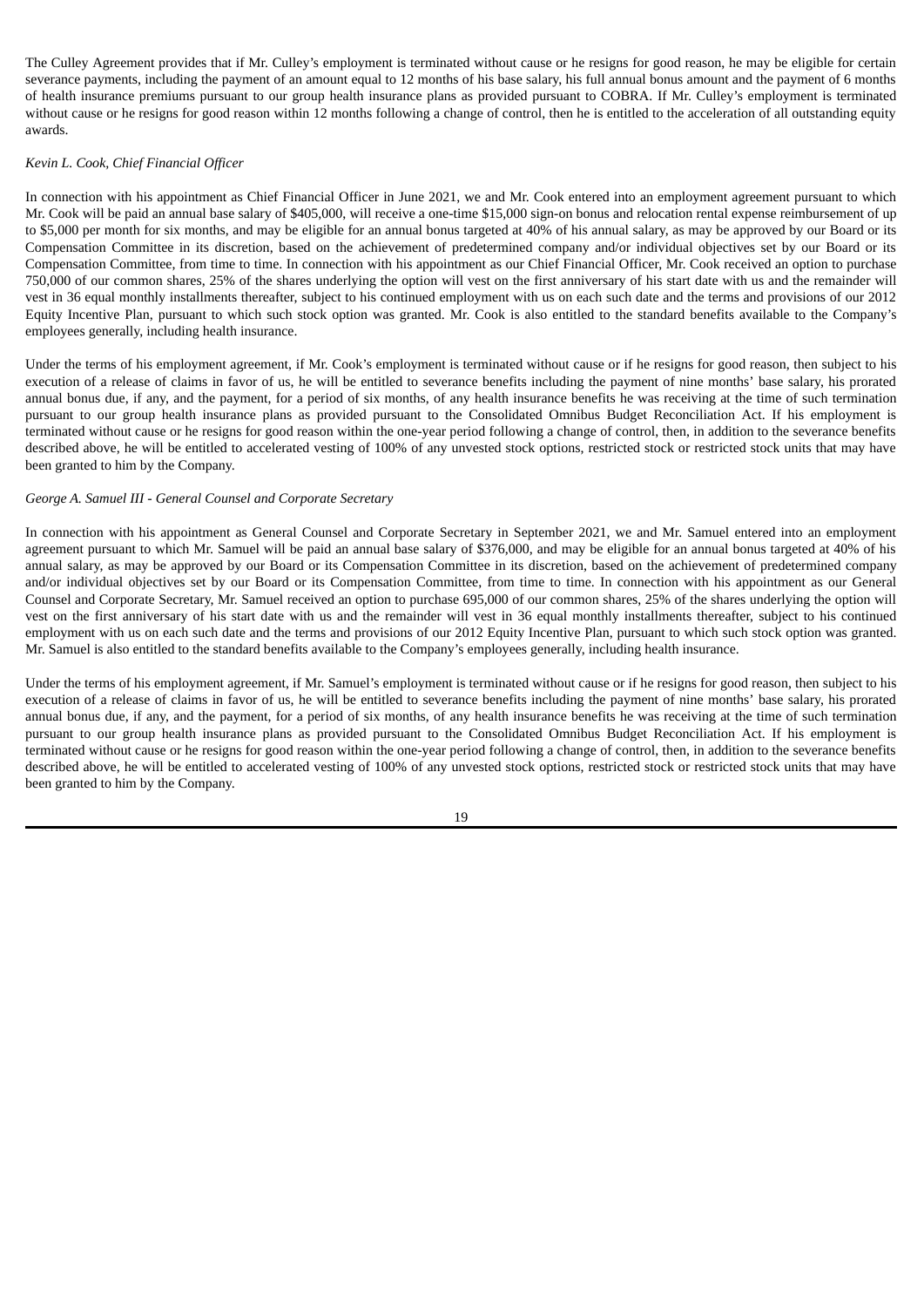## **Elements of Compensation**

### *Base Salary*

Our Compensation Committee or Board reviews the base salaries of our executive officers, including our named executive officers, from time to time and makes adjustments as it determines to be reasonable and necessary to reflect the scope of an executive officer's performance, contributions, responsibilities, experience, prior salary level, position (in the case of a promotion), and market conditions.

## *Annual Performance Bonuses*

Each of our named executive officers are eligible to receive an annual performance bonus based on a specific target bonus amount, expressed as a percentage of base salary, and our overall achievement of specific corporate goals and objectives set by our Board and Compensation Committee each year. After the end of the year, our Board and Compensation Committee conducts an annual performance review process that evaluates achievement of overall corporate goals and achievement of specific goals and objectives by each individual executive.

Any final bonus payments to our named executive officers are recommended by our Compensation Committee and approved by our Board (excluding Mr. Culley), which retains full discretion to adjust individual target bonus awards. The actual bonuses, if any, awarded each year may vary from target, depending on individual performance and the achievement of corporate objectives and may also vary based on other factors at the discretion of our Compensation Committee.

For 2021, the corporate performance objective categories and respective weightings toward overall corporate bonus achievement were as follows:

- (1) Partnership/Business Development Activity (15% weighting);
- (2) OpRegen Program Progress (25% weighting);
- (3) Pipeline Progress (programs other than OpRegen) (15% weighting);
- (4) Financial Management (quality of spending and capital raising activity) (10% weighting);
- (5) Investor Engagement (quality/size of new investors, analysts) (10% weighting); and
- (6) Shareholder Value (share price and market capitalization) (25% weighting).

In March 2022, our Board and Compensation Committee assessed each of the corporate performance objectives and determined that we had an overall corporate achievement level of 100% of the objectives set forth above for 2021 based on: 150% achievement of objective (1), 100% achievement of objective (2), 90% achievement of objective (3), 100% achievement of objectives (4) and (5), and 75% achievement of objective (6). Specifically, our Board and Compensation Committee considered in its assessment that we:

- (1) established an exclusive worldwide collaboration and license agreement with Roche and Genentech for the development and commercialization of OpRegen for the treatment of ocular disorders, including advanced dry age-related macular degeneration with geographic atrophy;
- (2) reported three additional cases of retinal restoration with OpRegen; the longest of which had lasted for 3 years;
- (3) announced a worldwide license agreement with Immunomic Therapeutics, Inc. for an allogeneic cell-based cancer immunotherapy based on our VAC platform;
- (4) entered into an exclusive agreement with Neurgain Technologies to evaluate a novel delivery system for our OPC1 to treat Spinal Cord Injury;
- (5) made manufacturing improvements to our OPC1 and VAC programs;
- (6) strategically raised capital, strengthened balance sheet and efficiently managed budget; and
- (7) outperformed our peers and the broad indices in total shareholder return during the year ended December 31, 2021 and received expanded analyst coverage.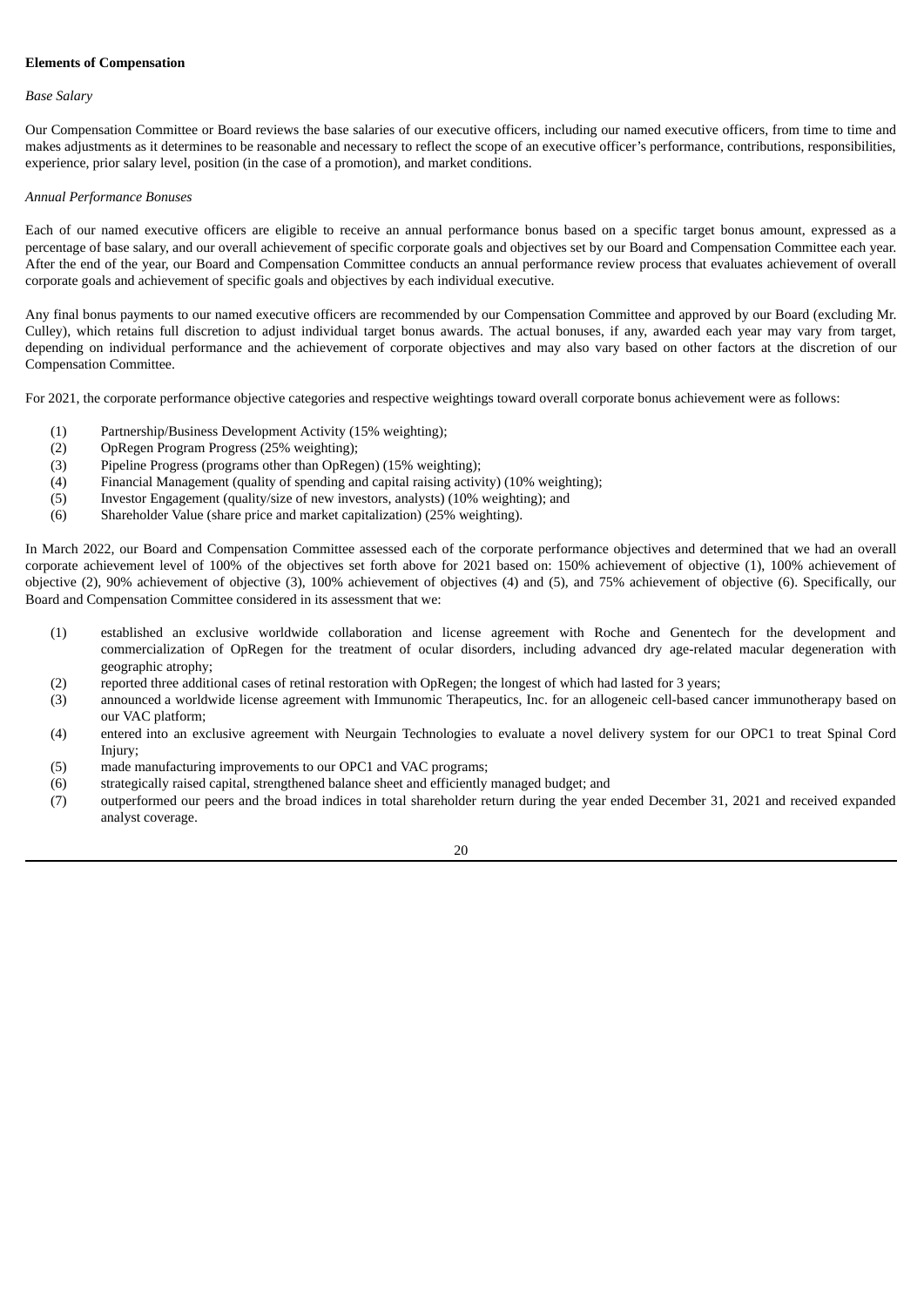Our Board and Compensation Committee determined that it was appropriate to pay each of Mr. Culley, Mr. Cook and Mr. Samuel performance bonuses for 2021 equivalent to their target amounts multiplied by the 100% corporate achievement level, in the case of Mr. Samuel and Mr. Cook, prorated for the portion of the year that they were employed. Accordingly, our Board and Compensation Committee approved cash bonuses for Mr. Culley, Mr. Cook and Mr. Samuel in the amount of \$319,000, \$86,200 and \$50,300, respectively, which was paid in March 2022.

## *Other Benefits*

We maintain a 401(k) defined contribution employee retirement plan for all of our employees. Employee contributions are voluntary and are determined on an individual basis, limited to the maximum amounts allowable under U.S. federal tax regulations. We provide a safe harbor contribution of up to 5.0% of the employee's compensation, not to exceed eligible limits, and subject to employee participation.

We do not have any annuity, pension or deferred compensation plan or other arrangements for our executive officers or any employees.

## **Outstanding Equity Awards at Fiscal Year-End**

The following table sets forth information concerning equity awards held by our named executive officers that were outstanding as of December 31, 2021:

|                  |                   |                                                                                      | <b>Option Awards</b>                                                                                     |                                  |                              | <b>Stock Awards</b>                                                    |                                                                        |
|------------------|-------------------|--------------------------------------------------------------------------------------|----------------------------------------------------------------------------------------------------------|----------------------------------|------------------------------|------------------------------------------------------------------------|------------------------------------------------------------------------|
| <b>Name</b>      | <b>Grant Date</b> | Number of<br>securities<br>underlying<br>unexercised<br>options<br>$exercisable(\#)$ | Number of<br>securities<br>underlying<br>unexercised<br>options<br>unexercisable<br>$(4)$ <sup>(1)</sup> | Option<br>exercise price<br>(\$) | Option<br>expiration<br>date | Number of<br>shares or<br>units of stock<br>that have not<br>vested(#) | <b>Market value</b><br>of shares of<br>units of stock<br>that have not |
| Brian M. Culley  | 9/17/2018         | 1,506,375                                                                            | 347,625(3)                                                                                               | 1.87                             | 9/16/2028                    |                                                                        |                                                                        |
|                  | 9/17/2018         |                                                                                      |                                                                                                          |                                  |                              | 30,900(5)                                                              | 75,705                                                                 |
|                  | 3/17/2020         | 239,568                                                                              | 693,732(4)                                                                                               | 0.69                             | 3/17/2030                    |                                                                        |                                                                        |
|                  | 3/15/2021         |                                                                                      | 1,165,100                                                                                                | 2.43                             | 3/15/2031                    |                                                                        |                                                                        |
| Kevin L. Cook    | 6/21/2021         |                                                                                      | 750,000                                                                                                  | 2.68                             | 6/20/2031                    |                                                                        |                                                                        |
|                  | 9/1/2021          |                                                                                      | 695,000                                                                                                  | 2.55                             | 9/1/2031                     |                                                                        |                                                                        |
| George A. Samuel |                   |                                                                                      |                                                                                                          |                                  |                              |                                                                        | vested $(\text{\$})^{(2)}$                                             |

(1) The shares subject to options vest as to 25% of the shares subject to the option on the first anniversary of the grant date, and the balance vest in equal monthly installments over the three years thereafter, subject to the executive's continued service with Lineage.

The dollar amounts shown in this column are calculated by multiplying the number of shares shown in the adjacent column by the closing market price of our common shares as reported on NYSE American on December 31, 2021 (\$2.45), the last trading day of our fiscal year.

(3) This grant was not issued under a shareholder approved equity compensation plan but rather was approved by the independent members of our Board and made in reliance upon the exception for inducement grants to new employees under the NYSE American Company Guide.

- (4) This option was granted on March 17, 2020 under the Lineage Cell Therapeutics, Inc. 2012 Equity Incentive Plan (the "*2012 Plan*"). When the 2012 Plan was approved, it provided that no participant may be granted options and stock appreciation rights with respect to more than 1,000,000 shares in the aggregate per year. However, in accordance with the terms of the 2012 Plan, this per-participant limit was automatically increased to 1,236,000 shares as a result of our sale of shares of AgeX Therapeutics, Inc. to Juvenescence Limited in August 2018. Accordingly, this option did not exceed the per-participant limit in the 2012 Plan.
- (5) This award represents restricted stock units that vest as to 25% of the shares subject to the award on September 17, 2019 and the balance vest in twelve equal quarterly installments at the end of each quarter thereafter, subject to the executive's continued service with Lineage.

## **Consideration of Shareholder Advisory Vote on Executive Compensation**

The results of the advisory vote of our shareholders on the compensation of our named executive officers (commonly called the "say-on-pay" vote) at our 2021 annual meeting of shareholders showed that approximately 96% of the votes cast "For" or "Against" on the "say-on-pay" vote approved the compensation of our named executive officers during 2021. Our Compensation Committee carefully evaluated and considered the results of this advisory vote and concluded that our shareholders generally supported our executive compensation program and we did not make significant changes to our executive compensation program for 2021. Our Compensation Committee expects to continue to consider the outcome of our "say on pay" votes and our shareholders' views when making future compensation decisions for our named executive officers.

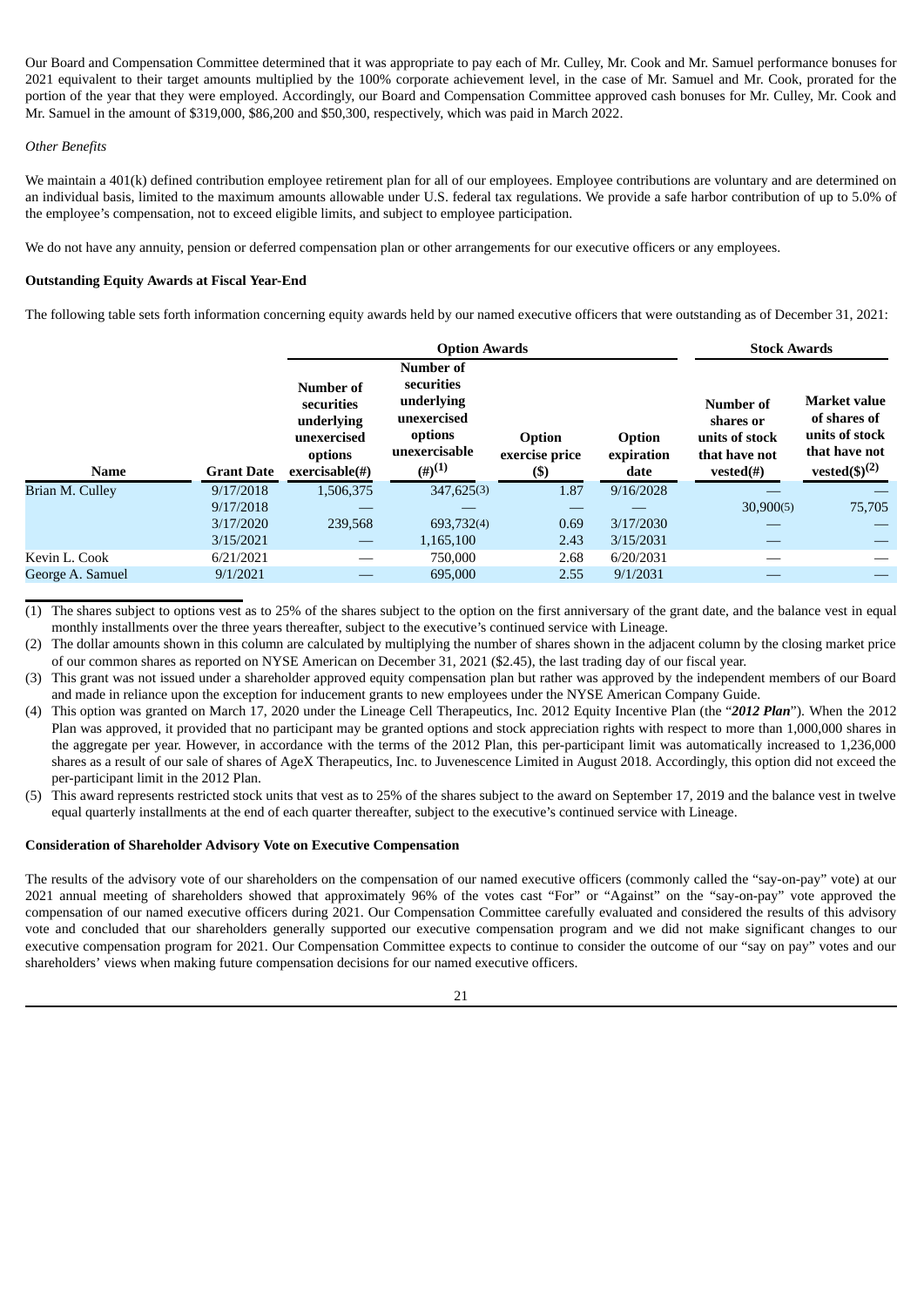## **PRINCIPAL SHAREHOLDERS**

The tables below sets forth certain information, as of April 20, 2022, regarding the beneficial ownership of our common shares for: (1) each person known by us to be 5% Shareholders; (2) each of our directors; (3) each of our named executive officers; and (4) all of our current directors and executive officers as a group.

We have determined beneficial ownership in accordance with applicable SEC rules, and the information reflected in the table below is not necessarily indicative of beneficial ownership for any other purpose. Under applicable SEC rules, beneficial ownership includes any common shares as to which a person has sole or shared voting power or investment power and any common shares that the person has the right to acquire within 60 days after the date set forth in the paragraph above through the exercise of any option, warrant or right or through the conversion of any convertible security. Unless otherwise indicated in the footnotes to the table below and subject to community property laws where applicable, we believe, based on the information furnished to us and on SEC filings, that each of the persons named in table below has sole voting and investment power with respect to the shares indicated as beneficially owned.

The information set forth in the tables below is based on 169,727,395 common shares issued and outstanding on April 20, 2022. In computing the number of common shares beneficially owned by a person and the percentage ownership of that person, we deemed to be outstanding all common shares subject to options, warrants, rights or other convertible securities held by that person that are currently exercisable or will be exercisable within 60 days after such date. We did not deem these shares outstanding, however, for the purpose of computing the percentage ownership of any other person. Except as otherwise noted, the address for each person listed in the table below is c/o Lineage Cell Therapeutics, Inc., 2173 Salk Avenue, Suite 200, Carlsbad, CA 92008.

|                                                                               | <b>Number of</b><br><b>Shares</b><br><b>Beneficially</b> | <b>Percentage of</b><br><b>Shares</b><br><b>Beneficially</b> |
|-------------------------------------------------------------------------------|----------------------------------------------------------|--------------------------------------------------------------|
| <b>Name and Address of Beneficial Owner</b>                                   | Owned                                                    | Owned                                                        |
| <b>Greater than 5% Holders</b>                                                |                                                          |                                                              |
| Broadwood Partners, L.P. <sup>(1)</sup>                                       | 35, 177, 273                                             | 20.7%                                                        |
| BlackRock, Inc. <sup>(2)</sup>                                                | 10,008,510                                               | 5.9%                                                         |
| <b>Named Executive Officers and Directors</b>                                 |                                                          |                                                              |
| Neal C. Bradsher <sup>(1)</sup>                                               | 35, 177, 273                                             | 20.7%                                                        |
| Alfred D. Kingsley <sup>(3)</sup>                                             | 7,162,562                                                | 4.2%                                                         |
| Brian M. Culley <sup>(4)</sup>                                                | 2,593,736                                                | 1.5%                                                         |
| Michael H. Mulroy $(5)$                                                       | 412,715                                                  | $\ast$                                                       |
| Angus C. Russell <sup>(6)</sup>                                               | 241,660                                                  | $\ast$                                                       |
| Don M. Bailey $(7)$                                                           | 202,647                                                  | $\ast$                                                       |
| Deborah Andrews <sup>(8)</sup>                                                | 169,738                                                  | $\ast$                                                       |
| Dipti $Amin(9)$                                                               | 67,500                                                   | $\ast$                                                       |
| Anula Jayasuriya <sup>(10)</sup>                                              | 32,500                                                   | $\ast$                                                       |
| Kevin L. Cook                                                                 | $\overline{\phantom{0}}$                                 | $\ast$                                                       |
| George A. Samuel                                                              | $\overline{\phantom{a}}$                                 | $\ast$                                                       |
| All executive officers and directors as a group $(12 \text{ persons})$ $(11)$ | 46,271,286                                               | 26.7%                                                        |

\* Less than 1%

(1) Includes: (i) 34,935,485 shares owned by Broadwood Partners, L.P.; (ii) 87,628 shares owned by Neal C. Bradsher; and (iii) 154,160 shares that may be acquired by Mr. Bradsher upon the exercise of options that are presently exercisable or may become exercisable within 60 days of April 20, 2022. Broadwood Capital, Inc. is the general partner of Broadwood Partners, L.P., and Mr. Bradsher is the President of Broadwood Capital, Inc. Mr. Bradsher and Broadwood Capital, Inc. may be deemed to beneficially own the shares that Broadwood Partners, L.P. owns. Mr. Bradsher disclaims beneficial ownership of the shares held by Broadwood Partners, L.P. except to the extent of his pecuniary interest therein. The Address of the foregoing entities and Mr. Bradsher is c/o Broadwood Capital, Inc., 142 West 57<sup>th</sup> Street, 11<sup>th</sup> Floor, New York, New York 10019.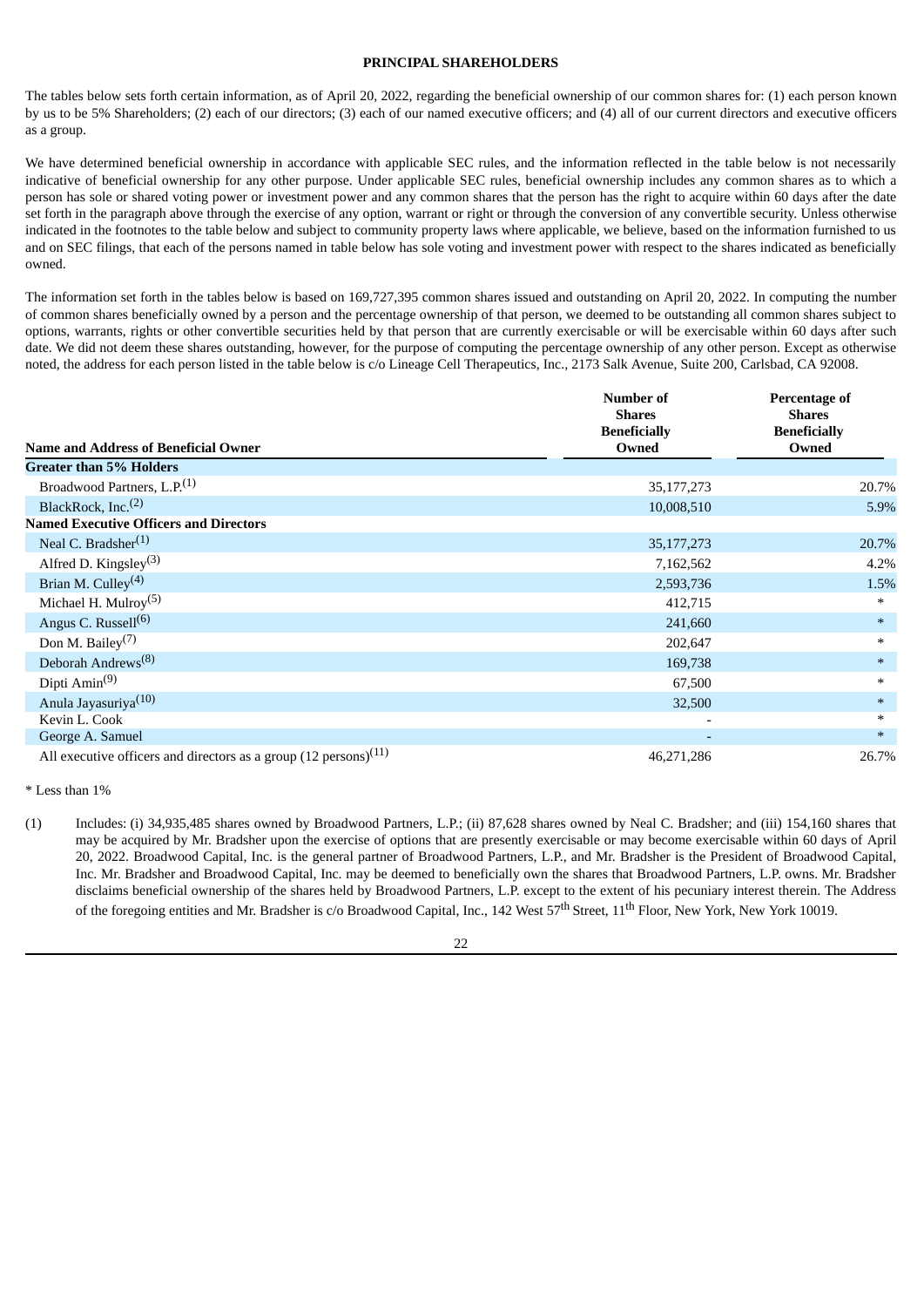- (2) Based solely on information provided in a Schedule 13G that was filed with the SEC on February 4, 2022 reporting beneficial ownership of BlackRock, Inc. as of December 31, 2021. BlackRock, Inc. has sole voting power over 9,853,118 shares and sole dispositive power over 10,008,510 shares. The address for BlackRock, Inc. is 55 East 52nd Street, New York, NY 10055.
- (3) Includes: (i) 1,043,346 shares owned by Greenbelt Corporation; (ii) 375,351 shares owned by Greenway Partners, L.P.; (iii) 5,455,545 shares owned solely by Alfred D. Kingsley; and (iv) 288,320 shares that may be acquired by Mr. Kingsley upon the exercise of options that are presently exercisable or may become exercisable within 60 days of April 20, 2022. Mr. Kingsley controls Greenbelt Corp. and Greenway Partners, L.P. and may be deemed to beneficially own the shares that Greenbelt Corp. and Greenway Partners, L.P. own.
- (4) Includes: (i) 97,787 shares held directly by Mr. Culley; and (ii) 2,495,949 shares that may be acquired upon the exercise of options that are presently exercisable or that may become exercisable within 60 days of April 20, 2022.
- (5) Includes: (i) 258,555 shares held directly by Mr. Mulroy; and (ii) 154,160 shares that may be acquired upon the exercise of options that are presently exercisable or that may become exercisable within 60 days of April 20, 2022.
- (6) Includes: (i) 87,500 shares held directly by Mr. Russell; and (ii) 154,160 shares that may be acquired upon the exercise of options that are presently exercisable or that may become exercisable within 60 days of April 20, 2022.
- (7) Includes: (i) 62,647 shares held directly by Mr. Bailey; (ii) 140,000 shares that may be acquired upon the exercise of options that are presently exercisable or that may become exercisable within 60 days of April 20, 2022.
- (8) Includes: (i) 15,578 shares held directly by Ms. Andrews; and (ii) 154,160 shares that may be acquired upon the exercise of options that are presently exercisable or that may become exercisable within 60 days of April 20, 2022.
- (9) Includes 1(i) 35,000 shares held directly by Ms. Amin; and (ii) 32,500 shares that may be acquired upon the exercise of options that are presently exercisable or that may become exercisable within 60 days of April 20, 2022.
- (10) Includes no shares held directly by Ms. Jayasuriya; and 32,500 shares that may be acquired upon the exercise of options that are presently exercisable or that may become exercisable within 60 days of April 20, 2022.
- (11) Includes: (i) 42,454,422 shares held by our executive officers and directors; and (ii) 3,816,864 shares that may be acquired upon the exercise of options held by our executive officers and directors that are presently exercisable or that may become exercisable within 60 days of April 20, 2022.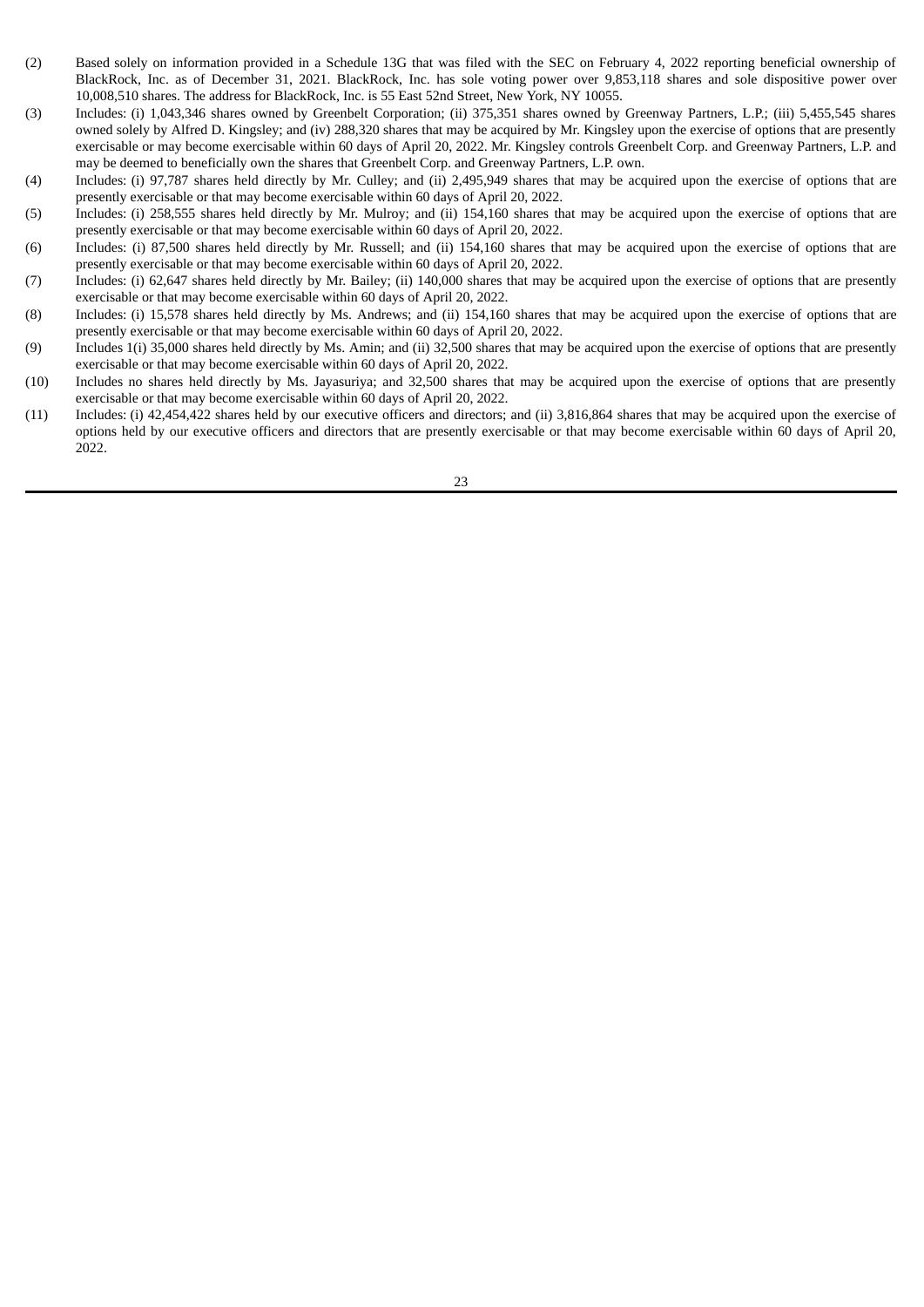## **PROPOSAL 1 – ELECTION OF DIRECTORS**

Our Board, upon the recommendation of our Nominating and Corporate Governance Committee, has nominated Dipti Amin, Deborah Andrews, Don Bailey, Neal C. Bradsher, Brian M. Culley, Alfred D. Kingsley, Anula Jayasuriya, Michael H. Mulroy and Angus C. Russell for election at the Meeting and to serve until the 2023 annual meeting of shareholders and until their respective successors are duly elected and qualified. For more information about each nominee, see the section titled "Board of Directors" in this Proxy Statement. The director nominees have indicated that they are willing and able to serve as directors.

Unless authority to vote for any of the director nominees is withheld in a proxy, shares represented by proxies will be voted "For" all director nominees identified above. In the event that any director nominee becomes unavailable for reelection as a result of an unexpected occurrence, such shares will be voted for the election of such substitute nominee, if any, as our Board may propose.

It is the intention of the persons named in the proxy solicited by our Board, unless the proxy specifies otherwise, to vote the shares represented by such proxy "For" the election of the nominees identified above. In the unlikely event that any nominee should be unable to serve as a director, proxies may be voted in favor of a substitute nominee designated by our Board.

## **Vote Required**

If a quorum is present at the Meeting, the election of directors will be determined by a plurality of the votes cast by the shareholders entitled to vote on the election. Accordingly, the nominees receiving the most "For" votes from the holders of shares present during the Meeting or represented by proxy and entitled to vote on the election of directors will be elected. You may vote "For" or "Withhold" authority to vote for each of the director nominees. If you "Withhold" authority to vote with respect to one or more director nominees, your vote will have no effect on the election of such nominees. Broker nonvotes will have no effect on the election of directors.

#### *OUR BOARD RECOMMENDS A VOTE "FOR" EACH NOMINEE NAMED ABOVE.*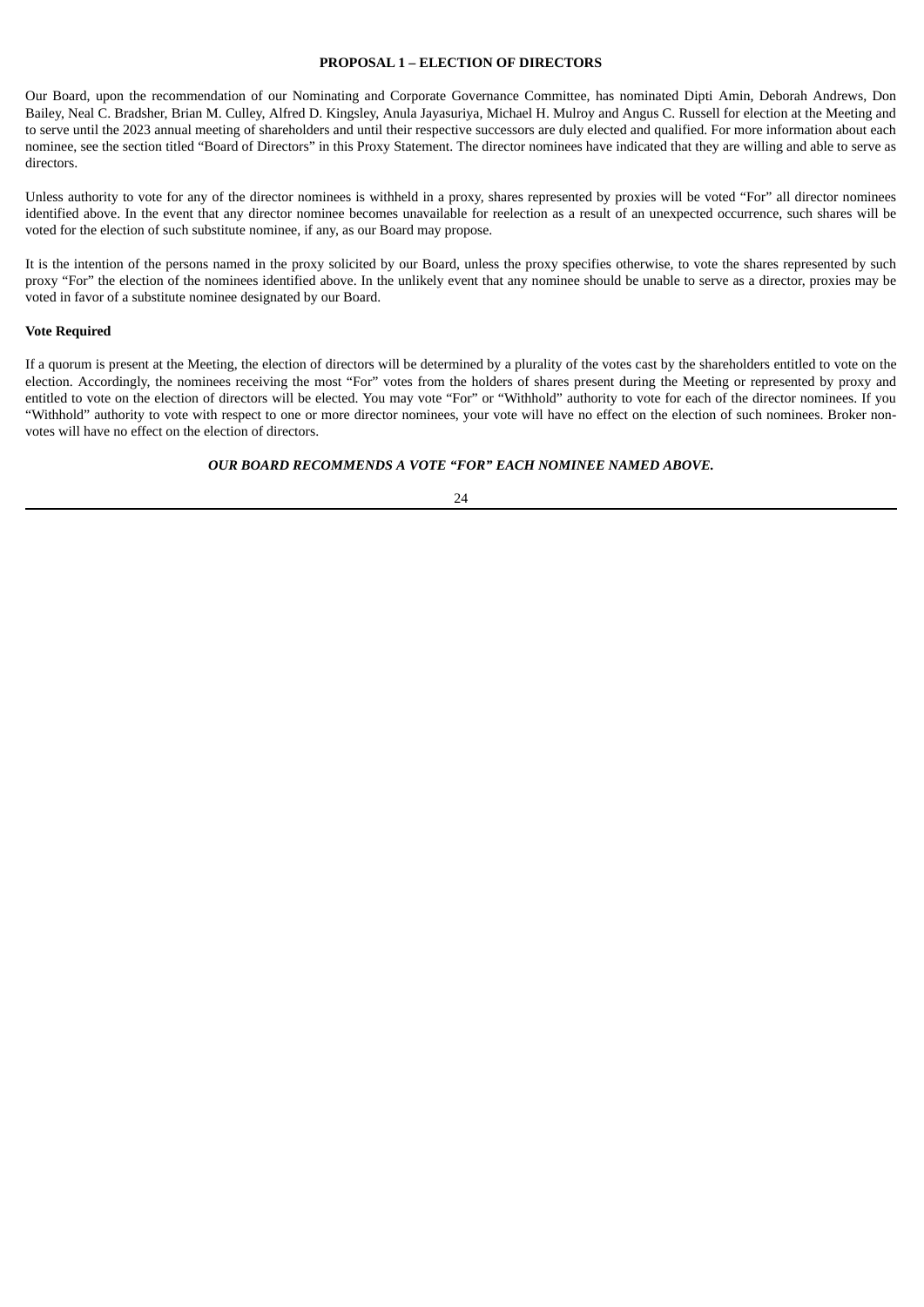## **PROPOSAL 2 - RATIFICATION OF THE SELECTION OF OUR INDEPENDENT REGISTERED PUBLIC ACCOUNTING FIRM**

Our Audit Committee has selected WithumSmith+Brown, PC ("*Withum*") as our independent registered public accounting firm. Our Board proposes and recommends that the shareholders ratify the selection of Withum to serve as our independent registered public accounting firm for the fiscal year ending December 31, 2022. As discussed in further detail below under "Appointment of New Auditor," Withum has served as our independent registered public accounting firm since July 2021.

Shareholder ratification of the selection of Withum as our independent registered public accounting firm is not required by California law, our Restated Articles of Incorporation, or our Amended and Restated Bylaws. However, the selection of Withum to our shareholders for ratification is being submitted as a matter of good corporate practice. If our shareholders do not ratify the selection, our Audit Committee will reconsider whether to retain the firm. Even if the selection is ratified, our Audit Committee in its discretion may direct the appointment of a different independent registered public accounting firm at any time if our Audit Committee determines that such a change would be in the best interests of Lineage and its shareholders.

We expect that a representative of Withum will be present at the Meeting, in person or by phone, and will have an opportunity to make a statement if he or she so desires and may respond to appropriate questions from shareholders.

## **Change in Auditors**

On July 15, 2021, Withum acquired certain assets of OUM & Co. LLP ("*OUM*") in a transaction pursuant to which the professional staff and the partners of OUM joined Withum either as employees or partners of Withum. As a result of this transaction, on July 20, 2021, OUM resigned as our independent registered public accounting firm, and, with the approval of the Audit Committee, Withum was engaged as our independent registered public accounting firm.

The audit report of OUM on our consolidated financial statements for the years ended December 31, 2020 and 2019 did not contain an adverse opinion or a disclaimer of opinion, and was not qualified or modified as to uncertainty, audit scope or accounting principles, except that such audit report for the year ended December 31, 2019 included an explanatory paragraph relating to the change in our method of accounting for revenue in 2018 due to the adoption of Financial Accounting Standards Board (United States) Accounting Standard Codification Topic No. 606, Revenue from Contracts with Customers.

During the years ended December 31, 2020 and 2019, and during the interim period from December 31, 2020 through July 20, 2021, the date of OUM's resignation, there were no disagreements (as that term is defined in Item 304(a)(1)(iv) of Regulation S-K and related instructions) with OUM on any matter of accounting principles or practices, financial statement disclosure or auditing scope or procedures, which disagreements, if not resolved to the satisfaction of OUM, would have caused OUM to make reference to such disagreement in its reports, and there were no reportable events within the meaning set forth in Item  $304(a)(1)(v)$  of Regulation S-K.

During the years ended December 31, 2020 and 2019, and during the interim period from December 31, 2020 through the date we engaged Withum, we did not consult with Withum regarding application of accounting principles to a specified transaction, either completed or proposed, or regarding the type of audit opinion that might be rendered by Withum on our consolidated financial statements, and Withum did not provide any written or oral advice that was an important factor we considered in reaching a decision as to any such accounting, auditing or financial reporting issue.

## **Audit Fees, Audit Related Fees, Tax Fees and Other Fees**

The following table shows the audit fees billed or expected to be billed by Withum for our last fiscal year. Other than audit fees, no other fees were billed or are expected to be billed by Withum for our last fiscal year. As discussed above, in July 2021, OUM, which rendered the audit opinion on our financial statements for the year ended December 31, 2020, resigned as our independent registered public accounting firm, and, with the approval of the Audit Committee, Withum was engaged as our independent registered public accounting firm. In accordance with SEC guidance, information is not provided with respect to the fees billed for 2020 due to this change in auditors. Moreover, information with respect to 2021 includes only fees billed or expected to be billed by Withum, the auditor who rendered the audit opinion on our financial statements for the year ended December 31, 2021.

|                   |    | 2021    |
|-------------------|----|---------|
| <b>Audit Fees</b> |    | 457,046 |
| <b>Total Fees</b> | ٠D | 57,046  |

## **Pre-Approval of Audit and Permissible Non-Audit Services**

Our Audit Committee requires pre-approval of all audit and non-audit services. Other than de minimis services incidental to audit services, non-audit services are generally limited to tax services, such as advice and planning, and financial due diligence services. All fees for non-audit services must be approved by the Audit Committee, except to the extent otherwise permitted by applicable SEC regulations. Our Audit Committee may delegate to one or more designated members of our Audit Committee the authority to grant pre-approvals, provided such approvals are presented to our Audit Committee at a subsequent meeting.

## **Vote Required**

If a quorum is present at the Meeting, the approval of Proposal 2 requires the affirmative vote of a majority of both: (1) the shares present in person or represented by proxy at the Meeting and entitled to vote on this proposal; and (2) the shares required to constitute a quorum.

## *OUR BOARD RECOMMENDS A VOTE "FOR" THIS PROPOSAL*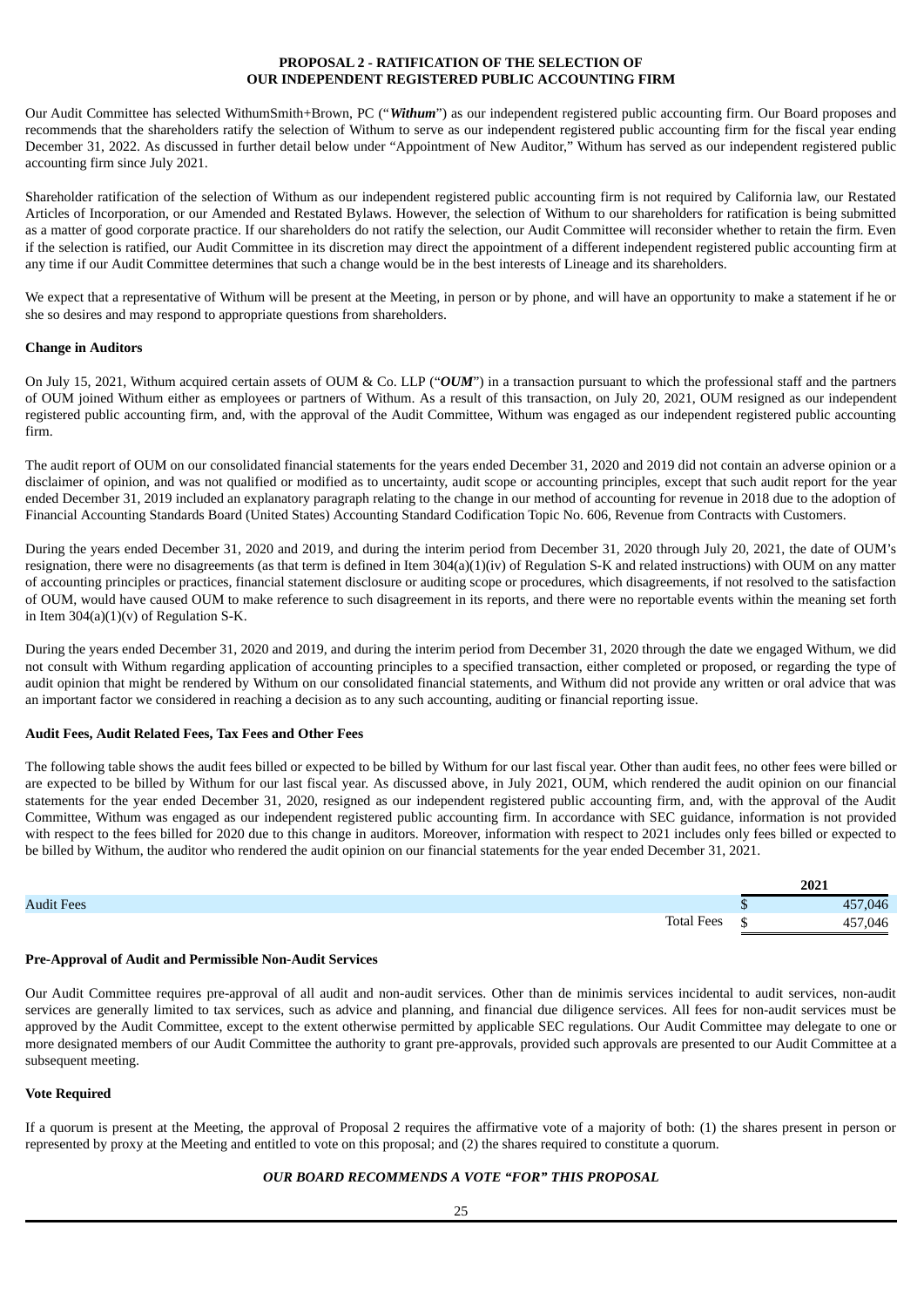## **PROPOSAL 3 - ADVISORY VOTE ON EXECUTIVE COMPENSATION**

At our 2017 annual meeting of shareholders, our Board recommended that our shareholders vote to hold the advisory vote on the compensation of our named executive officers (commonly referred to as the "say-on-pay" vote) on an annual basis. Approximately 94% of the votes cast at our 2017 annual meeting of shareholders were for the recommendation of our Board, and in response we hold an annual say-on-pay vote. The say-on-pay vote is not intended to address any specific compensation item, but rather our overall approach to the compensation of our named executive officers as disclosed pursuant to the SEC's compensation disclosure rules in this proxy statement (which disclosure includes the related compensation tables included in the "Executive Compensation" section of this proxy statement).

As described under the heading "Executive Compensation—Overview," our executive compensation programs are designed to:

- attract, motivate, and retain highly qualified executives;
- align management and shareholder interests by tying a substantial percentage of executives' compensation to financial performance of Lineage and its subsidiaries through the grant of equity awards;
- reward superior performance by basing decisions regarding cash incentive compensation on the overall performance of executives; and
- compensate executives at levels competitive with peer companies.

Our Compensation Committee seeks to provide our named executive officers' total compensation at a level competitive with the compensation paid to officers in similar positions at our peer companies in the biotechnology industry. Our Compensation Committee has approved salary increases and authorized the payment of cash bonuses based on its review of the performance of Lineage and its subsidiaries, the performance of individual executive officers, and the compensation paid by our peer companies. Our executive compensation program also includes performance-based compensation through the grant of equity awards. Equity awards are intended to align the interest of our executives with those of our shareholders because the value realized, if any, by the recipient from an equity award depends upon the increases in the price of Lineage shares. Please read the "Executive Compensation" portion of this Proxy Statement for additional details about our executive compensation programs, including information about the fiscal year 2021 compensation of our named executive officers.

We are asking our shareholders to indicate their support for our named executive officer compensation as described in this Proxy Statement. This proposal, sometimes called "say-on-pay," gives our shareholders the opportunity to express their views on our named executive officers' compensation. Accordingly, our Board is asking our shareholders to cast a non-binding advisory vote "For" the following resolution at the Meeting:

"RESOLVED, that Lineage's shareholders approve, on an advisory basis, the compensation paid to Lineage's named executive officers, as disclosed in Lineage's Proxy Statement for the 2022 annual meeting of shareholders pursuant to Item 402 of Regulation S-K, including the compensation tables and narrative discussion."

Our shareholders' vote on this proposal is only advisory and is not binding on Lineage, our Compensation Committee, or our Board. However, our Compensation Committee, which is responsible for designing and administering our executive compensation program, values the opinions expressed by our shareholders in their vote on this proposal and will consider the outcome of the vote when making future compensation decisions for named executive officers.

## **Vote Required**

If a quorum is present at the Meeting, the approval of Proposal 3 requires the affirmative vote of a majority of both: (1) the shares present in person or represented by proxy at the Meeting and entitled to vote on this proposal; and (2) the shares required to constitute a quorum.

## *OUR BOARD RECOMMENDS A VOTE "FOR" THIS PROPOSAL*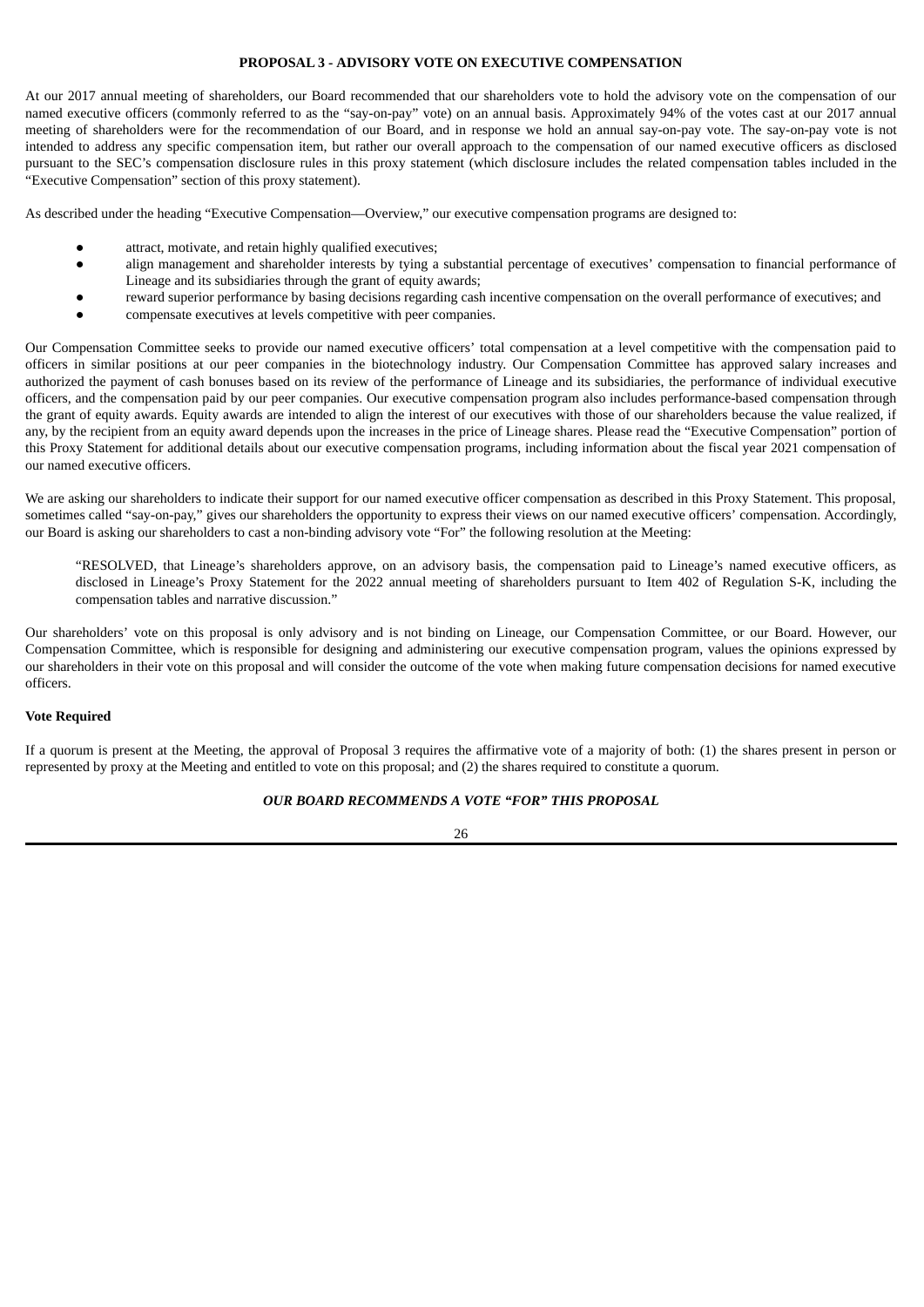## **EQUITY COMPENSATION PLAN INFORMATION**

The following table shows certain information concerning the options outstanding and available for issuance under all of our compensation plans and agreements as of December 31, 2021:

|                                                                   | <b>Number of Shares</b><br>to be Issued Upon<br><b>Exercise of</b><br><b>Outstanding</b><br><b>Options and</b><br><b>Vesting of</b> | <b>Weighted Average</b><br><b>Exercise Price of</b> |                                               | <b>Number of Shares</b><br><b>Remaining</b><br><b>Available for</b><br><b>Future Issuance</b><br>under Equity |
|-------------------------------------------------------------------|-------------------------------------------------------------------------------------------------------------------------------------|-----------------------------------------------------|-----------------------------------------------|---------------------------------------------------------------------------------------------------------------|
| <b>Plan Category</b>                                              | <b>Restricted Stock</b><br><b>Units, and Rights</b>                                                                                 |                                                     | the Outstanding<br><b>Options, and Rights</b> | Compensation<br><b>Plans</b>                                                                                  |
| Equity compensation plans approved by shareholders <sup>(1)</sup> | 12,819,619                                                                                                                          | \$                                                  | 1.84                                          | 16,382,385                                                                                                    |
| Equity compensation plans not approved by shareholders $(2)$      | 1,854,000                                                                                                                           | \$                                                  | 1.87                                          |                                                                                                               |
| Total                                                             | 14,673,619                                                                                                                          | \$                                                  | 1.84                                          | 16,382,385                                                                                                    |

(1) Consists of the Lineage Cell Therapeutics, Inc. 2012 Equity Incentive Plan and the Lineage Cell Therapeutics, Inc. 2021 Equity Incentive Plan.

(2) Consists of an option grant approved by the independent members of our Board and made in reliance upon the exception for inducement grants to new employees under the NYSE American Company Guide.

The following table shows certain information concerning the options outstanding and available for issuance under all of our compensation plans and agreements for our consolidated subsidiary companies as of December 31, 2021:

|                                                          | <b>Number of Shares</b>  |                            |                         |
|----------------------------------------------------------|--------------------------|----------------------------|-------------------------|
|                                                          | to be Issued Upon        |                            | <b>Number of Shares</b> |
|                                                          | <b>Exercise of</b>       |                            | Remaining               |
|                                                          | <b>Outstanding</b>       |                            | <b>Available for</b>    |
|                                                          | <b>Options and</b>       | <b>Weighted Average</b>    | <b>Future Issuance</b>  |
|                                                          | <b>Vesting of</b>        | <b>Exercise Price of</b>   | under Equity            |
|                                                          | <b>Restricted Stock</b>  | the Outstanding            | Compensation            |
| <b>Plan Category</b>                                     | <b>Units, and Rights</b> | <b>Options, and Rights</b> | <b>Plans</b>            |
| Equity compensation plans approved by shareholders $(1)$ | 240,625                  | 1.57<br>\$.                |                         |

(1) This plan is the Asterias 2013 Equity Incentive Plan, which Lineage assumed in connection with its acquisition of Asterias. References therein to Asterias and Asterias common stock are deemed to be references to Lineage and Lineage common shares, respectively. Lineage is the sole shareholder of Asterias.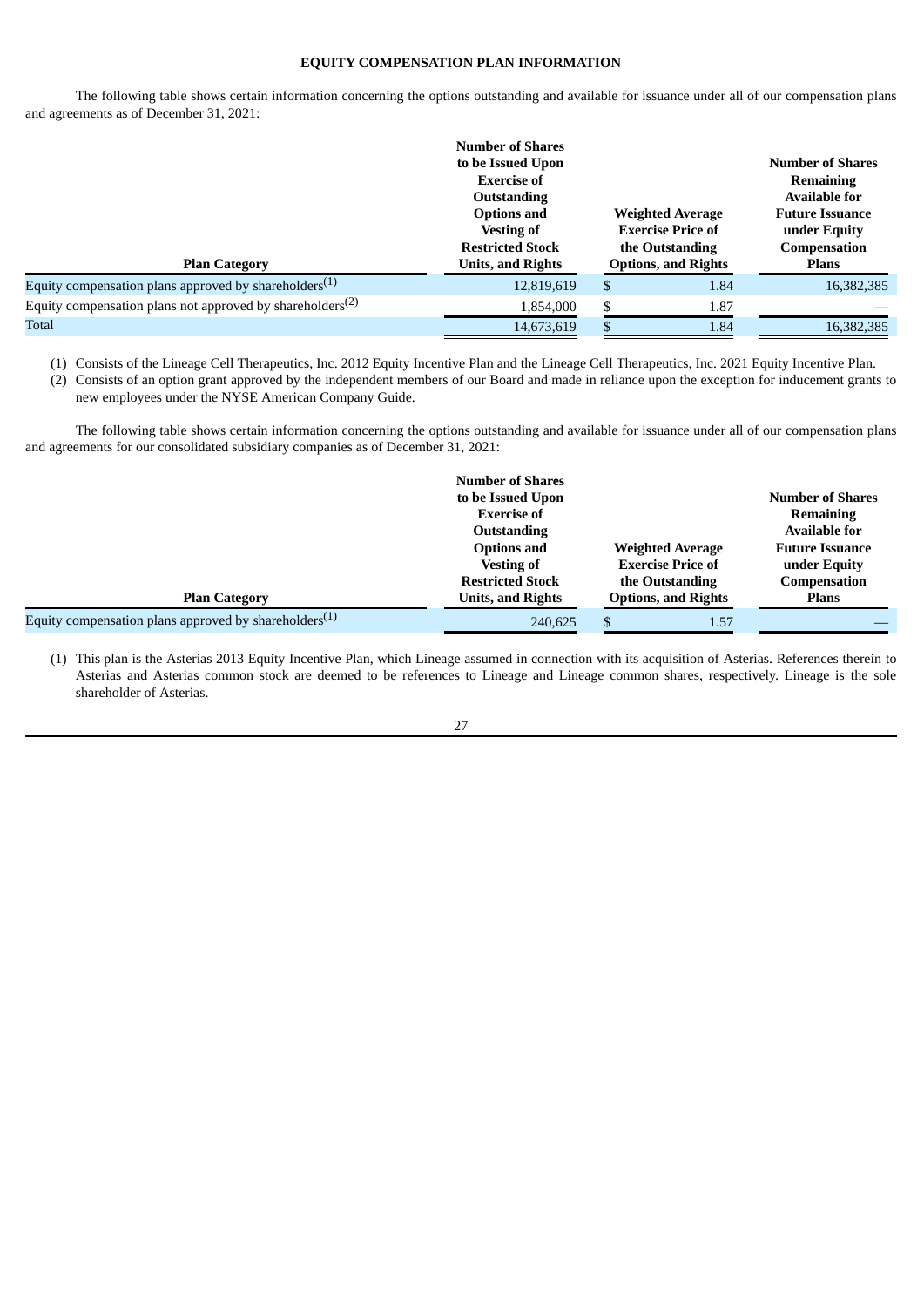## **CERTAIN RELATIONSHIPS AND RELATED TRANSACTIONS**

Since January 1, 2020, there has not been, nor is there currently proposed, any transaction in which we were or are to be a participant and the amount involved exceeds the lesser of \$120,000 or 1% of the average of our total assets at year-end for the last two completed fiscal years and in which any of our directors or executive officers, any nominee for director, any beneficial owner of more than 5% of any class of our voting securities or any of their respective affiliates or immediate family members, had, or will have, a direct or indirect material interest, except as described below.

Since July 1, 2009, Alfred D. Kingsley has made available to us the use of approximately 900 square feet of office space in New York City. We pay the office building owner \$5,050 per month for the use of the space. These monthly payments ceased in March 2021 when the office space lease expired.

In connection with the putative shareholder class action lawsuits filed in February 2019 and October 2019 challenging our acquisition of Asterias Biotherapeutics, Inc. ("*Asterias*") (the "*Asterias Merger*"), we agreed to pay for the legal defense of Neal Bradsher, a member of our board of directors, and Broadwood Partners, L.P. ("*Broadwood*"), one of our shareholders, and Broadwood Capital, Inc., which manages Broadwood, all of which were named in the lawsuits. During the year ending December 31, 2020 and 2021, we incurred a total of approximately \$359,000 and \$353,000, respectively, in legal expenses on behalf of such parties. In 2022, we received approximately \$118,000 from our D&O insurance carrier as reimbursement for a portion of the legal expenses we incurred on behalf of Broadwood.

As of April 22, 2022: (a) Mr. Kingsley is a director of OncoCyte and may be deemed to beneficially own less than one percent of the outstanding common stock of OncoCyte, and (b) Broadwood may be deemed to be the beneficial owner of 19.99% of the outstanding common stock of OncoCyte. Mr. Bradsher, one of our directors, may be deemed to beneficially own the shares owned by Broadwood. The fact that certain of our directors may be deemed to beneficially own shares of OncoCyte common stock should not be considered to mean that they constitute or are acting in concert as a "group" with respect to those shares or that they otherwise share power or authority to vote or dispose of the shares that each of them own. All decisions of Lineage regarding transactions in shares of OncoCyte are made by an independent committee of our Board in which Messrs. Kingsley and Bradsher do not participate.

#### *Related Person Transaction Policy*

We have adopted a Related Person Transaction Policy that applies to transactions exceeding \$120,000 in which any of our officers, directors, 5% Shareholders, or any member of their immediate family, has a direct or indirect material interest, determined in accordance with the policy (a "*Related Person Transaction*"). A Related Person Transaction must be reported to our Chief Financial Officer and General Counsel or outside legal counsel and will be subject to review and approval by our Audit Committee prior to effectiveness or consummation, to the extent practical. In addition, any Related Person Transaction that is ongoing in nature will be reviewed by our Audit Committee annually to ensure that the transaction has been conducted in accordance with any previous approval and that all required disclosures regarding the transaction are made.

As appropriate for the circumstances, our Audit Committee will review and consider:

- the interest of the officer, director, beneficial owner of more than 5% of our common shares, or any member of their immediate family ("Related Person") in the Related Person Transaction;
- the approximate dollar value of the amount involved in the Related Person Transaction;
- the approximate dollar value of the amount of the Related Person's interest in the transaction without regard to the amount of any profit or loss;
- whether the transaction was undertaken in the ordinary course of our business;
- whether the transaction with the Related Person is proposed to be, or was, entered into on terms no less favorable to us than terms that could have been reached with an unrelated third party;
- the purpose of, and the potential benefits to the transaction to us; and
- any other information regarding the Related Person Transaction or the Related Person in the context of the proposed transaction that would be material to investors in light of the circumstances of the particular transaction.

Our Audit Committee will review all relevant information available to it about a Related Person Transaction. Our Audit Committee may approve or ratify the Related Person Transaction only if our Audit Committee determines that, under all of the circumstances, the transaction is in, or is not in conflict with, our best interests. Our Audit Committee may, in its sole discretion, impose such conditions as it deems appropriate on us or the Related Person in connection with approval of the Related Person Transaction. In addition, our Audit Committee has authority to, in its sole discretion, review and approve transactions, arrangements and relationships in which we are a participant, any of our officers, directors, 5% Shareholders, or any member of their immediate family, has a direct or indirect material interest, and the amount involved is \$120,000 or less.

A copy of our Related Person Transaction Policy can be found on our website at https://investor.lineagecell.com/corporate-governance/highlights.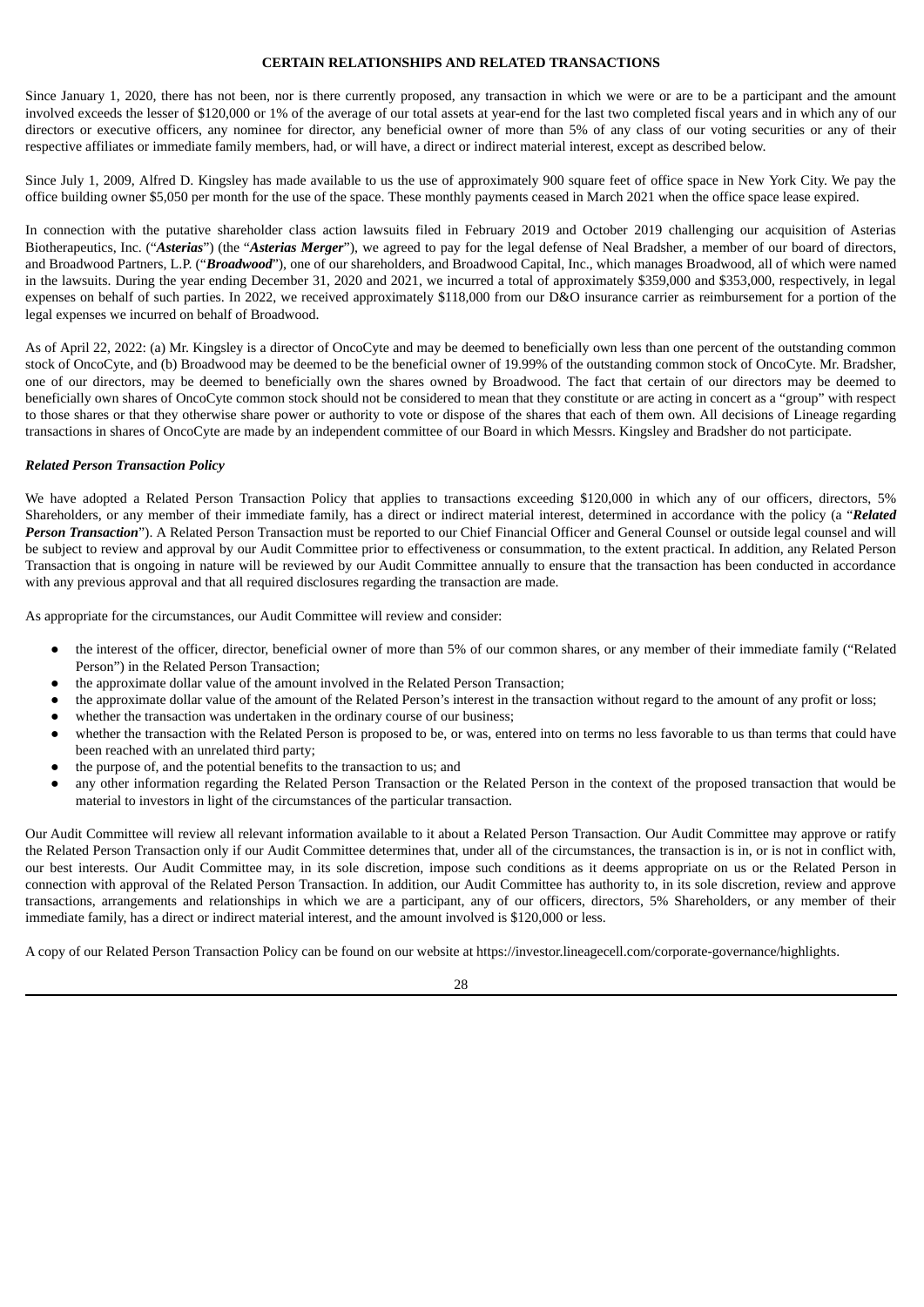#### **DELINQUENT SECTION 16(a) REPORTS**

Under Section 16(a) of the Exchange Act, our directors and executive officers, and beneficial owners of more than 10% of our common shares (collectively, "*reporting persons*") are required to file reports of ownership of our common shares and changes in such ownership with the SEC. Reporting persons also are required by SEC rules to furnish us with copies of all Section 16(a) forms they file. Based solely on our review of copies of such forms that we have received, or written representations from reporting persons, we believe that all Section 16(a) filing requirements applicable to reporting persons were timely met during 2021, except for the following: (a) one Form 4 report covering one transaction was filed late for Alexandra Hernandez due to an administrative oversight; (b) the Form 3 and one Form 4 report covering one transaction was filed late for Mr. Cook due to not timely obtaining his EDGAR filing codes; and (c) one Form 4 report covering three related transactions was filed late for Mr. Culley due to an administrative oversight.

#### **IMPORTANT NOTICE REGARDING DELIVERY OF SHAREHOLDER DOCUMENTS**

The SEC has adopted rules that permit companies and brokers, banks or other intermediaries to satisfy the delivery requirements for Notices of Internet Availability of Proxy Materials or other annual meeting materials with respect to two or more shareholders sharing the same address by delivering a single Notice of Internet Availability or only one set of other annual meeting materials addressed to those shareholders (unless otherwise requested by one or more of such shareholders). This process, which is commonly referred to as "householding," potentially means extra convenience for shareholders and reduces duplicate mailings and saves significant printing and postage costs as well as natural resources.

Brokers, banks and other intermediaries with account holders who are our shareholders may be householding our proxy materials. A single Notice of Internet Availability may be delivered to multiple shareholders sharing an address unless contrary instructions have been received from the affected shareholders. Once you have received notice from us (if you are a shareholder of record) or from your broker, bank or other intermediary (if you are a beneficial owner) that we or they will be householding communications to your address, householding will continue until you are notified otherwise or until you notify your broker or us that you no longer wish to participate in householding.

If, at any time, you no longer wish to participate in householding and would prefer to receive a separate Notice of Internet Availability, or if you currently receive multiple copies and would like to request a single copy, you may (1) notify your broker, (2) direct your written request to us at Lineage Cell Therapeutics, Inc., 2173 Salk Avenue, Suite 200, Carlsbad, CA 92008, Attention: Corporate Secretary or (3) contact us by telephone at 442-287-8963. Upon written or oral request to us, we will promptly deliver a separate copy of the Notice of Internet Availability or annual report and proxy statement, to any shareholder at a shared address to which a single copy of such material was delivered.

#### **PROPOSALS OF SHAREHOLDERS**

Shareholders who intend to present a proposal for action at our 2023 annual meeting of shareholders must notify us of such intention by written notice received at our principal executive offices not later than December 30, 2022, which is 120 days prior to the one-year anniversary of the date this Proxy Statement was released to shareholders, for such proposal to be included in our Proxy Statement and form of proxy relating to such meeting, unless the date of the 2023 annual meeting is changed by more than 30 days from the anniversary of our 2022 annual meeting, in which case the deadline for such proposals will be a reasonable time before we begin to print and send our proxy materials. These proposals must comply with the requirements as to form and substance established by the SEC in Rule 14a-8 of the Exchange Act for such proposals to be included in the Proxy Statement.

In addition, our bylaws establish an advance notice procedure with regard to certain matters, including shareholder proposals and nominations of any person for election to our Board not included in our Proxy Statement, to be brought before an annual meeting of shareholders. In general, notice that meets the requirements set forth in our amended and restated bylaws must be received at our principal executive offices not less than 90 days prior to the one-year anniversary of the preceding year's annual meeting. Therefore, to be presented at our 2023 annual meeting of shareholders, such a proposal must be received by us no later than March 18, 2023. However, if the date of the annual meeting is more than 30 days before or more than 60 days after such

anniversary date, notice must be received no later than the later of the close of business on the 90<sup>th</sup> calendar day prior to such annual meeting and the close of business on the tenth day following the day on which public disclosure of the date of such annual meeting was first made. Shareholders are advised to review our amended and restated bylaws which also specify requirements as to the form and content of a shareholder's notice.

#### **ANNUAL REPORT**

Our Annual Report on Form 10-K, filed with the SEC for the fiscal year ended December 31, 2021, without exhibits, may be obtained by a shareholder without charge, upon written request to the Corporate Secretary of Lineage. At a shareholder's request, we will also furnish any exhibit to such Annual Report upon the payment of a fee to cover our reasonable expenses in furnishing such exhibit.

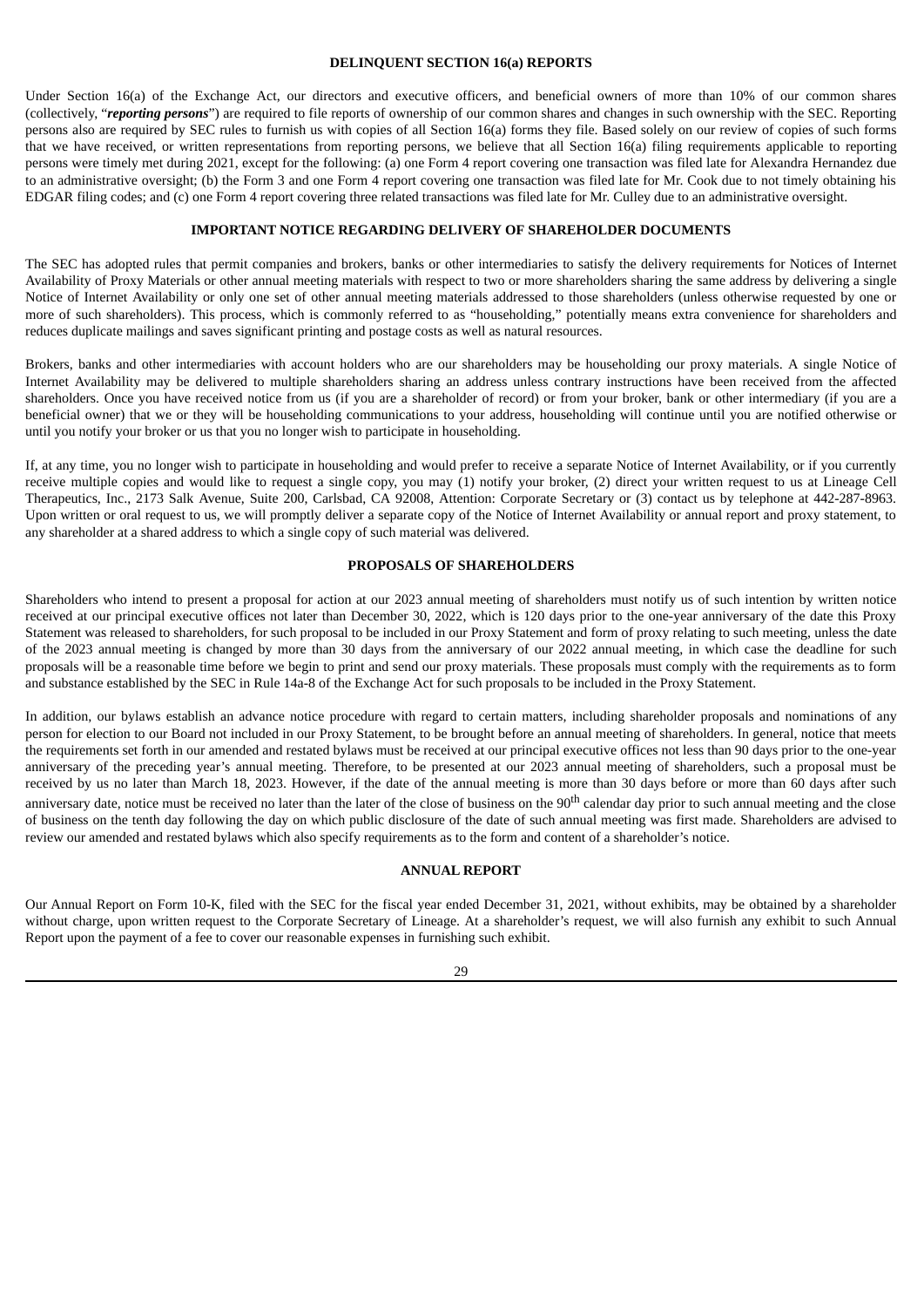

P.O. BOX 8016, CARY, NC 27512-9903

YOUR VOTE IS IMPORTANT! PLEASE VOTE BY:

#### **INTERNET**

霧

- Go To: www.proxypush.com/LCTX
- To: www.proxypusn.com/<br>Cast your vote online until 11:59 p.m. ET on June 15, 2022<br>Have your Proxy Card ready<br>Follow the simple instructions to record your vote
- ÷

#### PHONE Call 1-866-490-6839

- Use any touch-tone telephone until 11:59 p.m. ET<br>on June 15, 2022<br>• Have your Proxy Card ready
- Follow the simple recorded instructions

## **MAIL**

 $\bullet$ 

Mark, sign and date your Proxy Card<br>Fold and return your Proxy Card in the postage-paid envelope provided

**Lineage Cell Therapeutics, Inc.** 

## **Annual Meeting of Shareholders**

For shareholders of record as of April 20, 2022

Thursday, June 16, 2022, 8:00 AM Pacific Time TIME: PLACE: 2173 Salk Avenue, Suite 200, Carlsbad, CA 92008

#### THIS PROXY IS BEING SOLICITED ON BEHALF OF THE BOARD OF DIRECTORS. Proxy for 2022 Annual Meeting of Shareholders

The undersigned hereby appoints Brian M. Culley and Kevin L. Cook (the "Named Proxies"), as proxies and true and lawful attorneys-in-fact of the<br>undersigned hereby appoints Brian M. Culley and Kevin L. Cook (the "Named Pro other proxy heretofore given.

This proxy, when properly executed, will be voted in the manner directed herein. If no such direction is given, this proxy will be voted in accordance with<br>the recommendations of the Board of Directors. If other matters ar

You are encouraged to specify your choice by marking the appropriate box (SEE REVERSE SIDE) but you need not mark any box if you wish to vote in<br>accordance with the Board of Directors' recommendations. The Named Proxies ca

PLEASE BE SURE TO SIGN AND DATE THIS PROXY CARD AND MARK ON THE REVERSE SIDE